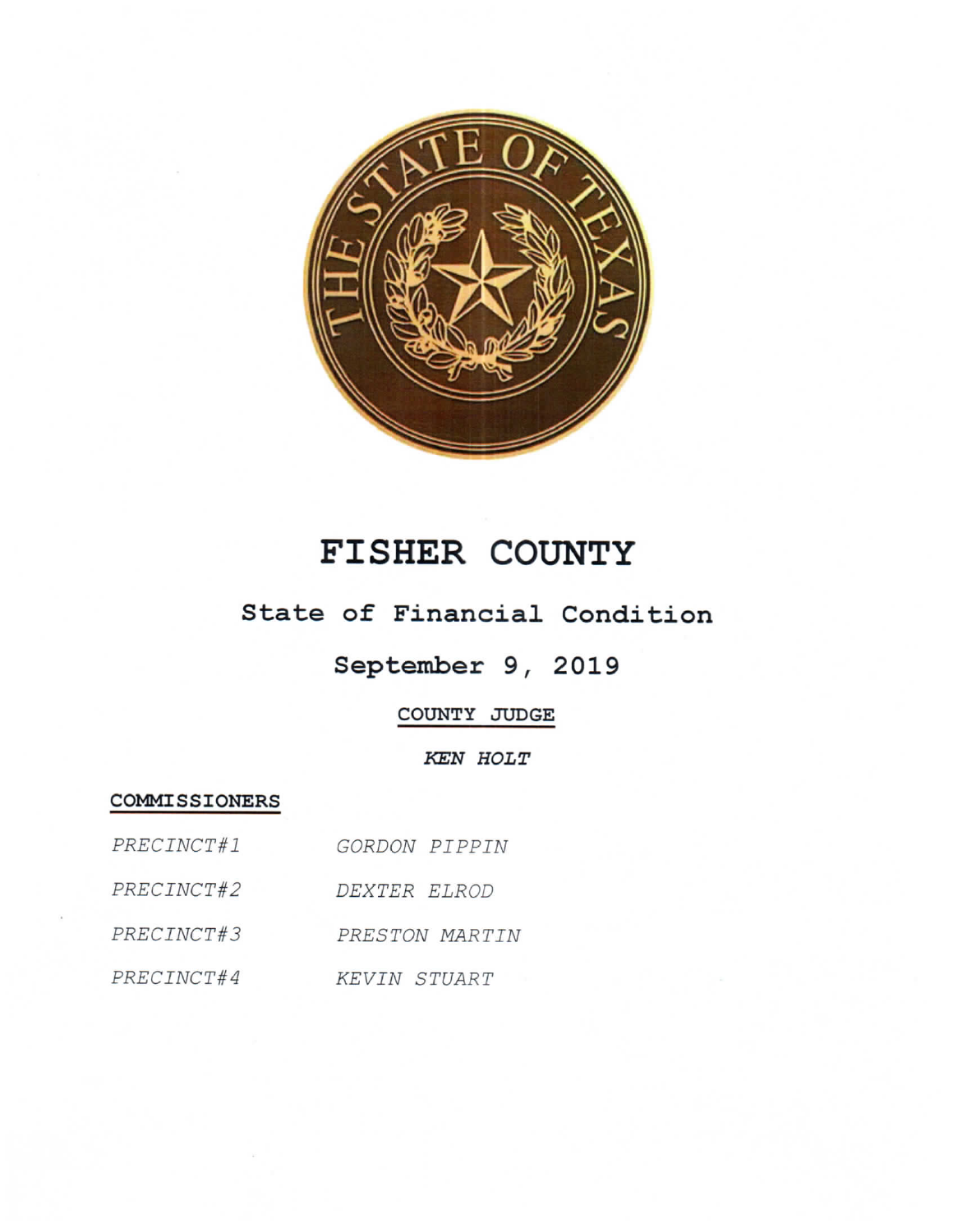$\label{eq:2.1} \frac{1}{\sqrt{2}}\left(\frac{1}{\sqrt{2}}\right)^{2} \left(\frac{1}{\sqrt{2}}\right)^{2} \left(\frac{1}{\sqrt{2}}\right)^{2} \left(\frac{1}{\sqrt{2}}\right)^{2} \left(\frac{1}{\sqrt{2}}\right)^{2} \left(\frac{1}{\sqrt{2}}\right)^{2} \left(\frac{1}{\sqrt{2}}\right)^{2} \left(\frac{1}{\sqrt{2}}\right)^{2} \left(\frac{1}{\sqrt{2}}\right)^{2} \left(\frac{1}{\sqrt{2}}\right)^{2} \left(\frac{1}{\sqrt{2}}\right)^{2} \left(\$  $\label{eq:2.1} \frac{1}{\sqrt{2}}\int_{\mathbb{R}^3}\frac{1}{\sqrt{2}}\left(\frac{1}{\sqrt{2}}\right)^2\frac{1}{\sqrt{2}}\left(\frac{1}{\sqrt{2}}\right)^2\frac{1}{\sqrt{2}}\left(\frac{1}{\sqrt{2}}\right)^2\frac{1}{\sqrt{2}}\left(\frac{1}{\sqrt{2}}\right)^2.$ 

 $\label{eq:2.1} \frac{1}{\sqrt{2}}\int_{\mathbb{R}^3}\frac{1}{\sqrt{2}}\left(\frac{1}{\sqrt{2}}\right)^2\frac{1}{\sqrt{2}}\left(\frac{1}{\sqrt{2}}\right)^2\frac{1}{\sqrt{2}}\left(\frac{1}{\sqrt{2}}\right)^2\frac{1}{\sqrt{2}}\left(\frac{1}{\sqrt{2}}\right)^2.$ 

 $\label{eq:2.1} \frac{1}{\sqrt{2}}\int_{\mathbb{R}^3}\frac{1}{\sqrt{2}}\left(\frac{1}{\sqrt{2}}\right)^2\frac{1}{\sqrt{2}}\left(\frac{1}{\sqrt{2}}\right)^2\frac{1}{\sqrt{2}}\left(\frac{1}{\sqrt{2}}\right)^2.$ 

 $\label{eq:2} \mathcal{L} = \mathcal{L} \left( \mathcal{L} \right) \left( \mathcal{L} \right) \left( \mathcal{L} \right)$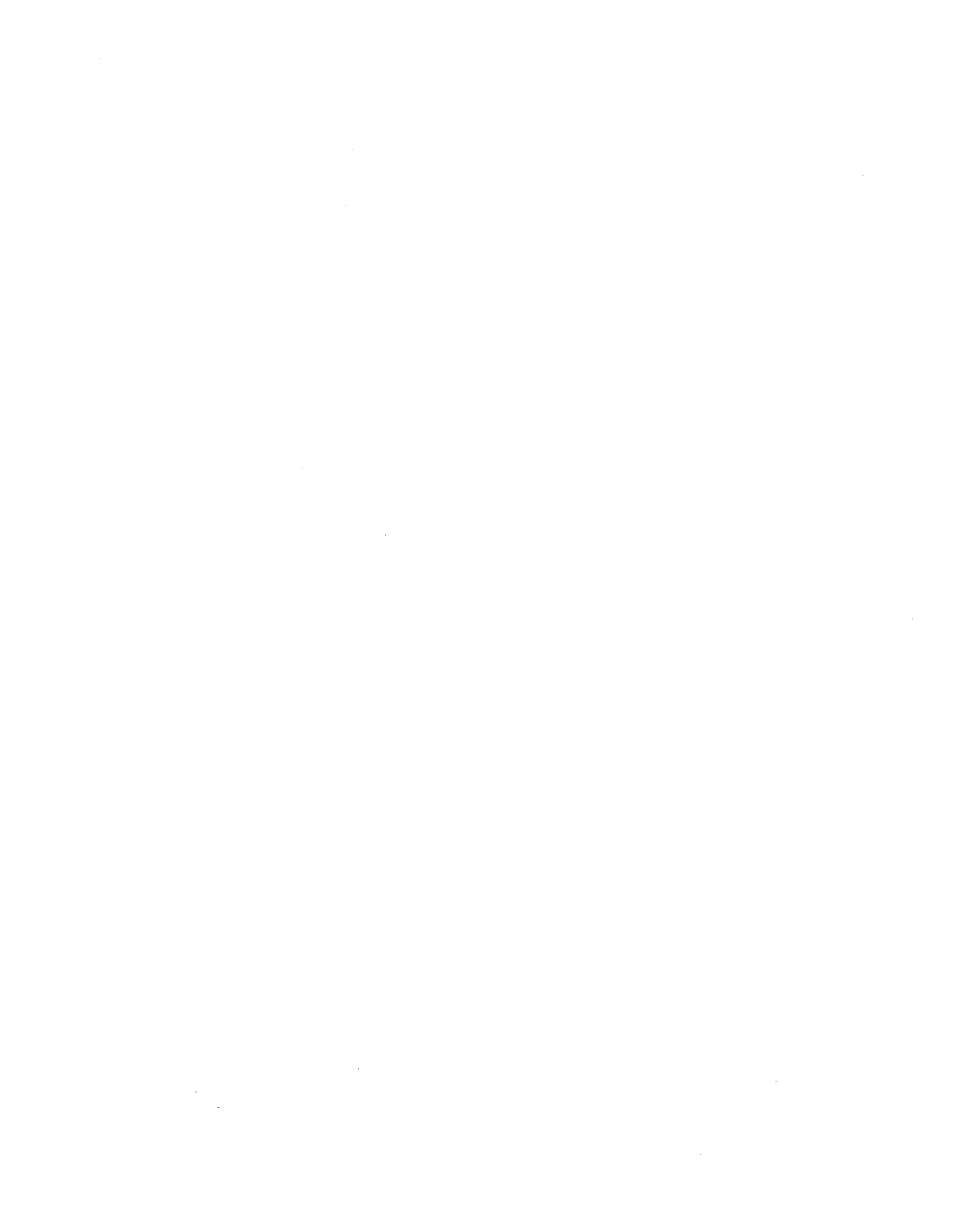|                     | ACCOUNT NO ACCOUNT-TITLE TO BUDGET-AMOUNT BUDGET-AMOUNT YEAR-TO-DATE YEAR-TO-DATE MONTH-TO-DATE | ORIGINAL     | AMENDED                   | ENCUMBERED | ACTIVITY                  | ACTIVITY                                     | CURRENT USED<br>BALANCE PCT |                |
|---------------------|-------------------------------------------------------------------------------------------------|--------------|---------------------------|------------|---------------------------|----------------------------------------------|-----------------------------|----------------|
|                     | REPORTING FUND: 0010 GENERAL FUND                                                               |              |                           |            |                           |                                              | EFFECTIVE MONTH - 09        |                |
| 0100 CASH ACCOUNTS  |                                                                                                 |              |                           |            |                           |                                              |                             |                |
|                     |                                                                                                 |              |                           |            |                           |                                              |                             |                |
|                     | 10-100-100 CFC: GENERAL FUND                                                                    |              |                           |            |                           | 422,771.24   13,181.66   1,615,428.66        |                             |                |
|                     | 10-100-130 MONEY MARKET CHECKING                                                                |              |                           |            | 3,164.57                  | 0.00                                         | 230,230.58                  |                |
|                     | 10-100-140 GRANT FUND CHECKING                                                                  |              |                           |            | 0.00                      | 0.00                                         | 0.40                        |                |
|                     | 10-100-185 DUE FROM I&S FUND                                                                    |              |                           |            | 0.00                      | 0.00                                         | 158,971.44                  |                |
|                     | 10-100-201 CERTIFICATE OF DEPOSIT - 1                                                           |              |                           |            | 2,104.76                  | 0.00                                         | 154,491.28                  |                |
|                     | 10-100-202 CERTIFICATE OF DEPOSIT - 2                                                           |              |                           |            | 2,104.76                  | 0.00                                         | 154,491.28                  |                |
|                     | 10-100-203 CERTIFICATE OF DEPOSIT - 3                                                           |              |                           |            | 2,104.76                  | 0.00                                         | 154,491.28                  |                |
|                     | 10-100-204 CERTIFICATE OF DEPOSIT - 4                                                           |              |                           |            | 2,104.76                  | 0.00                                         | 154,491.28                  |                |
|                     | 10-100-205 CERTIFICATE OF DEPOSIT - 5                                                           |              |                           |            |                           |                                              |                             |                |
|                     |                                                                                                 |              |                           |            | 2,104.76                  | 0.00                                         | 154,491.28                  |                |
|                     | 10-100-206 CERTIFICATE OF DEPOSIT - 6                                                           |              |                           |            | 2,487.91                  | 0.00                                         | 255,103.64                  |                |
|                     | 10-100-211 REIMBURSEMENT CLEARING                                                               |              |                           |            | 0.00                      | 0.00                                         | 4.00                        |                |
|                     | 10-100-230 DISTRICT CLERK EFILE                                                                 |              |                           |            | 1,185.28-                 |                                              | $2.00$ 1, 185.28-           |                |
|                     | 10-100-231 COUNTY CLERK EFILE                                                                   |              |                           |            | 94.78                     | 0.00                                         | 94.78                       |                |
|                     | 10-100-232 JP CREDIT CARD                                                                       |              |                           |            | 4,328.16                  | 167.00                                       | 4,328.16                    |                |
|                     | 10-100-280 DELINQUENT TAXES RECEIVABLE                                                          |              |                           |            | 0.00                      |                                              | 117,265.36                  |                |
|                     | 10-100-285 ALLOWANCE-UNCOLLETABLE TAXES                                                         |              |                           |            | 0.00                      | 0.00                                         | 29,314.33-                  |                |
|                     | 10-100-290 DUE FROM APPRAISAL DISTRICT                                                          |              |                           |            | 0.00                      | 0.00                                         | 0.00                        |                |
|                     |                                                                                                 |              |                           |            | ------------              | ------------                                 | -------------               |                |
|                     | CASH ACCOUNTS                                                                                   |              |                           |            |                           | 442, 185. 18   13, 350. 66   3, 123, 383. 81 |                             |                |
|                     | 0300 GENERAL REVENUE ACCOUNTS                                                                   |              |                           |            |                           |                                              |                             |                |
|                     |                                                                                                 |              |                           |            |                           |                                              |                             |                |
|                     | 10-300-100 ADVALOREM TAXES                                                                      | 2,013,252.00 | 2,013,252.00              |            | 2,013,252.00              | 8,345.28-                                    | $0.00$ 100                  |                |
|                     | 10-300-105 DELINQUENT ADVALOREM TAXES                                                           | 75.00        | 75.00                     |            | 0.00                      | 0.00                                         | 75.00                       | 00             |
|                     | 10-300-106 DC EFILE CLEARING ACCOUNT                                                            | 0.00         | 0.00                      |            | 4,221.05                  | 0.00                                         | 4,221.05+                   |                |
|                     | 10-300-107 CC EFILE CLEARING ACCOUNT                                                            | 0.00         | 0.00                      |            | 7,343.00                  | 0.00                                         | $7, 343.00+$                |                |
|                     | 10-300-108 JP C-CARD CLEARING ACCOUNT                                                           | 0.00         | 0.00                      |            | 14,422.02                 | 0.00                                         | 14,422.02+                  |                |
|                     | 10-300-109 CREDIT CARD INTEREST EARNED                                                          | 0.00         | 0.00                      |            | 50.01                     | 0.00                                         | $50.01+$                    |                |
|                     | 10-300-149 APPRAISAL DIST EXCESS REFUND                                                         | 0.00         | 0.00                      |            | 0.00                      | 0.00                                         | 0.00                        |                |
|                     | 10-300-150 OTHER INCOME                                                                         | 0.00         | 0.00                      |            | 1,200.80                  | 0.00                                         | $1,200.80+$                 |                |
|                     | 10-300-151 TAX COLLECTOR ANNUAL SALES TAX COMM                                                  | 0.00         | 0.00                      |            | 7,201.70                  | 0.00                                         | $7,201.70+$                 |                |
|                     |                                                                                                 |              |                           |            |                           |                                              |                             |                |
|                     | 10-300-155 DRUG FOR REIMBURSING GF JAIL ASSIST                                                  | 0.00         | 0.00                      |            | 0.00                      | 0.00                                         | 0.00                        |                |
|                     | 10-300-156 DRUG FOR REIMBURSING FICA                                                            | 0.00         | 0.00                      |            | 0.00                      | 0.00                                         | 0.00                        |                |
|                     | 10-300-157 DRUG FOR REIMBURSING RETIREMENT                                                      | 0.00         | 0.00                      |            | 0.00                      | 0.00                                         | 0.00                        |                |
| $10 - 300 - 180$    | INTEREST EARNED                                                                                 | 22,000.00    | 22,000.00                 |            | 35,620.37                 | 0.00                                         | 13,620.37+ 162              |                |
|                     | 10-300-185 INSURANCE PROCEEDS                                                                   | 0.00         | 0.00                      |            | 6,418.75                  | 0.00                                         | $6,418.75+$                 |                |
|                     | 10-300-190 INTEREST EARNED CD'S                                                                 | 5,700.00     | 5,700.00                  |            | 13,011.71                 | 0.00                                         | 7,311.71+ 228               |                |
|                     | 10-300-195 INSURANCE REMIBURSEMENTS                                                             | 0.00         | 0.00                      |            | 0.00                      | 0.00                                         | 0.00                        |                |
| $10 - 300 - 200$    | COUNTY RESTITUTION INCOME                                                                       | 800.00       | 800.00                    |            | 1,814.18                  | 0.00                                         | 1,014.18+ 227               |                |
|                     | 10-300-202 DRUG PROG CCP - 10% COUNTY                                                           | 130.00       | 130.00                    |            | 185.00                    | 0.00                                         | $55.00 + 142$               |                |
|                     | 10-300-204 OIL & GAS INCOME                                                                     | 900.00       | 900.00                    |            | 836.44                    | 0.00                                         | 63.56 93                    |                |
|                     |                                                                                                 |              |                           |            |                           |                                              |                             |                |
|                     | 10-300-205 GAS PIPELINE INCOME                                                                  | 0.00         | 0.00                      |            | 0.00                      | 0.00                                         | 0.00                        |                |
|                     | 10-300-206 NSF INCOME                                                                           | 50.00        | 50.00                     |            | 0.00                      | 0.00                                         | 50.00 00                    |                |
| 10-300-212          | HEALTHY COUNTY INCOME                                                                           | 0.00         | 0.00                      |            | 0.00                      | 0.00                                         | 0.00                        |                |
|                     | 10-300-214 COURT APPT ATTY - DIST CLERK                                                         | 210.00       | 210.00                    |            | 1,992.00                  | 0.00                                         | 1,782.00+ 949               |                |
| 10-300-216          | JUROR REIMBURSEMENT                                                                             | 200.00       | 200.00                    |            | 340.00                    | 0.00                                         | 140.00+ 170                 |                |
|                     | 10-300-218 TX-TF-IND DEFENSE GRANT 2019                                                         | 9,800.00     | 9,800.00                  |            | 7,076.00                  | 0.00                                         | 2,724.00                    | 72             |
|                     | 10-300-222 AD LITEM TAX SUIT T REES                                                             | 0.00         | 0.00                      |            | 0.00                      | 0.00                                         | 0.00                        |                |
|                     | 10-300-224 OUT OF COUNTY SHERIFF CITATIONS                                                      | 200.00       | 200.00                    |            | 0.00                      | 0.00                                         | 200.00                      | 00             |
|                     | 10-300-225 OUT OF COUNTY SHERIFF SERVICE                                                        | 0.00         | 0.00                      |            | 400.00                    | 0.00                                         | $400.00+$                   |                |
|                     | 10-300-226 INSURANCE BUILDING REPAIRS                                                           | 400.00       | 400.00                    |            | 0.00                      | 0.00                                         | 400.00                      | 0 <sub>0</sub> |
|                     |                                                                                                 |              |                           |            |                           |                                              |                             |                |
|                     | 10-300-228 UNCLAIMED PROPERTY REFUND                                                            | 0.00         | 0.00                      |            | 0.00                      | 0.00                                         | 0.00                        |                |
|                     | 10-300-229 VOL FIRE DEPT REIMBURSEMENTS                                                         | 0.00         | 0.00                      |            | 0.00                      | 0.00                                         | 0.00                        |                |
|                     | 10-300-230 TOBACCO SETTLEMENT INCOME                                                            | 196.00       | 196.00                    |            | 56.73                     | 0.00                                         | 139.27                      | 29             |
|                     | 10-300-231 FISHER COUNTY SHERIFF'S POSSE                                                        | 0.00         | 0.00                      |            | 1.00                      | 0.00                                         | $1.00+$                     |                |
|                     | 10-300-232 WIND FARM TAX ABATEMENTS                                                             | 338,750.00   | 338,750.00                |            | 339,750.00                | 0.00                                         | $1,000.00+100$              |                |
|                     | 10-300-234 SHERIFF - DRUG FORF REIMBURSEMENT                                                    | 0.00         | 0.00                      |            | 0.00                      | 0.00                                         | 0.00                        |                |
|                     | 10-300-236 SHERIFF - MISC INCOME                                                                | 25,000.00    | 25,000.00                 |            | 13,686.70                 | 0.00                                         | 11, 313.30 55               |                |
|                     | 10-300-237 SHERIFF BODY ARMOR GRANT                                                             | 0.00         | 0.00                      |            | 0.00                      | 0.00                                         | 0.00                        |                |
|                     |                                                                                                 |              |                           |            |                           |                                              |                             |                |
|                     | 10-300-239 SB1849 PRISONER SAFETY FUND GRANT                                                    | 0.00         | 2,245.33                  |            | 2,245.33                  | 0.00                                         | 0.00 100                    |                |
|                     | 10-300-241 SHERIFF SALE INCOME                                                                  | 0.00         | 0.00                      |            | 0.00                      | 0.00                                         | 0.00                        |                |
|                     | 10-300-242 EXTENSION AGENT REIMBURSEMENTS                                                       | 0.00         | 0.00                      |            | 0.00                      | 0.00                                         | 0.00                        |                |
|                     | 10-300-713 BUILDING RENT                                                                        | 10.00        | 10.00                     |            | 0.00                      | 0.00                                         | 10.00 00                    |                |
|                     | GENERAL REVENUE ACCOUNTS                                                                        |              | 2,417,673.00 2,419,918.33 |            | $0.00 \quad 2,471,124.79$ | $8,345.28-$                                  | 51,206.46+ 102              |                |
| 0310 FEES OF OFFICE |                                                                                                 |              |                           |            |                           |                                              |                             |                |
|                     |                                                                                                 |              |                           |            |                           |                                              |                             |                |
|                     | 10-310-400 FEES - COUNTY JUDGE                                                                  | 100.00       | 100.00                    |            | 221.63                    | 0.00                                         | 121.63+ 222                 |                |
|                     | 10-310-410 FEES - COUNTY CLERK                                                                  | 63,000.00    | 63,000.00                 |            | 70,445.38                 | 272.00                                       | 7,445.38+ 112               |                |
|                     | 10-310-420 FEES - COUNTY & DISTRICT COURT                                                       | 1,323.00     | 1,323.00                  |            | 753.00                    | 0.00                                         | 570.00 57                   |                |
|                     | 10-310-425 FEES - DISTRICT CLERK                                                                | 10,000.00    | 10,000.00                 |            | 11,172.70                 | 2.00                                         | 1,172.70+ 112               |                |
|                     | 10-310-426 FEES - DIST CLERK TAX RESEARCH                                                       | 0.00         | 0.00                      |            | 1,043.70                  | 0.00                                         | $1,043.70+$                 |                |
|                     |                                                                                                 |              |                           |            |                           |                                              |                             |                |
|                     | 10-310-430 FEES - JP #1                                                                         | 45,000.00    | 45,000.00                 |            | 51, 419.79                | 567.50                                       | $6,419.79+114$              |                |
|                     | 10-310-432 FEES -JP ATTY DELINQUENT COL                                                         | 100.00       | 100.00                    |            | 409.13                    | 0.00                                         | $309.13 + 409$              |                |

09-05-2019\*\*BUDGET ANALYSIS USAGE REPORT \*\* ASSET, INCOME, & EXPENSE ACCOUNTS PAGE 1<br>TIME:09:36 AM - EFFECTIVE MONTH:09

 $TIME:09:36 AM - EFFECTIVE MOMTH:09$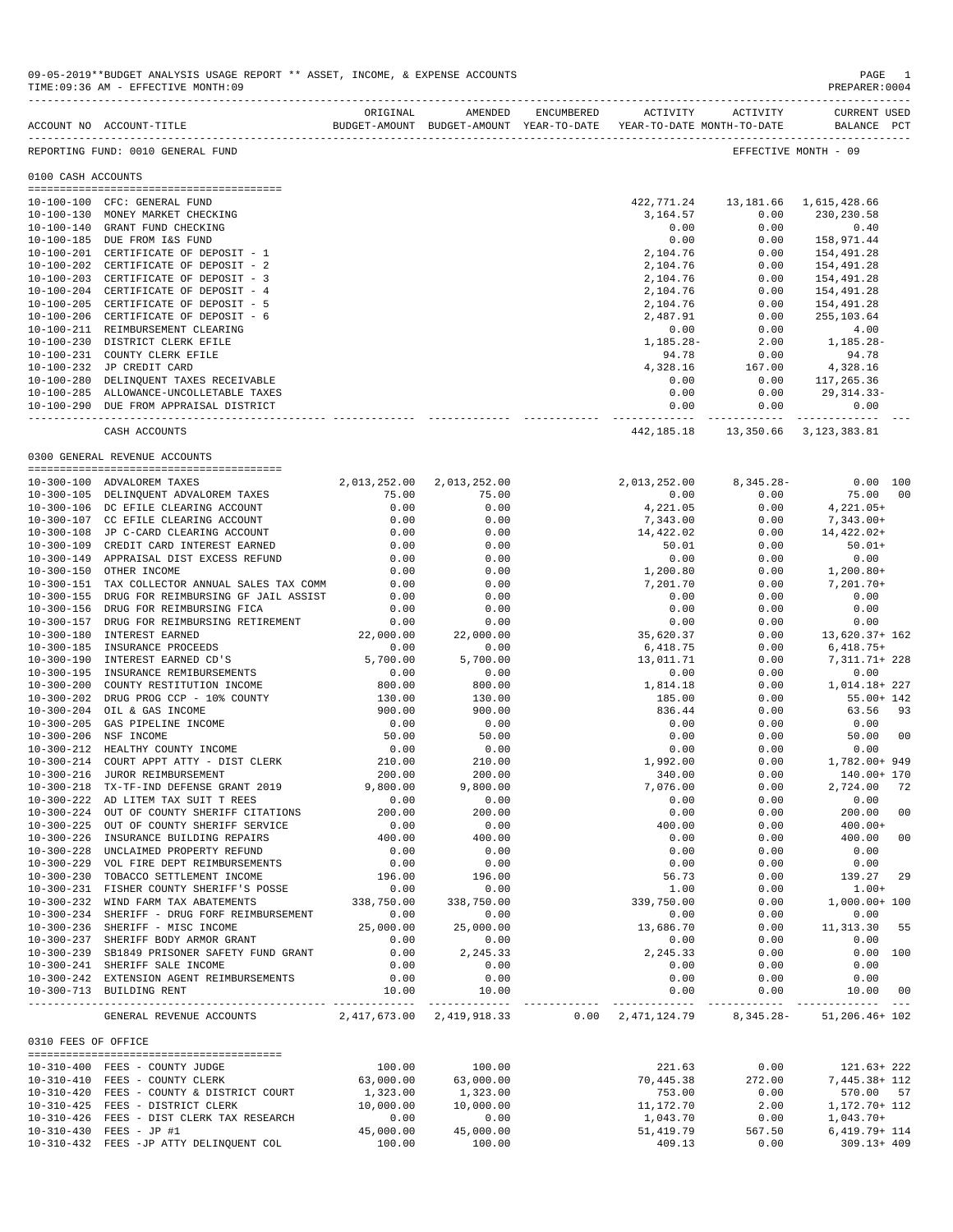|                     | 09-05-2019**BUDGET ANALYSIS USAGE REPORT ** ASSET, INCOME, & EXPENSE ACCOUNTS<br>TIME: 09:36 AM - EFFECTIVE MONTH: 09 |                        |                                                     |                      |                             |                                                 | PAGE<br>PREPARER: 0004             |                |
|---------------------|-----------------------------------------------------------------------------------------------------------------------|------------------------|-----------------------------------------------------|----------------------|-----------------------------|-------------------------------------------------|------------------------------------|----------------|
|                     | ACCOUNT NO ACCOUNT-TITLE                                                                                              | ORIGINAL               | AMENDED<br>BUDGET-AMOUNT BUDGET-AMOUNT YEAR-TO-DATE | ENCUMBERED           |                             | ACTIVITY ACTIVITY<br>YEAR-TO-DATE MONTH-TO-DATE | <b>CURRENT USED</b><br>BALANCE PCT |                |
|                     | REPORTING FUND: 0010 GENERAL FUND                                                                                     |                        |                                                     |                      |                             |                                                 | EFFECTIVE MONTH - 09               |                |
|                     | 10-310-433 FEES - JP WRIT OF POSSESS                                                                                  |                        |                                                     |                      | $300.00 -$                  | 0.00                                            | $300.00 -$                         |                |
|                     | 10-310-440 FEES - COUNTY ATTORNEY                                                                                     | 250.00                 | 250.00                                              |                      | 321.76                      | 0.00                                            | 71.76+ 129                         |                |
|                     | 10-310-445 FEES - TAX COLLECTOR                                                                                       | 140.00                 | 140.00                                              |                      | 9,675.51                    | 0.00                                            | 9,535.51+ 911                      |                |
|                     | 10-310-447 FEES - TITLE                                                                                               | 8,000.00               | 8,000.00                                            |                      | 2,686.27                    | 0.00                                            | 5, 313.73                          | 34             |
|                     | 10-310-448 FEES - LIQUOR LICENSE                                                                                      | 700.00                 | 700.00                                              |                      | 508.50                      | 0.00                                            | 191.50                             | 73             |
|                     | 10-310-450 FEES - FAMILY PROTECTION<br>10-310-451 FEES - CHILD CARE                                                   | 0.00                   | 0.00                                                |                      | 0.00                        | 0.00                                            | 0.00                               |                |
|                     | 10-310-455 FEES - SHERIFF                                                                                             | 0.00<br>8,000.00       | 0.00<br>8,000.00                                    |                      | 0.00<br>8,087.25            | 0.00<br>0.00                                    | 0.00<br>$87.25 + 101$              |                |
|                     | 10-310-465 FEES - COUNTY COURT AT LAW JUDGE                                                                           | 0.00<br>-------------- | 0.00<br>-----------                                 |                      | 0.00<br>. <u>.</u> .        | 0.00<br>------------                            | 0.00<br>------------               |                |
|                     | FEES OF OFFICE                                                                                                        | 136,613.00             | 136,613.00                                          | 0.00                 | 156,444.62                  | 841.50                                          | 19,831.62+ 115                     |                |
|                     | 0320 STATE SUPPLEMENTS                                                                                                |                        |                                                     |                      |                             |                                                 |                                    |                |
|                     | 10-320-405 SUPPLEMENT - COUNTY JUDGE                                                                                  |                        | 25, 200.00 25, 200.00                               |                      | 25,438.04                   | 0.00                                            | 238.04+ 101                        |                |
|                     | 10-320-420 SUPPLEMENT - COUNTY ATTORNEY                                                                               | 23,333.00<br>--------- | 23,333.00<br>. _ _ _ _ _ _ _ _ _ _                  |                      | 0.00                        | 0.00                                            | 23,333.00 00<br>______________     |                |
|                     | STATE SUPPLEMENTS                                                                                                     | 48,533.00              |                                                     | 48,533.00 0.00       | 25,438.04                   | 0.00                                            | 23,094.96 52                       |                |
| 0400 COUNTY JUDGE   |                                                                                                                       |                        |                                                     |                      |                             |                                                 |                                    |                |
|                     |                                                                                                                       | 41,007.00              |                                                     | 0.00                 |                             |                                                 | 3, 155, 16                         |                |
|                     | 10-400-100 SALARY - COUNTY JUDGE<br>10-400-105 COUNTY JUDGE - STATE SUPPLEMENT                                        | 25,200.00              | 41,007.00<br>25,200.00                              | 0.00                 | 37,851.84<br>23, 261.52     | 0.00<br>0.00                                    | 1,938.48                           | 92<br>92       |
|                     | 10-400-110 SALARY - ADMINISTRATIVE ASSISTANT                                                                          | 24,888.00              | 24,888.00                                           | 0.00                 | 22,973.28                   | 0.00                                            | 1,914.72                           | 92             |
|                     | 10-400-115 LONGEVITY PAY                                                                                              | 0.00                   | 0.00                                                | 0.00                 | 0.00                        | 0.00                                            | 0.00                               |                |
|                     | 10-400-200 FICA EXPENSE                                                                                               | 6,969.00               | 6,969.00                                            | 0.00                 | 6,380.46                    | 0.00                                            | 588.54                             | 92             |
|                     | 10-400-205 RETIREMENT                                                                                                 | 7,498.00               | 7,498.00                                            | 0.00                 | 6,920.40                    | 0.00                                            | 577.60                             | 92             |
|                     | 10-400-210 MEDICAL INSURANCE                                                                                          | 20,246.00              | 20,246.00                                           | 0.00                 | 18,621.76                   | 0.00                                            | 1,624.24                           | 92             |
|                     | 10-400-300 TRAVEL & SCHOOL                                                                                            | 2,000.00               | 2,000.00                                            | 765.71               | 586.57                      | 0.00                                            | 647.72                             | 68             |
| 10-400-305 SUPPLIES |                                                                                                                       | 2,000.00               | 2,000.00                                            | 287.10               | 1,394.00                    | 0.00                                            | 318.90                             | 84             |
|                     | 10-400-310 COMMUNICATIONS                                                                                             | 700.00                 | 700.00                                              | 0.00                 | 605.58                      | 0.00                                            | 94.42                              | 87             |
|                     | 10-400-315 BONDS & NOTARY                                                                                             | 200.00                 | 200.00                                              | 0.00                 | 200.00                      | 0.00                                            | $0.00$ 100                         |                |
|                     | 10-400-320 COMPUTER REPAIRS & MAINTENANCE                                                                             | 200.00                 | 200.00                                              | 0.00                 | 0.00                        | 0.00                                            | 200.00                             | 0 <sup>0</sup> |
|                     | 10-400-325 SCHOOL & DUES                                                                                              | 475.00<br>-----------  | 475.00<br>-------------                             | 0.00<br>. <b>.</b> . | 310.00<br>-------------     | 0.00<br>--------                                | 165.00<br>-----------              | 65             |
|                     | COUNTY JUDGE                                                                                                          | 131,383.00             | 131,383.00                                          | 1,052.81             | 119,105.41                  | 0.00                                            | 11,224.78                          | 91             |
| 0410 COUNTY CLERK   |                                                                                                                       |                        |                                                     |                      |                             |                                                 |                                    |                |
|                     | 10-410-100 SALARY - COUNTY CLERK                                                                                      | 39,007.00              | 39,007.00                                           | 0.00                 | 36,005.76                   | 0.00                                            | 3,001.24                           | 92             |
|                     | 10-410-105 LONGEVITY PAY                                                                                              | 2,850.00               | 2,850.00                                            | 0.00                 | 0.00                        | 0.00                                            | 2,850.00                           | 0 <sub>0</sub> |
|                     | 10-410-110 SALARY - ADMINISTRATIVE ASSISTANT 24,888.00                                                                |                        | 24,888.00                                           | 0.00                 | 22,973.28                   | 0.00                                            | 1,914.72                           | 92             |
|                     | 10-410-115 PHONE ALLOWANCE                                                                                            | 360.00                 | 360.00                                              | 0.00                 | 332.16                      | 0.00                                            | 27.84                              | 92             |
|                     | 10-410-200 FICA EXPENSE                                                                                               | 4,986.00               | 4,986.00                                            | 0.00                 | 4,511.04                    | 0.00                                            | 474.96                             | 90             |
|                     | 10-410-205 RETIREMENT<br>10-410-210 MEDICAL INSURANCE                                                                 | 5,364.00               | 5,364.00                                            | 0.00<br>0.00         | 4,881.36                    | 0.00<br>0.00                                    | 482.64<br>1,670.00                 | 91<br>92       |
|                     | 10-410-300 TRAVEL & SCHOOL                                                                                            | 20,246.00<br>2,000.00  | 20,246.00<br>2,000.00                               | 256.47               | 18,576.00<br>1,705.47       | 0.00                                            | 38.06                              | 98             |
| 10-410-305 SUPPLIES |                                                                                                                       | 3,000.00               | 3,000.00                                            | 94.00                | 2,786.03                    | 0.00                                            | 119.97                             | -96            |
|                     | 10-410-310 COMMUNICATONS                                                                                              | 1,210.00               | 1,210.00                                            | 0.00                 | 1,091.29                    | 0.00                                            | 118.71                             | 90             |
| 10-410-315 BONDS    |                                                                                                                       | 100.00                 | 100.00                                              | 0.00                 | 100.00                      | 0.00                                            | 0.00 100                           |                |
|                     | 10-410-320 COPY MACHINE                                                                                               | 4,000.00               | 4,000.00                                            | 0.00                 | 3,439.34                    | 0.00                                            | 560.66                             | 86             |
|                     | 10-410-325 ELECTION SCHOOL                                                                                            | 1,500.00               | 1,500.00                                            | 0.00                 | 1,500.00                    | 0.00                                            | 0.00 100                           |                |
|                     | 10-410-330 SOFTWARE MAINTENANCE                                                                                       | 3,330.00               | 3,330.00                                            | 0.00                 | 3,329.64                    | 0.00                                            | $0.36$ 100                         |                |
|                     | 10-410-335 SUPPL GUAR FUND EXPENSE<br>10-410-340 RESTITUTION EXPENSE                                                  | 0.00<br>0.00           | 0.00<br>0.00                                        | 0.00<br>0.00         | 0.00<br>0.00                | 0.00<br>0.00                                    | 0.00<br>0.00                       |                |
|                     | COUNTY CLERK                                                                                                          | -------<br>112,841.00  | 112,841.00                                          | ------<br>350.47     | 101,231.37                  | -----<br>0.00                                   | -------<br>11,259.16 90            |                |
| 0420 DISTRICT CLERK |                                                                                                                       |                        |                                                     |                      |                             |                                                 |                                    |                |
|                     |                                                                                                                       |                        |                                                     |                      |                             |                                                 |                                    |                |
|                     | 10-420-100 SALARY - DISTRICT CLERK                                                                                    | 39,005.00              | 39,005.00                                           | 0.00                 | 36,004.32                   | 0.00                                            | 3,000.68                           | 92             |
|                     | 10-420-120 SALARY - PART TIME                                                                                         | 10,000.00              | 10,000.00                                           | 0.00                 | 8,845.00                    | 0.00                                            | 1,155.00                           | 88             |
|                     | 10-420-200 FICA EXPENSE                                                                                               | 3,749.00               | 3,749.00                                            | 0.00                 | 3,373.65                    | 0.00                                            | 375.35                             | 90             |
|                     | 10-420-205 RETIREMENT                                                                                                 | 4,034.00               | 4,034.00                                            | 0.00                 | 3,690.99                    | 0.00                                            | 343.01                             | 91             |
|                     | 10-420-210 MEDICAL INSURANCE                                                                                          | 10,123.00              | 10,123.00                                           | 0.00                 | 9,310.88                    | 0.00                                            | 812.12                             | 92             |
|                     | 10-420-300 TRAVEL/SCHOOL/TUITION/DUES                                                                                 | 2,000.00               | 2,000.00                                            | 0.00                 | 1,865.54                    | 0.00                                            | 134.46<br>$43.44 - 102$            | -93            |
| 10-420-305 SUPPLIES |                                                                                                                       | 2,000.00               | 2,000.00                                            | 177.25               | 1,866.19                    | 0.00                                            |                                    |                |
| 10-420-315 BONDS    | 10-420-310 COMMUNICATIONS                                                                                             | 0.00<br>250.00         | 0.00<br>250.00                                      | 0.00<br>0.00         | 0.00<br>236.57              | 0.00<br>0.00                                    | 0.00<br>13.43 95                   |                |
|                     | 10-420-320 COMPUTER REPAIRS & MAINTENANCE                                                                             | 3,960.00               | 3,960.00                                            | 46.00                | 4,118.08                    | 0.00                                            | $204.08 - 105$                     |                |
|                     | 10-420-345 TAX RESEARCH FEE                                                                                           | 0.00                   | 0.00                                                |                      | 0.00                        | 0.00                                            | 0.00                               |                |
|                     | DISTRICT CLERK                                                                                                        | 75,121.00-             | -------------<br>75,121.00-                         | 223.25               | --------------<br>69,311.22 | ------------<br>0.00                            | $5,586.53+93$                      |                |
|                     | 0430 JUSTICE OF THE PEACE #1                                                                                          |                        |                                                     |                      |                             |                                                 |                                    |                |
|                     |                                                                                                                       |                        |                                                     |                      |                             |                                                 |                                    |                |
|                     | $10-430-100$ SALARY - JUSTICE OF THE PEACE #1 39,005.00                                                               |                        | 39,005.00                                           | 0.00                 | 36,004.32                   | 0.00                                            | 3,000.68 92                        |                |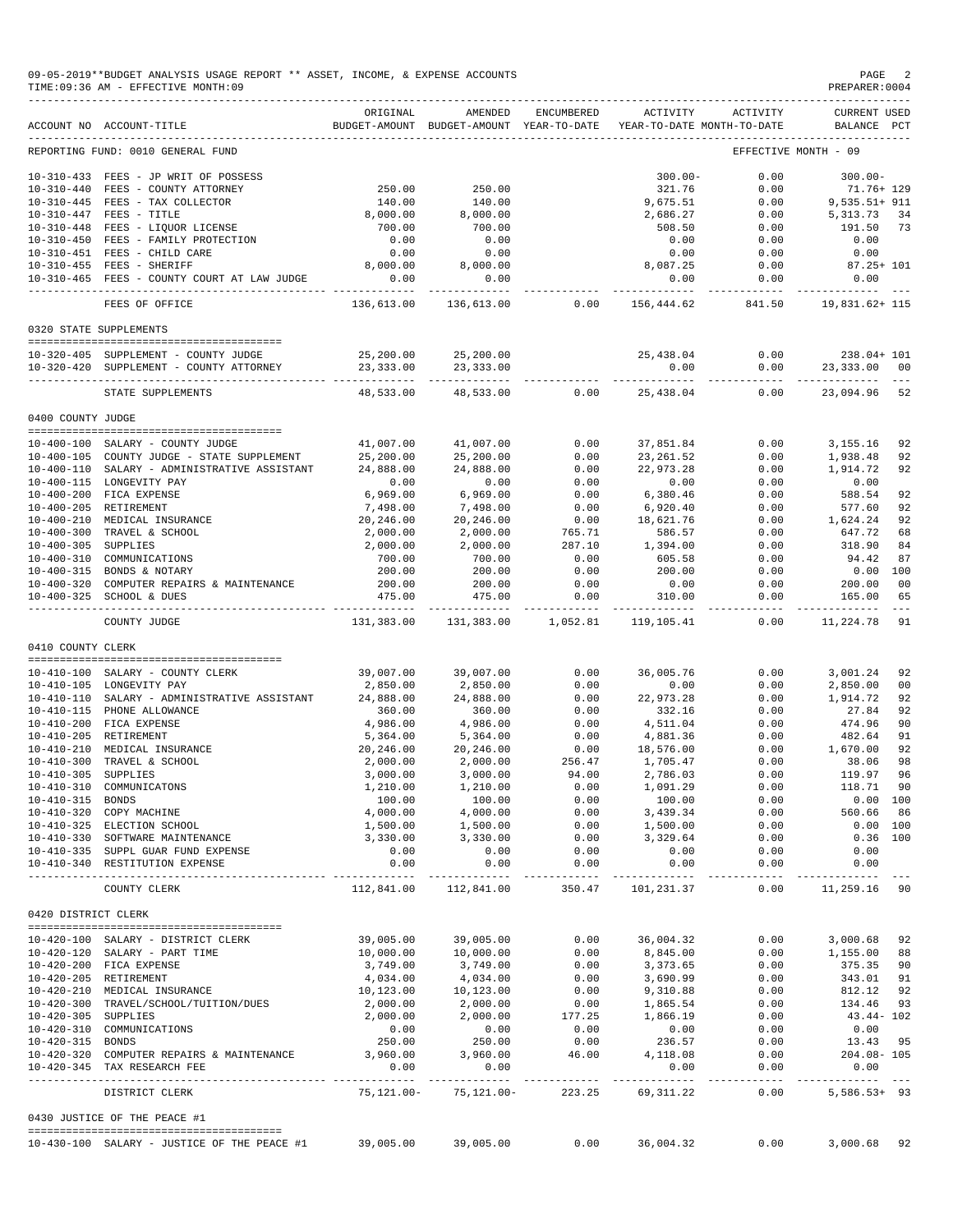|                                      | 09-05-2019**BUDGET ANALYSIS USAGE REPORT ** ASSET, INCOME, & EXPENSE ACCOUNTS<br>TIME: 09:36 AM - EFFECTIVE MONTH: 09 |                          |                                                     |                    |                          |                                        | PAGE<br>PREPARER: 0004         |                     |
|--------------------------------------|-----------------------------------------------------------------------------------------------------------------------|--------------------------|-----------------------------------------------------|--------------------|--------------------------|----------------------------------------|--------------------------------|---------------------|
|                                      | ACCOUNT NO ACCOUNT-TITLE                                                                                              | ORIGINAL                 | AMENDED<br>BUDGET-AMOUNT BUDGET-AMOUNT YEAR-TO-DATE | ENCUMBERED         | ACTIVITY                 | ACTIVITY<br>YEAR-TO-DATE MONTH-TO-DATE | <b>CURRENT USED</b><br>BALANCE | PCT                 |
|                                      | REPORTING FUND: 0010 GENERAL FUND                                                                                     |                          |                                                     |                    |                          |                                        | EFFECTIVE MONTH - 09           |                     |
|                                      | 10-430-105 LONGEVITY PAY                                                                                              | 0.00                     | 0.00                                                | 0.00               | 0.00                     | 0.00                                   | 0.00                           |                     |
| $10 - 430 - 110$                     | SALARY - ADMINISTRATIVE ASSISTANT                                                                                     | 10,000.00                | 10,000.00                                           | 0.00               | 9,645.00                 | 0.00                                   | 355.00                         | 96                  |
|                                      | 10-430-200 FICA EXPENSE                                                                                               | 3,749.00                 | 3,749.00                                            | 0.00               | 3,462.35                 | 0.00                                   | 286.65                         | 92                  |
| $10 - 430 - 205$                     | RETIREMENT                                                                                                            | 4,034.00                 | 4,034.00                                            | 0.00               | 3,756.82                 | 0.00                                   | 277.18                         | 93                  |
|                                      | 10-430-210 MEDICAL INSURANCE                                                                                          | 10,123.00                | 10,123.00                                           | 0.00               | 9,310.88                 | 0.00                                   | 812.12                         | 92                  |
| $10 - 430 - 300$<br>$10 - 430 - 305$ | TRAVEL/SCHOOL/TUITION/DUES<br>SUPPLIES                                                                                | 2,000.00<br>2,000.00     | 2,000.00<br>2,000.00                                | 210.00<br>120.00   | 1,563.20<br>1,637.89     | $226.80 -$<br>0.00                     | 226.80<br>242.11               | 89<br>88            |
|                                      | 10-430-310 COMMUNICATIONS                                                                                             | 0.00                     | 0.00                                                | 0.00               | 0.00                     | 0.00                                   | 0.00                           |                     |
| $10 - 430 - 315$                     | <b>BONDS</b>                                                                                                          | 200.00                   | 200.00                                              | 0.00               | 92.50                    | 0.00                                   | 107.50                         | 46                  |
|                                      | 10-430-320 VIDEO MAGISTRATE OR LAW BOOKS                                                                              | 4,000.00                 | 4,000.00                                            | 0.00               | 0.00                     | 0.00                                   | 4,000.00                       | 00                  |
| $10 - 430 - 330$                     | COMPUTER REPAIRS & MAINTENCE                                                                                          | 5,100.00                 | 5,100.00                                            | 250.00             | 3,389.68                 | 0.00                                   | 1,460.32                       | 71                  |
|                                      | 10-430-350 OUT OF COUNTY SHERIFF CITATIONS                                                                            | 200.00                   | 200.00                                              | 0.00               | 0.00                     | 0.00                                   | 200.00                         | 00                  |
|                                      | 10-430-355 PERMANENT RECORDS BINDERS<br>10-430-360 JUVENILE TRUANCY REINBURSE EXPENSE                                 | 0.00<br>0.00             | 0.00<br>0.00                                        | 0.00<br>0.00       | 0.00<br>0.00             | 0.00<br>0.00                           | 0.00<br>0.00                   |                     |
|                                      | JUSTICE OF THE PEACE #1                                                                                               | 80,411.00                | 80,411.00                                           | 580.00             | 68,862.64                | $226.80 -$                             | 10,968.36                      | 86                  |
|                                      | 0450 DISTRICT ATTORNEY                                                                                                |                          |                                                     |                    |                          |                                        |                                |                     |
|                                      | --------------------------------------                                                                                |                          |                                                     |                    |                          |                                        |                                |                     |
|                                      | 10-450-105 D.A. - STATE SUPPLEMENT                                                                                    | 2,628.00                 | 2,628.00                                            | 0.00               | 2,424.96                 | 0.00                                   | 203.04                         | 92                  |
|                                      | 10-450-110 SALARY - ASSISTANT D.A.                                                                                    | 7,602.00                 | 7,602.00                                            | 0.00               | 7,016.40                 | 0.00                                   | 585.60                         | 92                  |
|                                      | 10-450-130 SALARY - D.A. SECRETARY<br>10-450-132 SALARY - ASST D.A. SECRETARY                                         | 6,066.00<br>6,066.00     | 6,066.00                                            | 0.00<br>0.00       | 5,598.72<br>5,598.72     | 0.00<br>0.00                           | 467.28<br>467.28               | 92<br>92            |
|                                      | 10-450-134 SALARY - D.A. INVESTIGATOR                                                                                 | 7,264.00                 | 6,066.00<br>7,264.00                                | 0.00               | 6,705.12                 | 0.00                                   | 558.88                         | 92                  |
|                                      | 10-450-200 FICA EXPENSE                                                                                               | 2,267.00                 | 2,267.00                                            | 0.00               | 2,091.60                 | 0.00                                   | 175.40                         | 92                  |
|                                      | 10-450-205 RETIREMENT                                                                                                 | 2,438.00                 | 2,438.00                                            | 0.00               | 2,250.48                 | 0.00                                   | 187.52                         | 92                  |
|                                      | 10-450-210 MEDICAL INSURANCE                                                                                          | 6,300.00                 | 6,300.00                                            | 0.00               | 5,138.21                 | 0.00                                   | 1,161.79                       | 82                  |
| $10 - 450 - 300$                     | TRAVEL                                                                                                                | 1,200.00                 | 1,200.00                                            | 0.00               | 751.73                   | 0.00                                   | 448.27                         | 63                  |
| 10-450-305 SUPPLIES                  | 10-450-308 COURT TRANSCRIPTS                                                                                          | 1,128.00<br>0.00         | 1,128.00<br>0.00                                    | 0.00<br>0.00       | 505.56<br>0.00           | 0.00<br>0.00                           | 622.44<br>0.00                 | 45                  |
|                                      | 10-450-310 COMMUNICATIONS                                                                                             | 0.00                     | 0.00                                                | 0.00               | 0.00                     | 0.00                                   | 0.00                           |                     |
|                                      | 10-450-365 CRIME VICTIMS EXPENSE                                                                                      | 1,400.00                 | 1,400.00                                            | 0.00               | 0.00                     | 0.00                                   | 1,400.00                       | 00                  |
| $10 - 450 - 538$                     | LEGAL STATEMENTS OF FACT                                                                                              | 7,500.00                 | 7,500.00                                            | 0.00               | 108.00                   | 0.00<br>$- - - -$                      | 7,392.00                       | 01<br>$\frac{1}{2}$ |
|                                      | DISTRICT ATTORNEY                                                                                                     | 51,859.00                | 51,859.00                                           | 0.00               | 38,189.50                | 0.00                                   | 13,669.50                      | 74                  |
| 0460 COUNTY ATTORNEY                 |                                                                                                                       |                          |                                                     |                    |                          |                                        |                                |                     |
|                                      |                                                                                                                       |                          |                                                     |                    |                          |                                        |                                |                     |
|                                      | 10-460-100 SALARY - COUNTY ATTORNEY                                                                                   | 39,007.00                | 39,007.00                                           | 0.00               | 36,005.76                | 0.00                                   | 3,001.24                       | 92                  |
|                                      | 10-460-105 COUNTY ATTY - STATE SUPPLEMENT<br>10-460-110 COUNTY ATTY ADMIN ASSISTANT                                   | 23, 333.00<br>10,000.00  | 23, 333.00<br>10,000.00                             | 0.00<br>0.00       | 21,538.08<br>7,480.00    | 0.00<br>0.00                           | 1,794.92<br>2,520.00           | 92<br>75            |
|                                      | 10-460-200 FICA EXPENSE                                                                                               | 5,392.00                 | 5,392.00                                            | 0.00               | 4,974.34                 | 0.00                                   | 417.66                         | 92                  |
|                                      | 10-460-205 RETIREMENT                                                                                                 | 5,954.00                 | 5,954.00                                            | 0.00               | 5,351.52                 | 0.00                                   | 602.48                         | 90                  |
| 10-460-210                           | MEDICAL INSURANCE                                                                                                     | 10,123.00                | 10,123.00                                           | 0.00               | 9,310.88                 | 0.00                                   | 812.12                         | 92                  |
| $10 - 460 - 300$                     | TRAVEL/SCHOOL/TUITION                                                                                                 | 2,000.00                 | 2,000.00                                            | 540.00             | 1,414.55                 | 350.00                                 | 45.45                          | 98                  |
| $10 - 460 - 305$                     | SUPPLIES                                                                                                              | 2,000.00                 | 2,000.00                                            | 0.00               | 1,251.67                 | 0.00                                   | 748.33                         | 63                  |
| $10 - 460 - 310$<br>10-460-315 BONDS | COMMUNICATIONS                                                                                                        | 0.00<br>200.00           | 0.00<br>200.00                                      | 0.00<br>0.00       | 0.00<br>71.00            | 0.00<br>0.00                           | 0.00<br>129.00                 | 36                  |
|                                      | 10-460-330 COMPUTER SOFTWARE & MAINTENCE                                                                              | 0.00                     | 0.00                                                | 0.00               | 0.00                     | 0.00                                   | 0.00                           |                     |
|                                      | 10-460-370 ELECTRONIC FORMS/ LEGAL RESEARCH                                                                           | 2,000.00                 | 2,000.00                                            | 160.00             | 1,760.00                 | 0.00                                   | 80.00                          | 96                  |
|                                      | COUNTY ATTORNEY                                                                                                       | ----------<br>100,009.00 | ----------<br>100,009.00                            | 700.00             | -----------<br>89,157.80 | 350.00                                 | 10,151.20 90                   | $---$               |
|                                      |                                                                                                                       |                          |                                                     |                    |                          |                                        |                                |                     |
|                                      | 0470 MAINTENANCE - BUILDING & GROUNDS                                                                                 |                          |                                                     |                    |                          |                                        |                                |                     |
| 10-470-305 SUPPLIES                  |                                                                                                                       | 6,000.00                 | 6,000.00                                            | 397.99             | 2,300.43                 | 0.00                                   | 3,301.58                       | 45                  |
|                                      | 10-470-375 COURTHOUSE MAINTENANCE                                                                                     | 20,000.00                | 19,878.75                                           | 129.99             | 14,570.08                | 800.00                                 | 5,178.68                       | 74                  |
|                                      | 10-470-376 EXTERMINATOR SERVICES                                                                                      | 4,000.00                 | 4,000.00                                            | 350.00             | 3,150.00                 | 0.00                                   | 500.00                         | 88                  |
| 10-470-380 UTILITIES                 |                                                                                                                       | 35,000.00<br>8,000.00    | 35,000.00<br>8,000.00                               | 277.53             | 24, 242.36<br>7,178.68   | 0.00                                   | 10,480.11<br>821.32 90         | 70                  |
|                                      | 10-470-385 REPAIRS - BUILDINGS<br>10-470-387 REPAIRS - AC AND HEATING                                                 | 15,000.00                | 15,000.00                                           | 0.00<br>211.00     | 985.85                   | 0.00<br>0.00                           | 13,803.15                      | 08                  |
|                                      | 10-470-390 REPAIRS - FC LAW ENFORCEMENT CENTER                                                                        | 2,000.00                 | 2,000.00                                            | 0.00               | 2,000.00                 | 0.00                                   |                                | 0.00 100            |
|                                      | 10-470-392 REPAIRS - EXTENSION SERVICES                                                                               | 1,000.00                 | 1,000.00                                            | 0.00               | 0.00                     | 0.00                                   | 1,000.00                       | 00                  |
|                                      | 10-470-395 REPAIRS - YARD SERVICES                                                                                    | 3,000.00                 | 3,036.25                                            | 0.00               | 3,036.25                 | 0.00                                   | 0.00 100                       |                     |
|                                      | 10-470-397 REPAIRS - HISTORICAL SOCIETY                                                                               | 2,000.00<br>----------   | 2,000.00<br>-----------                             | 0.00<br>---------- | 0.00<br>-------          | 0.00<br>---------                      | 2,000.00                       | 00                  |
|                                      | MAINTENANCE - BUILDING & GROUNDS                                                                                      | 96,000.00                |                                                     | 95,915.00 1,366.51 | 57,463.65                | 800.00                                 | 37,084.84 61                   |                     |
| 0480 COUNTY AUDITOR                  |                                                                                                                       |                          |                                                     |                    |                          |                                        |                                |                     |
|                                      | 10-480-100 SALARY - COUNTY AUDITOR                                                                                    | 40,166.00                | 40,166.00                                           | 0.00               | 37,075.68                | 0.00                                   | 3,090.32                       | 92                  |
|                                      | 10-480-105 PHONE ALLOWANCE                                                                                            | 0.00                     | 0.00                                                | 0.00               | 0.00                     | 0.00                                   | 0.00                           |                     |
|                                      | 10-480-110 SALARY - ASSISTANT AUDITOR                                                                                 | 25,125.00                | 25,125.00                                           | 0.00               | 23, 192. 16              | 0.00                                   | 1,932.84                       | 92                  |
|                                      | 10-480-115 LONGEVITY PAY                                                                                              | 0.00                     | 0.00                                                | 0.00               | 0.00                     | 0.00                                   | 0.00                           |                     |
|                                      | 10-480-200 FICA EXPENSE                                                                                               | 4,995.00                 | 4,995.00                                            | 0.00               | 4,227.06                 | 0.00                                   | 767.94                         | 85                  |
|                                      | 10-480-205 RETIREMENT<br>10-480-210 MEDICAL INSURANCE                                                                 | 5,374.00<br>20,246.00    | 5,374.00<br>20,246.00                               | 0.00<br>0.00       | 4,960.08<br>18,621.76    | 0.00<br>0.00                           | 413.92<br>1,624.24             | 92<br>92            |
|                                      |                                                                                                                       |                          |                                                     |                    |                          |                                        |                                |                     |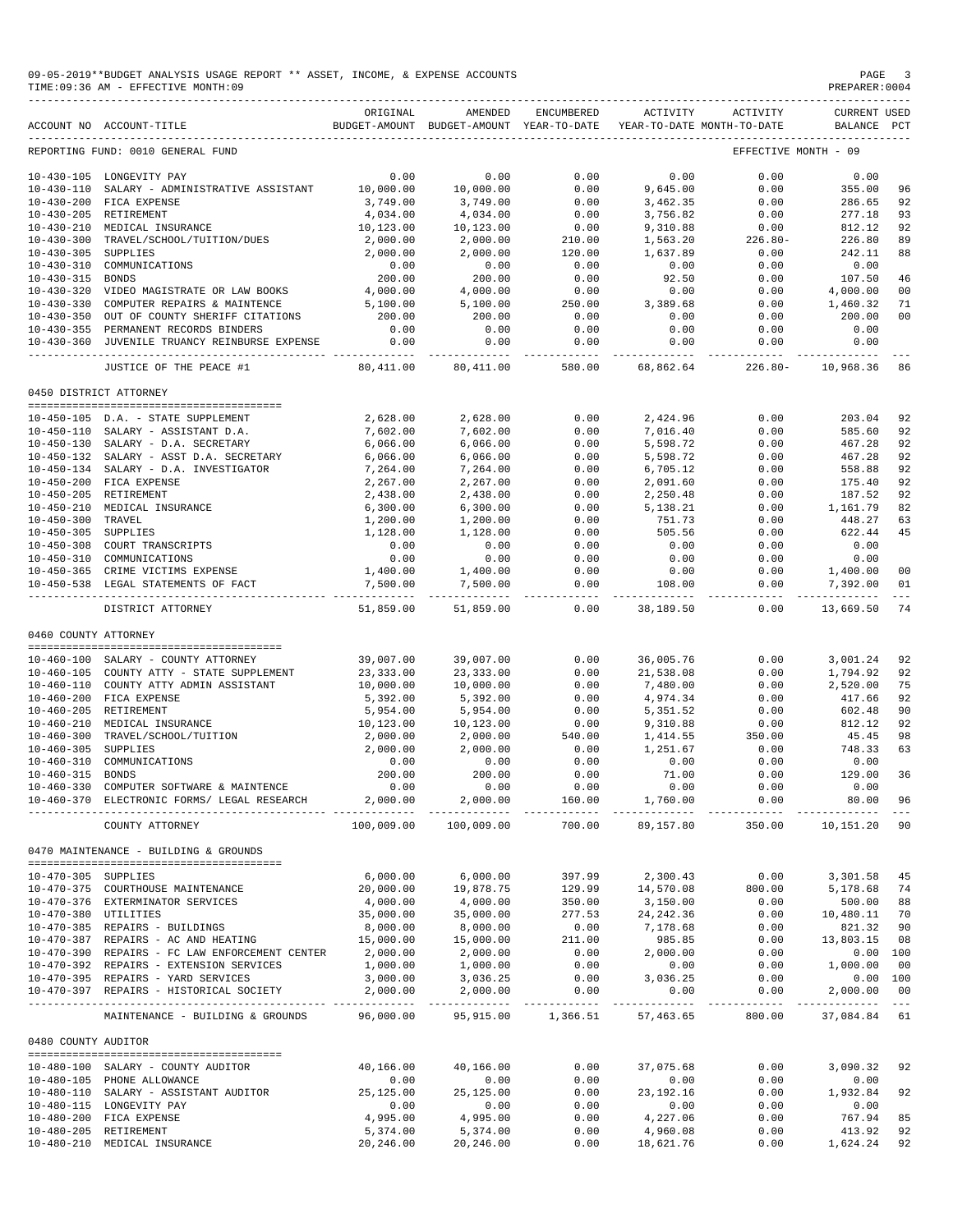|                                      | 09-05-2019**BUDGET ANALYSIS USAGE REPORT ** ASSET, INCOME, & EXPENSE ACCOUNTS<br>TIME: 09:36 AM - EFFECTIVE MONTH: 09 |                       |                                                     |                  |                                  |                                        | PAGE<br>PREPARER: 0004             | 4                   |
|--------------------------------------|-----------------------------------------------------------------------------------------------------------------------|-----------------------|-----------------------------------------------------|------------------|----------------------------------|----------------------------------------|------------------------------------|---------------------|
|                                      | ACCOUNT NO ACCOUNT-TITLE                                                                                              | ORIGINAL              | AMENDED<br>BUDGET-AMOUNT BUDGET-AMOUNT YEAR-TO-DATE | ENCUMBERED       | ACTIVITY                         | ACTIVITY<br>YEAR-TO-DATE MONTH-TO-DATE | <b>CURRENT USED</b><br>BALANCE PCT |                     |
|                                      | REPORTING FUND: 0010 GENERAL FUND                                                                                     |                       |                                                     |                  |                                  |                                        | EFFECTIVE MONTH - 09               |                     |
|                                      | 10-480-300 TRAVEL/TUITION/DUES                                                                                        | 2,000.00              | 2,000.00                                            | 200.00           | 1,159.70                         | 0.00                                   | 640.30                             | 68                  |
| $10 - 480 - 305$                     | SUPPLIES                                                                                                              | 2,000.00              | 2,000.00                                            | 159.71           | 1,700.32                         | 0.00                                   | 139.97                             | 93                  |
|                                      | 10-480-310 COMMUNICATIONS                                                                                             | 0.00                  | 0.00                                                | 0.00             | 0.00                             | 0.00                                   | 0.00                               |                     |
|                                      | 10-480-315 BONDS & NOTARY                                                                                             | 300.00                | 300.00                                              | 0.00             | 150.00                           | 0.00                                   | 150.00                             | 50                  |
|                                      | 10-480-320 COMPUTER SOFTWARE & MAINTENANCE<br>10-480-400 NEW EQUIPMENT                                                | 5,190.00<br>1,500.00  | 5,190.00<br>1,500.00                                | 919.53<br>0.00   | 4,142.70<br>0.00                 | 0.00<br>0.00                           | 127.77<br>1,500.00                 | 98<br>00            |
|                                      |                                                                                                                       | --- -------------     | -------------                                       | ____________     |                                  | ------------                           | _____________                      |                     |
|                                      | COUNTY AUDITOR                                                                                                        | 106,896.00            | 106,896.00                                          | 1,279.24         | 95,229.46                        | 0.00                                   | 10,387.30                          | 90                  |
| 0490 COUNTY TREASURER                |                                                                                                                       |                       |                                                     |                  |                                  |                                        |                                    |                     |
|                                      | 10-490-100 SALARY - COUNTY TREASURER                                                                                  | 39,005.00             | 39,005.00                                           | 0.00             | 36,004.32                        | 0.00                                   | 3,000.68                           | 92                  |
|                                      | 10-490-105 LONGEVITY PAY                                                                                              | 0.00                  | 0.00                                                | 0.00             | 0.00                             | 0.00                                   | 0.00                               |                     |
|                                      | 10-490-110 ADMINISTRATIVE ASSISTANT                                                                                   | 10,000.00             | 10,000.00                                           | 0.00             | 7,852.50                         | 0.00                                   | 2,147.50                           | 79                  |
|                                      | 10-490-200 FICA EXPENSE                                                                                               | 3,699.00              | 3,699.00                                            | 0.00             | 3,329.21                         | 0.00                                   | 369.79                             | 90                  |
|                                      | 10-490-205 RETIREMENT                                                                                                 | 3,979.00              | 3,979.00                                            | 0.00             | 3,609.29                         | 0.00                                   | 369.71                             | 91                  |
| $10 - 490 - 300$                     | 10-490-210 MEDICAL INSURANCE<br>TRAVEL/SCHOOL/TUITIONS/DUES                                                           | 10,123.00<br>2,000.00 | 10,123.00<br>2,000.00                               | 0.00<br>0.00     | 9,310.88<br>1,944.06             | 0.00<br>0.00                           | 812.12<br>55.94                    | 92<br>97            |
| $10 - 490 - 305$                     | SUPPLIES                                                                                                              | 2,000.00              | 2,000.00                                            | 43.90            | 1,954.34                         | 0.00                                   | 1.76                               | 100                 |
|                                      | 10-490-310 COMMUNICATIONS                                                                                             | 0.00                  | 0.00                                                | 0.00             | 0.00                             | 0.00                                   | 0.00                               |                     |
| 10-490-315 BONDS                     |                                                                                                                       | 200.00                | 200.00                                              | 0.00             | 177.50                           | 0.00                                   | 22.50                              | 89                  |
|                                      | 10-490-320 COMPUTER SOFTWARE & MAINTENANCE                                                                            | 5,100.00              | 5,100.00                                            | 1,560.35         | 2,602.47                         | 0.00                                   | 937.18                             | 82                  |
|                                      | 10-490-400 NEW EQUIPMENT                                                                                              | 1,000.00              | 1,000.00                                            | 0.00<br>-------- | 0.00                             | 0.00                                   | 1,000.00<br>-----------            | 00                  |
|                                      | COUNTY TREASURER                                                                                                      | 77,106.00             | -----------<br>77,106.00                            | 1,604.25         | . _ _ _ _ _ _ _ _ _<br>66,784.57 | .<br>0.00                              | 8.717.18                           | $\frac{1}{2}$<br>89 |
|                                      | 0500 TAX ASSESSOR/COLLECTOR                                                                                           |                       |                                                     |                  |                                  |                                        |                                    |                     |
|                                      |                                                                                                                       |                       |                                                     |                  |                                  |                                        |                                    |                     |
|                                      | 10-500-100 SALARY - TAX COLLECTOR                                                                                     | 39,007.00             | 39,007.00                                           | 0.00             | 36,005.76                        | 0.00                                   | 3,001.24                           | 92                  |
|                                      | 10-500-105 LONGEVITY PAY<br>10-500-110 SALARY - ADMINISTRATIVE ASSISTANT                                              | 3,600.00              | 3,600.00                                            | 0.00<br>0.00     | 0.00                             | 0.00                                   | 3,600.00                           | 00                  |
|                                      | 10-500-115 VOTER REGISTRAR                                                                                            | 24,888.00<br>350.00   | 24,888.00<br>350.00                                 | 0.00             | 22,973.28<br>350.00              | 0.00<br>0.00                           | 1,914.72<br>0.00 100               | 92                  |
|                                      | 10-500-200 FICA EXPENSE                                                                                               | 5,164.00              | 5,164.00                                            | 0.00             | 4,403.76                         | 0.00                                   | 760.24                             | 85                  |
|                                      | 10-500-205 RETIREMENT                                                                                                 | 5,555.00              | 5,555.00                                            | 0.00             | 4,854.00                         | 0.00                                   | 701.00                             | 87                  |
|                                      | 10-500-210 MEDICAL INSURANCE                                                                                          | 20,246.00             | 20,246.00                                           | 0.00             | 18,621.76                        | 0.00                                   | 1,624.24                           | 92                  |
| 10-500-300 TRAVEL                    |                                                                                                                       | 2,000.00              | 2,000.00                                            | 0.00             | 2,000.00                         | 0.00                                   | 0.00 100                           |                     |
| 10-500-305 SUPPLIES                  |                                                                                                                       | 1,500.00              | 1,500.00                                            | 0.00             | 1,339.23                         | 0.00                                   | 160.77                             | 89                  |
| 10-500-315 BONDS                     | 10-500-310 COMMUNICATIONS                                                                                             | 0.00<br>100.00        | 0.00<br>100.00                                      | 0.00<br>0.00     | 0.00<br>100.00                   | 0.00<br>0.00                           | 0.00<br>0.00 100                   |                     |
|                                      | TAX ASSESSOR/COLLECTOR                                                                                                | 102,410.00            | 102,410.00                                          | -----<br>0.00    | 90,647.79                        | -------<br>0.00                        | 11,762.21                          | 89                  |
|                                      |                                                                                                                       |                       |                                                     |                  |                                  |                                        |                                    |                     |
| 0530 NON DEPARTMENTAL                |                                                                                                                       |                       |                                                     |                  |                                  |                                        |                                    |                     |
|                                      | 10-530-200 FICA EXPENSE                                                                                               | 0.00                  | 0.00                                                | 0.00             | 0.00                             | 0.00                                   | 0.00                               |                     |
|                                      | 10-530-205 RETIREMENT                                                                                                 | 0.00                  | 0.00                                                | 0.00             | 0.00                             | 0.00                                   | 0.00                               |                     |
| 10-530-305 SUPPLIES                  |                                                                                                                       | 2,500.00              | 2,500.00                                            | 632.98           | 1,431.39                         | 0.00                                   | 435.63                             | 83                  |
| $10 - 530 - 310$<br>$10 - 530 - 311$ | COMMUNICATIONS<br>SOFTWARE FOR AUDITOR & TREASURER                                                                    | 31,720.00<br>0.00     | 31,720.00<br>0.00                                   | 1,248.35<br>0.00 | 27, 241.76<br>0.00               | 0.00<br>0.00                           | 3,229.89<br>0.00                   | 90                  |
|                                      | 10-530-415 MISCELLANEOUS REIMBURSEMENTS                                                                               | 300.00                | 300.00                                              | 0.00             | 839.59                           | 0.00                                   | 1,139.59 280                       |                     |
| $10 - 530 - 418$                     | MISCELLANEOUS EXPENSE                                                                                                 | 600.00                | 600.00                                              | 0.00             | 490.00                           | 0.00                                   | 110.00                             | 82                  |
| $10 - 530 - 419$                     | IRS TAX PENALTY                                                                                                       | 0.00                  | 10, 211.52                                          | 0.00             | 10,211.52                        | 0.00                                   | 0.00                               | 100                 |
| $10 - 530 - 420$                     | EMPLOYEE INSURANCE EXPENSE                                                                                            | 0.00                  | 0.00                                                | 0.00             | 0.00                             | 0.00                                   | 0.00                               |                     |
|                                      | 10-530-425 HEALTHY COUNTY EXPENSE                                                                                     | 1,000.00              | 1,000.00                                            | 0.00             | 0.00                             | 0.00                                   | 1,000.00                           | 00                  |
| $10 - 530 - 426$                     | COUNTY RESTITUTION EXPENSE                                                                                            | 0.00                  | 0.00                                                | 0.00             | 0.00                             | 0.00                                   | 0.00                               |                     |
| $10 - 530 - 427$                     | TAX COLLECTOR REG FEE REFUND                                                                                          | 0.00                  | 0.00                                                | 0.00             | 56.52                            | 0.00                                   | $56.52-$                           |                     |
| $10 - 530 - 430$                     | <b>BANK CHARGES</b><br>10-530-435 ELECTION SUPPLIES/BOXES/JUDGES                                                      | 100.00<br>10,000.00   | 100.00<br>10,000.00                                 | 0.00<br>158.00   | 52.00<br>8,287.67                | 0.00<br>0.00                           | 48.00<br>1,554.33                  | 52<br>84            |
|                                      | 10-530-436 REDISTRICTING CENUS                                                                                        | 0.00                  | 0.00                                                | 0.00             | 0.00                             | 0.00                                   | 0.00                               |                     |
|                                      | 10-530-445 PAPER & POSTAGE                                                                                            | 10,000.00             | 10,000.00                                           | 1,949.84         | 6,887.36                         | 0.00                                   | 1,162.80                           | 88                  |
|                                      | 10-530-450 ANIMAL CONTROL                                                                                             | 500.00                | 500.00                                              | 0.00             | 0.00                             | 0.00                                   | 500.00                             | 00                  |
| $10 - 530 - 455$                     | LEGAL FEES                                                                                                            | 0.00                  | 0.00                                                | 0.00             | 4,356.91                         | 0.00                                   | $4,356.91-$                        |                     |
| $10 - 530 - 457$                     | SAFETY PROGRAM                                                                                                        | 500.00                | 500.00                                              | 0.00             | 0.00                             | 0.00                                   | 500.00                             | 0 <sub>0</sub>      |
| $10 - 530 - 458$                     | GAME WARDEN TRAINING                                                                                                  | 0.00                  | 0.00                                                | 0.00             | 0.00                             | 0.00                                   | 0.00                               |                     |
| $10 - 530 - 460$                     | EMERGENCY MANAGEMENT COORDINATOR                                                                                      | 6,000.00              | 6,000.00                                            | 0.00             | 6,000.00                         | 0.00                                   | 0.00 100                           |                     |
| $10 - 530 - 467$                     | 10-530-462 NSF EXPENSE                                                                                                | 300.00<br>28,000.00   | 300.00                                              | 0.00             | 0.00                             | 0.00                                   | 300.00                             | 00                  |
| $10 - 530 - 470$                     | SUPPLEMENTAL DEATH BENEFITS<br>WORKERS COMP INSURANCE                                                                 | 25,000.00             | 28,000.00<br>25,000.00                              | 0.00<br>5,636.00 | 1,195.29<br>17,731.00            | 0.00<br>0.00                           | 26,804.71<br>1,633.00              | 04<br>93            |
|                                      | 10-530-472 UNEMPLOYMENT INSURANCE                                                                                     | 6,000.00              | 6,000.00                                            | 0.00             | 2,921.63                         | 0.00                                   | 3,078.37                           | 49                  |
|                                      | 10-530-475 COPY MACHINE/SUPPLIES/TONER                                                                                | 1,500.00              | 1,500.00                                            | 0.00             | 1,500.00                         | 0.00                                   | 0.00 100                           |                     |
| $10 - 530 - 477$                     | OUTSIDE AUDITOR                                                                                                       | 25,000.00             | 26,750.00                                           | 0.00             | 26,750.00                        | 0.00                                   | 0.00 100                           |                     |
|                                      | 10-530-480 DUES & FEES - COG MATCH                                                                                    | 6,000.00              | 6,000.00                                            | 0.00             | 1,434.00                         | 0.00                                   | 4,566.00                           | 24                  |
|                                      | 10-530-482 LIABILITY INSURANCE                                                                                        | 80,365.00             | 68,403.48                                           | 0.00             | 53,890.00                        | 0.00                                   | 14,513.48                          | 79                  |
| 10-530-485 LEGAL ADS                 |                                                                                                                       | 2,500.00              | 2,500.00                                            | 0.00             | 2,432.85                         | 0.00                                   | 67.15                              | 97                  |
| $10 - 530 - 486$                     | RURAL FIRE DEPT FUEL EXPENSE                                                                                          | 2,500.00              | 2,500.00                                            | 484.89           | 2,174.12                         | 0.00                                   | 159.01- 106                        |                     |
| $10 - 530 - 487$                     | RURAL FIRE EQUIPMENT<br>10-530-488 RURAL FIRE SCHOOL                                                                  | 5,000.00<br>2,500.00  | 5,000.00<br>2,500.00                                | 2,925.00<br>0.00 | 2,851.00<br>0.00                 | 0.00<br>0.00                           | $776.00 - 116$<br>2,500.00         | 00                  |
|                                      |                                                                                                                       |                       |                                                     |                  |                                  |                                        |                                    |                     |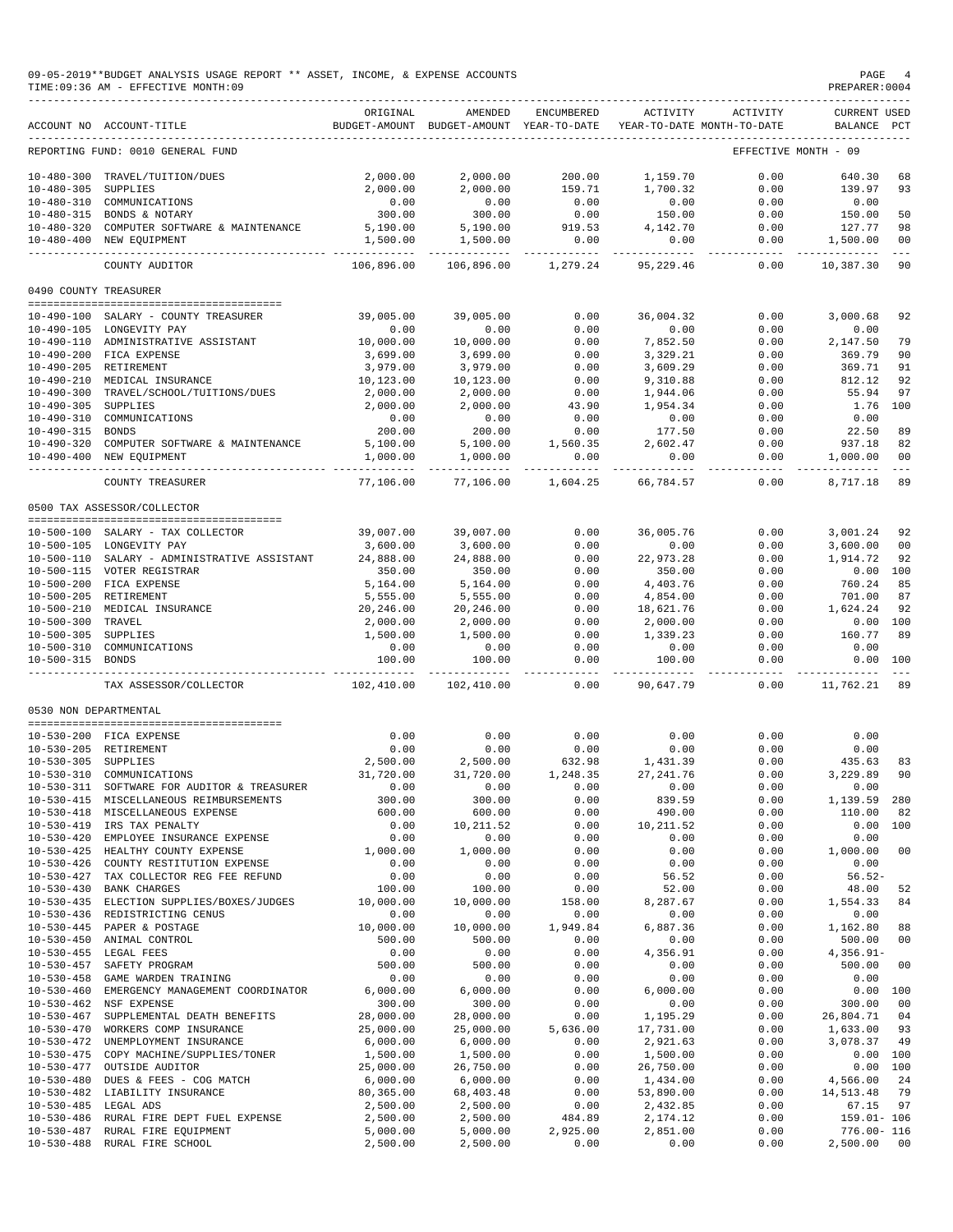|                       | 09-05-2019**BUDGET ANALYSIS USAGE REPORT ** ASSET, INCOME, & EXPENSE ACCOUNTS<br>TIME: 09:36 AM - EFFECTIVE MONTH: 09 |                             |                                                                                |                      |                       |                      | PAGE<br>PREPARER: 0004             | -5                  |
|-----------------------|-----------------------------------------------------------------------------------------------------------------------|-----------------------------|--------------------------------------------------------------------------------|----------------------|-----------------------|----------------------|------------------------------------|---------------------|
|                       | ACCOUNT NO ACCOUNT-TITLE                                                                                              | ORIGINAL                    | AMENDED<br>BUDGET-AMOUNT BUDGET-AMOUNT YEAR-TO-DATE YEAR-TO-DATE MONTH-TO-DATE | ENCUMBERED           | ACTIVITY              | ACTIVITY             | <b>CURRENT USED</b><br>BALANCE PCT |                     |
|                       | REPORTING FUND: 0010 GENERAL FUND                                                                                     |                             |                                                                                |                      |                       |                      | EFFECTIVE MONTH - 09               |                     |
|                       | 10-530-489 RURAL FIRE INSURANCE TRUCKS                                                                                | 5,000.00                    | 5,000.00                                                                       | 0.00                 | 0.00                  | 0.00                 | 5,000.00                           | 00                  |
|                       | 10-530-490 COUNTY LIBRARIES                                                                                           | 5,000.00                    | 5,000.00                                                                       | 0.00                 | 5,000.00              | 0.00                 |                                    | 0.00 100            |
|                       | 10-530-492 INTERLOCAL AGREEMENTS-LUBBOCK                                                                              | 1,031.00                    | 1,031.00                                                                       | 0.00                 | 0.00                  | 0.00                 | 1,031.00                           | 00                  |
|                       | 10-530-495 D.A. LEGAL STATEMENT OF FACTS                                                                              | 0.00                        | 0.00                                                                           | 0.00                 | 0.00                  | 0.00                 | 0.00                               |                     |
|                       | 10-530-497 CASH MATCH SENIOR CITIZENS                                                                                 | 36,000.00                   | $36,000.00$<br>$5,000.00$                                                      | 250.00               | 3,360.14              | 0.00                 | 32,389.86                          | 10                  |
|                       | 10-530-500 DRUG & ALCOHOL TESTING                                                                                     | 5,000.00                    |                                                                                | 0.00                 | 720.00                | 0.00                 | 4,280.00 14                        |                     |
|                       | NON DEPARTMENTAL                                                                                                      | 299,916.00                  | 299,916.00                                                                     | 13,285.06            | 187,814.75            | 0.00                 | 100,495.37                         | 67                  |
|                       | 0540 COUNTY & DISTRICT COURT                                                                                          |                             |                                                                                |                      |                       |                      |                                    |                     |
|                       |                                                                                                                       |                             |                                                                                |                      |                       |                      |                                    |                     |
|                       | 10-540-310 COMMUNICATIONS                                                                                             | 0.00                        | 0.00                                                                           | 0.00                 | 0.00                  | 0.00                 | 0.00                               |                     |
|                       | 10-540-502 AD LITEM TAX SUITS - T REES                                                                                | 1,000.00                    | 1,000.00                                                                       | 0.00<br>0.00         | 0.00<br>0.00          | 0.00                 | 1,000.00                           | 00<br>00            |
|                       | 10-540-504 ADULT PROBATION SUPPLIES<br>10-540-506 JUVENILE OFFICER EXPENSES                                           | 200.00<br>13,000.00         | 200.00<br>13,000.00                                                            | 0.00                 | 13,000.00             | 0.00<br>0.00         | 200.00<br>$0.00$ 100               |                     |
|                       | 10-540-508 GRAND JURY                                                                                                 | 2,100.00                    | 2,720.00                                                                       | 0.00                 | 2,700.00              | 0.00                 | 20.00                              | 99                  |
|                       | 10-540-510 PETIT JURY                                                                                                 | 4,300.00                    | 3,680.00                                                                       | 0.00                 | 590.00                | 0.00                 | 3,090.00                           | 16                  |
|                       | 10-540-512 J.P. JURY<br>10-540-512 J.P. ATTORNEY COLLECTIONS<br>10-540-513 J.P. ATTORNEY COLLECTIONS                  | 100.00                      | 100.00                                                                         | 0.00                 | 0.00                  | 0.00                 | 100.00                             | 00                  |
|                       |                                                                                                                       | 0.00                        | 0.00                                                                           | 0.00                 | 1,749.82              | 0.00                 | 1,749.82-                          |                     |
|                       |                                                                                                                       | 500.00                      | 500.00                                                                         | 0.00                 | 0.00                  | 0.00                 | 500.00                             | 00                  |
|                       | 10-540-516 JURY COMMISSION                                                                                            | 200.00                      | 200.00                                                                         | 0.00                 | 0.00                  | 0.00                 | 200.00                             | 00                  |
|                       | 10-540-518 COURT APPOINTED ATTORNEY 30,000.00                                                                         |                             | 30,000.00                                                                      | 1,300.00             | 16,430.25             | 0.00                 | 12,269.75                          | 59                  |
|                       | 10-540-520 INTERPRETOR                                                                                                | 250.00                      | 250.00                                                                         | 0.00                 | 0.00                  | 0.00                 | 250.00                             | 00                  |
|                       |                                                                                                                       | 1,500.00                    | 1,613.30                                                                       | 0.00                 | 1,613.30              | 0.00                 | $0.00$ 100                         |                     |
|                       | 10-540-522 PSYCHIATRIC EVALUATION<br>10-540-524 JUVENILE DETENTION                                                    | 5,000.00                    | 4,706.70                                                                       | 0.00                 | 4,144.67              | 0.00                 | 562.03                             | 88                  |
|                       | 10-540-525 OUT OF COUNTY CITATIONS                                                                                    | 0.00                        | 180.00                                                                         | 0.00                 | 180.00                | 0.00                 | 0.00                               | 100                 |
|                       | 10-540-526 DA & CA DRUG TESTING                                                                                       | 0.00                        | 0.00                                                                           | 0.00                 | 0.00                  | 0.00                 | 0.00                               |                     |
|                       | COUNTY & DISTRICT COURT                                                                                               | ------------ -<br>58,150.00 | 58,150.00                                                                      | 1,300.00             | 40,408.04             |                      | -------------<br>$0.00$ 16,441.96  | 72                  |
| 0550 32ND JUDICIAL    |                                                                                                                       |                             |                                                                                |                      |                       |                      |                                    |                     |
|                       |                                                                                                                       |                             |                                                                                |                      |                       |                      |                                    |                     |
|                       | 10-550-100 DIST COURT ADMINISTRATOR                                                                                   | 8,553.00                    | 8,553.00                                                                       | 0.00                 | 7,884.92              | 0.00                 | 668.08                             | 92                  |
|                       | 10-550-105 DIST JUDGE - STATE SUPPLEMENT                                                                              | 2,628.00                    | 2,628.00                                                                       | 0.00                 | 2,424.96              | 0.00                 | 203.04                             | 92                  |
|                       | 10-550-117 COURT REPORTER                                                                                             | 11,700.00                   | 11,700.00                                                                      | 0.00                 | 10,802.09             | 0.00                 | 897.91                             | 92                  |
|                       | 10-550-200 FICA EXPENSE                                                                                               | 1,755.00                    | 1,755.00                                                                       | 0.00                 | 1,615.12              | 0.00                 | 139.88                             | 92                  |
|                       | 10-550-205 RETIREMENT                                                                                                 | 1,888.00                    | 1,888.00                                                                       | 0.00                 | 1,737.72              | 0.00                 | 150.28                             | 92                  |
|                       | 10-550-210 MEDICAL INSURANCE                                                                                          | 2,000.00                    | 2,000.00                                                                       | 0.00                 | 1,147.65              | 0.00                 | 852.35                             | 57                  |
| 10-550-300 TRAVEL     |                                                                                                                       | 1,000.00                    | 1,000.00                                                                       | 0.00                 | 208.98                | 0.00                 | 791.02                             | 21                  |
| 10-550-305 SUPPLIES   |                                                                                                                       | 1,500.00                    | 1,500.00                                                                       | 0.00                 | 615.05                | 0.00                 | 884.95                             | 41                  |
|                       | 10-550-310 COMMUNICATIONS                                                                                             | 0.00                        | 0.00                                                                           | 0.00                 | 0.00                  | 0.00                 | 0.00                               |                     |
|                       | 10-550-530 7TH ADM REGION ASSESSMENT                                                                                  | 533.00                      | 533.00                                                                         | 0.00                 | 0.00                  | 0.00                 | 533.00                             | 00                  |
|                       | 10-550-532 COURT REPORTER INSURANCE<br>$r_{\text{univ}}$                                                              | 1,300.00                    | 1,300.00                                                                       | 0.00                 | 0.00                  | 0.00                 | 1,300.00                           | 00                  |
|                       | 10-550-534 LUNACY COMMITMENT                                                                                          | 3,500.00                    | 3,500.00                                                                       | 0.00                 | 0.00                  | 0.00                 | 3,500.00                           | 00                  |
|                       | 10-550-536 VISITING JUDGE/COURT REPORTER                                                                              | 2,000.00                    | 2,000.00                                                                       | 0.00                 | 37.58                 | 0.00                 | 1,962.42                           | 02                  |
|                       | 10-550-538 D.J. LEGAL STATEMENT OF FACTS 7,900.00                                                                     | -------------               | 7,900.00                                                                       | 0.00<br>------------ | 0.00<br>------------- | 0.00<br>____________ | 7,900.00<br>-------------          | 00                  |
|                       | 32ND JUDICIAL                                                                                                         | 46,257.00                   | 46,257.00                                                                      | 0.00                 | 26,474.07             | 0.00                 | 19,782.93 57                       |                     |
| 0560 INDIGENT WELFARE |                                                                                                                       |                             |                                                                                |                      |                       |                      |                                    |                     |
|                       |                                                                                                                       |                             |                                                                                |                      |                       |                      |                                    |                     |
|                       | 10-560-560 CHILD CARE                                                                                                 | 500.00                      | 500.00                                                                         | 0.00                 | 0.00                  | 0.00                 | 500.00                             | 00                  |
|                       | 10-560-562 DOCTOR'S SERVICES<br>10-560-563 OUT OF COUNTY COURT COST                                                   | 2,500.00                    | 2,500.00                                                                       | 0.00                 | 0.00                  | 0.00                 | 2,500.00                           | 00                  |
|                       |                                                                                                                       | 400.00<br>2.500.00          | 400.00<br>2.500.00                                                             | 0.00                 | 0.00                  | 0.00                 | 400.00<br>1,500.00                 | 00                  |
| 10-560-564 BURIALS    | 10-560-566 EMERGENCY AID                                                                                              | 100.00                      | 100.00                                                                         | 0.00<br>0.00         | 1,000.00<br>0.00      | 0.00<br>0.00         | 100.00                             | 40<br>00            |
| 10-560-568 CLOTHING   |                                                                                                                       | 100.00                      | 100.00                                                                         | 0.00                 | 0.00                  | 0.00                 | 100.00                             | 00                  |
|                       | 10-560-570 MEALS, ROOM, CARE                                                                                          | 100.00                      | 100.00                                                                         | 0.00                 | 0.00                  | 0.00                 | 100.00                             | 00                  |
| 10-560-572 HOSPITAL   |                                                                                                                       | 100.00                      | 100.00                                                                         | 0.00                 | 0.00                  | 0.00                 | 100.00                             | 00                  |
|                       | 10-560-574 MEDICAL BILLS                                                                                              | 100.00                      | 100.00                                                                         | 0.00                 | 0.00                  | 0.00                 | 100.00                             | 00                  |
|                       | 10-560-576 MEDICAL SUPPLIES                                                                                           | 100.00                      | 100.00                                                                         | 0.00                 | 0.00                  | 0.00                 | 100.00                             | 00                  |
|                       | 10-560-579 AUTOPSY EXPENSE                                                                                            | 7,500.00                    | 7,500.00                                                                       | 0.00                 | 0.00                  | 0.00                 | 7,500.00                           | 00                  |
|                       | ---------------------------<br>INDIGENT WELFARE                                                                       | --------<br>14,000.00       | 14,000.00                                                                      | 0.00                 | 1,000.00              | 0.00                 | 13,000.00                          | $\frac{1}{2}$<br>07 |
| 0580 COUNTY SHERIFF   |                                                                                                                       |                             |                                                                                |                      |                       |                      |                                    |                     |
|                       |                                                                                                                       |                             |                                                                                |                      |                       |                      |                                    |                     |
|                       | 10-580-100 SALARY - SHERIFF                                                                                           | 46,403.00                   | 46,403.00                                                                      | 0.00                 | 42,833.28             | 0.00                 | 3,569.72                           | 92                  |
|                       | 10-580-105 LONGEVITY PAY                                                                                              | 1,200.00                    | 1,200.00                                                                       | 0.00                 | 0.00                  | 0.00                 | 1,200.00                           | 00                  |
|                       | 10-580-108 CHIEF DEPUTY                                                                                               | 0.00                        | 0.00                                                                           | 0.00                 | 0.00                  | 0.00                 | 0.00                               |                     |
|                       | 10-580-110 SALARY - DEPUTY                                                                                            | 154,292.00                  | 154,292.00                                                                     | 0.00                 | 151,073.00            | 0.00                 | 3,219.00                           | 98                  |
|                       | 10-580-115 PHONE ALLOWANCE                                                                                            | 360.00                      | 360.00                                                                         | 0.00                 | 332.16                | 0.00                 | 27.84                              | 92                  |
|                       | 10-580-120 SALARY - PART TIME DEPUTIES                                                                                | 10,000.00                   | 10,000.00                                                                      | 0.00                 | 2,709.82              | 0.00                 | 7,290.18                           | 27                  |
|                       | 10-580-142 SALARY - JAILERS                                                                                           | 0.00                        | 0.00                                                                           | 0.00                 | 0.00                  | 0.00                 | 0.00                               |                     |
|                       | 10-580-144 SALARY - PART TIME JAILERS                                                                                 | 0.00                        | 0.00                                                                           | 0.00                 | 847.28                | 0.00                 | $847.28 -$                         |                     |
|                       | 10-580-146 SALARY - OVER TIME                                                                                         | 0.00                        | 0.00                                                                           | 0.00                 | 5,123.25              | 0.00                 | $5,123.25-$                        |                     |
|                       | 10-580-147 HOLIDAY PAY                                                                                                | 0.00                        | 0.00                                                                           | 0.00                 | 0.00                  | 0.00                 | 0.00                               |                     |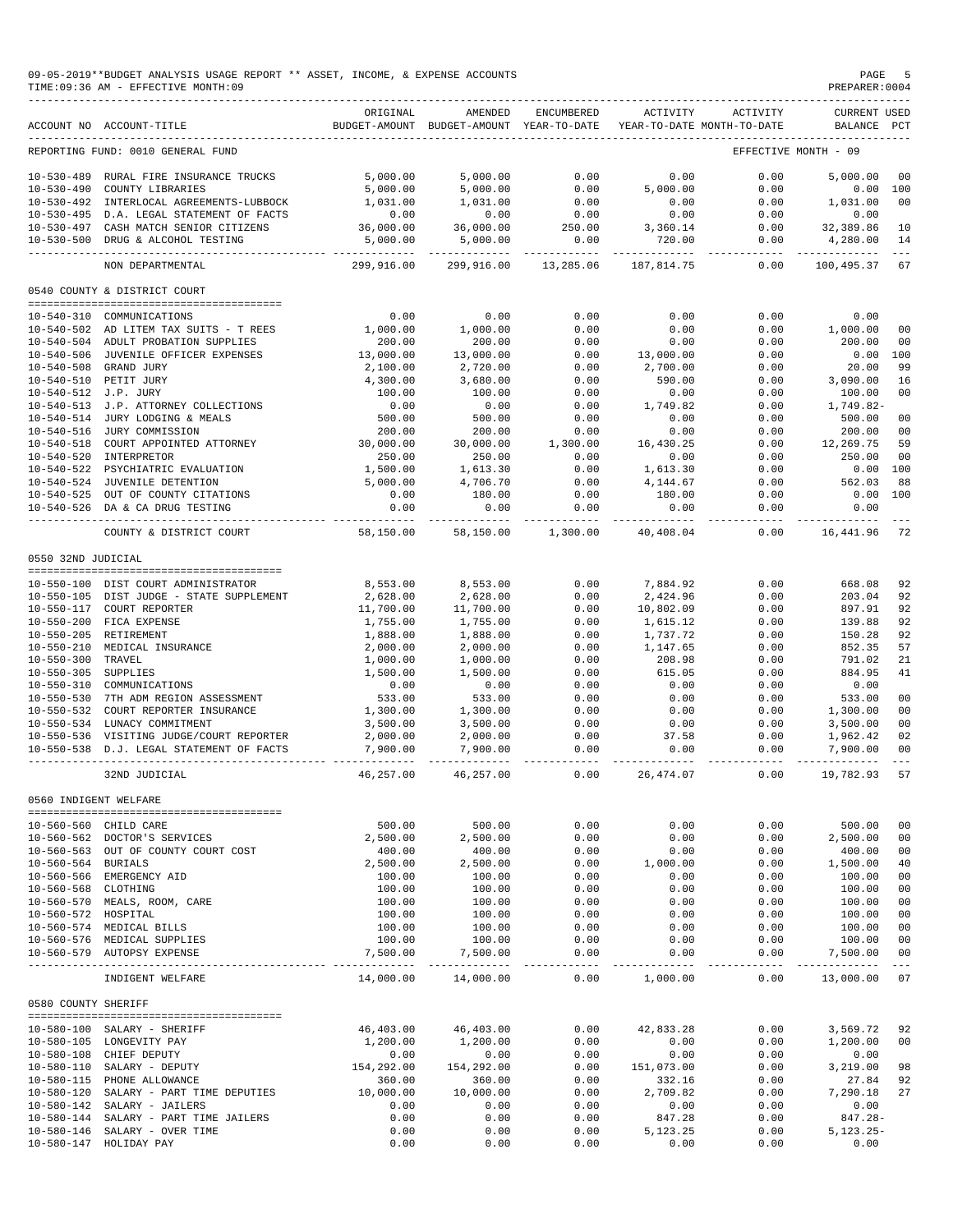|                      | ACCOUNT NO ACCOUNT-TITLE                                                         | ORIGINAL           | AMENDED<br>BUDGET-AMOUNT BUDGET-AMOUNT YEAR-TO-DATE | ENCUMBERED                    | ACTIVITY           | ACTIVITY<br>YEAR-TO-DATE MONTH-TO-DATE | <b>CURRENT USED</b><br>BALANCE PCT             |                |
|----------------------|----------------------------------------------------------------------------------|--------------------|-----------------------------------------------------|-------------------------------|--------------------|----------------------------------------|------------------------------------------------|----------------|
|                      | REPORTING FUND: 0010 GENERAL FUND                                                |                    |                                                     |                               |                    |                                        | EFFECTIVE MONTH - 09                           |                |
|                      | 10-580-200 FICA EXPENSE                                                          | 16,238.00          | 16,238.00                                           | 0.00                          | 15,476.29          | 0.00                                   | 761.71                                         | 95             |
|                      | 10-580-205 RETIREMENT                                                            | 17,469.00          | 17,469.00                                           | 0.00                          | 16,700.15          | 0.00                                   | 768.85                                         | 96             |
| 10-580-210           | MEDICAL INSURANCE                                                                | 50,615.00          | 50,615.00                                           | 0.00                          | 45, 247. 21        | 0.00                                   | 5,367.79                                       | 89             |
| $10 - 580 - 300$     | TRAVEL                                                                           | 1,500.00           | 1,500.00                                            | 0.00                          | 996.43             | 0.00                                   | 503.57                                         | 66             |
| 10-580-305 SUPPLIES  |                                                                                  | 2,000.00           | 2,000.00                                            | 770.79                        | 1,168.65           | 0.00                                   | 60.56                                          | 97             |
| $10 - 580 - 310$     | COMMUNICATIONS                                                                   | 650.00             | 771.12                                              | 200.00                        | 672.80             | 0.00                                   | $101.68 - 113$                                 |                |
|                      | 10-580-315 BONDS & NOTARY                                                        | 200.00             | 200.00                                              | 0.00                          | 150.00             | 0.00                                   | 50.00                                          | 75             |
| $10 - 580 - 320$     | COMPUTER SOFTWARE & REPAIRS                                                      | 0.00               | 0.00                                                | 0.00                          | 0.00               | 0.00                                   | 0.00                                           |                |
| $10 - 580 - 325$     | CERTIFICATE TRAINING JAIL PERSONAL                                               | 0.00               | 0.00                                                | 0.00                          | 0.00               | 0.00                                   | 0.00                                           |                |
| $10 - 580 - 380$     | UTILITIES - NEW JAIL                                                             | 0.00               | 0.00                                                | 0.00                          | 0.00               | 0.00                                   | 0.00                                           |                |
| $10 - 580 - 475$     | COPY MACHINE EXPENSE                                                             | 0.00               | 0.00                                                | 0.00                          | 0.00               | 0.00                                   | 0.00                                           |                |
| $10 - 580 - 600$     | OUT OF COUNTY INMATE HOUSING                                                     | 0.00<br>0.00       | 0.00                                                | 0.00<br>0.00                  | 0.00<br>0.00       | 0.00<br>0.00                           | 0.00<br>0.00                                   |                |
| $10 - 580 - 603$     | 10-580-602 REIMBURSEMENT DRUG FORFEITURE EXPEN<br>SANE TEST CRIM VICTIMS EXPENSE | 0.00               | 0.00<br>0.00                                        | 0.00                          | 0.00               | 0.00                                   | 0.00                                           |                |
| $10 - 580 - 604$     | NEW HIRE PSYCHIATRIC TESTING                                                     | 0.00               | 0.00                                                | 0.00                          | 0.00               | 0.00                                   | 0.00                                           |                |
| $10 - 580 - 608$     | VEHICLE EXPENSE                                                                  | 10,000.00          | 10,007.00                                           | 275.00                        | 9,724.00           | 0.00                                   | 8.00                                           | 100            |
| $10 - 580 - 609$     | NEW VEHICLES                                                                     | 0.00               | 0.00                                                | 0.00                          | 0.00               | 0.00                                   | 0.00                                           |                |
|                      | 10-580-612 INMATE EXPENSE                                                        | 0.00               | 0.00                                                | 0.00                          | 0.00               | 0.00                                   | 0.00                                           |                |
|                      | 10-580-614 INMATE MEDICAL                                                        | 0.00               | 0.00                                                | 0.00                          | 0.00               | 0.00                                   | 0.00                                           |                |
|                      | 10-580-615 BODY ARMOUR GRANT 3511801 2018                                        | 0.00               | 0.00                                                | 0.00                          | 0.00               | 0.00                                   | 0.00                                           |                |
|                      | 10-580-616 VEHICLE GAS                                                           | 25,000.00          | 25,000.00                                           | 2,065.07                      | 25,659.26          | 0.00                                   | 2,724.33- 111                                  |                |
|                      | 10-580-618 VEHICLE TIRES                                                         | 0.00               | 0.00                                                | 0.00                          | 0.00               | 0.00                                   | 0.00                                           |                |
|                      | 10-580-625 BUILDING INSURANCE                                                    | 0.00               | 0.00                                                | 0.00                          | 0.00               | 0.00                                   | 0.00                                           |                |
|                      | COUNTY SHERIFF                                                                   | 335,927.00         | 336,055.12                                          | -------------<br>3,310.86     | 318,713.58         | $\cdots \cdots \cdots \cdots$<br>0.00  | 14,030.68                                      | 96             |
|                      |                                                                                  |                    |                                                     |                               |                    |                                        |                                                |                |
|                      | 0585 FC LAW ENFORCEMENT CENTER                                                   |                    |                                                     |                               |                    |                                        |                                                |                |
|                      | 10-585-105 LONGEVITY PAY                                                         | 0.00               | 0.00                                                | 0.00                          | 0.00               | 0.00                                   | 0.00                                           |                |
|                      | 10-585-110 JAIL ADMINISTRATOR                                                    | 30,000.00          | 30,000.00                                           | 0.00                          | 28, 262.52         | 0.00                                   | 1,737.48                                       | 94             |
| 10-585-111 LEC COOK  |                                                                                  | 0.00               | 0.00                                                | 0.00                          | 0.00               | 0.00                                   | 0.00                                           |                |
|                      | 10-585-142 SALARY - JAILERS                                                      | 222,948.00         | 222,948.00                                          | 0.00                          | 201, 512.47        | 0.00                                   | 21, 435.53                                     | 90             |
|                      | 10-585-144 SALARY - PART TIME JAILERS                                            | 15,600.00          | 15,600.00                                           | 0.00                          | 10,305.00          | 0.00                                   | 5,295.00                                       | 66             |
|                      | 10-585-146 SALARY - OVER TIME                                                    | 7,500.00           | 7,500.00                                            | 0.00                          | 12,105.71          | 0.00                                   | $4,605.71 - 161$                               |                |
|                      | 10-585-147 HOLIDAY PAY                                                           | 0.00               | 0.00                                                | 0.00                          | 0.00               | 0.00                                   | 0.00                                           |                |
|                      | 10-585-200 FICA EXPENSE                                                          | 20,443.00          | 20,443.00                                           | 0.00                          | 18,907.40          | 0.00                                   | 1,535.60                                       | 92             |
|                      | 10-585-205 RETIREMENT                                                            | 22,102.00          | 22,102.00                                           | 0.00                          | 20,176.81          | 0.00                                   | 1,925.19                                       | 91             |
|                      | 10-585-210 MEDICAL INSURANCE                                                     | 91,107.00          | 91,107.00                                           | 0.00                          | 76,467.68          | 0.00                                   | 14,639.32                                      | 84             |
| $10 - 585 - 300$     | TRAVEL                                                                           | 1,500.00           | 1,500.00                                            | 0.00                          | 675.00             | 0.00                                   | 825.00                                         | 45             |
| 10-585-305 SUPPLIES  |                                                                                  | 5,500.00           | 5,500.00                                            | 131.60                        | 5,079.52           | 0.00                                   | 288.88                                         | 95             |
| $10 - 585 - 310$     | COMMUNICATIONS                                                                   | 16,000.00          | 16,000.00                                           | 0.00                          | 15, 214.67         | 0.00                                   | 785.33                                         | 95             |
|                      | 10-585-313 INSPECTIONS & MAINTENCE                                               | 0.00               | 0.00                                                | 0.00                          | 0.00               | 0.00                                   | 0.00                                           |                |
|                      | 10-585-315 BONDS FOR EMPLOYEES                                                   | 500.00             | 500.00                                              | 0.00                          | 0.00               | 0.00                                   | 500.00                                         | 0 <sub>0</sub> |
| $10 - 585 - 320$     | COMPUTER SOFTWARE & MAINTENCE                                                    | 12,060.00          | 12,060.00                                           | 0.00                          | 7,807.83           | 0.00                                   | 4,252.17                                       | 65             |
| $10 - 585 - 325$     | CERT TRAINING FOR JAIL STAFF                                                     | 2,000.00           | 2,000.00                                            | 0.00                          | 1,950.00           | 0.00                                   | 50.00                                          | 98             |
| $10 - 585 - 326$     | TELECOMMUNICATIONS SCHOOL                                                        | 0.00               | 0.00                                                | 0.00                          | 0.00               | 0.00                                   | 0.00                                           |                |
| $10 - 585 - 380$     | UTILITIES FOR LAW CENTER                                                         | 35,000.00          | 35,000.00                                           | 618.27                        | 28,394.24          | 0.00                                   | 5,987.49                                       | 83             |
| $10 - 585 - 385$     | LAW CENTER REPAIRS                                                               | 5,000.00           | 5,000.00                                            | 1,401.15                      | 3,098.79           | 0.00                                   | 500.06                                         | 90             |
| $10 - 585 - 475$     | COPY EXPENSE FOR LAW CENTER                                                      | 3,600.00           | 3,600.00                                            | 299.95                        | 2,727.77           | 0.00                                   | 572.28                                         | 84             |
| $10 - 585 - 604$     | NEW HIRE PSYCHIATRIC TESTING                                                     | 4,200.00           | 4,200.00                                            | 0.00                          | 2,387.98           | 0.00                                   | 1,812.02                                       | 57             |
|                      | 10-585-605 OUT OF COUNTY HOUSING                                                 | 0.00               | 0.00                                                | 0.00                          | 39,745.00          | 0.00                                   | $39,745.00 -$                                  |                |
|                      | 10-585-612 INMATE EXPENSE                                                        | 25,000.00          | 25,000.00                                           | 3,472.26                      | 15,423.88          | 0.00                                   | 6,103.86                                       | 76             |
|                      | 10-585-614 INMATE MEDICAL                                                        | 15,000.00          | 15,000.00                                           | 279.58                        | 5,538.41           | 0.00                                   | 9,182.01                                       | 39             |
|                      | 10-585-625 LAW CENTER BUILDING INSURANCE                                         | 20,000.00          | 19,871.88                                           | 27.18                         | 17,034.69          | 0.00                                   | 2,810.01                                       | 86             |
|                      | 10-585-626 SB1849 PRISONER SAFETY FUND GRANT<br>10-585-627 NIBRS GRANT           | 0.00<br>0.00       | 2,245.33<br>0.00                                    | 0.00<br>0.00                  | 0.00<br>54,300.00  | 0.00<br>0.00                           | 2,245.33<br>$54,300.00 -$                      | 0 <sub>0</sub> |
|                      | FC LAW ENFORCEMENT CENTER                                                        | 555,060.00         | 557,177.21                                          | . _ _ _ _ _ _ _ _<br>6,229.99 | 567,115.37         | $- - - - - -$<br>0.00                  | . _ _ _ _ _ _ _ _ _ _ _ _<br>16, 168. 15 - 103 |                |
| 0590 EXTENSION AGENT |                                                                                  |                    |                                                     |                               |                    |                                        |                                                |                |
|                      |                                                                                  |                    |                                                     |                               |                    |                                        |                                                |                |
|                      | 10-590-100 SALARY - CEA-AG                                                       | 14,151.00          | 14,151.00                                           | 0.00                          | 13,061.76          | 0.00                                   | 1,089.24                                       | 92             |
|                      | 10-590-110 ADMINISTRATIVE ASSISTANT                                              | 10,000.00          | 10,000.00                                           | 0.00                          | 9,032.50           | 0.00                                   | 967.50                                         | 90             |
|                      | 10-590-200 FICA EXPENSE                                                          | 1,847.00           | 1,847.00                                            | 0.00                          | 1,690.12           | 0.00                                   | 156.88                                         | 92             |
|                      | 10-590-205 RETIREMENT                                                            | 1,988.00           | 1,988.00                                            | 0.00                          | 743.36             | 0.00                                   | 1,244.64                                       | 37             |
| 10-590-305 SUPPLIES  |                                                                                  | 2,750.00           | 2,750.00                                            | 0.00                          | 1,910.53           | 0.00                                   | 839.47                                         | 69             |
|                      | 10-590-310 COMMUNICATIONS                                                        | 0.00               | 0.00                                                | 0.00                          | 0.00               | 0.00                                   | 0.00                                           |                |
|                      | 10-590-640 CAR ALLOWANCE                                                         | 6,000.00           | 6,000.00                                            | 315.01                        | 5,567.80           | 0.00                                   | 117.19                                         | 98             |
|                      | 10-590-642 STOCK SHOW EXPENSE                                                    | 6,000.00           | 6,000.00                                            | 0.00                          | 6,000.00           | 0.00                                   | $0.00$ 100                                     |                |
|                      | 10-590-644 CONSESSION STAND                                                      | 0.00<br>---------- | 0.00<br>-------------                               | 0.00<br>---------             | 0.00<br>---------- | 0.00<br>----------                     | 0.00<br>--------- ---                          |                |
|                      | EXTENSION AGENT                                                                  | 42,736.00          | 42,736.00                                           | 315.01                        | 38,006.07          | 0.00                                   | 4,414.92 90                                    |                |
|                      | 0600 APPRAISAL DISTRICT                                                          |                    |                                                     |                               |                    |                                        |                                                |                |
|                      | 10-600-644 APPRAISAL DISTRICT FEES                                               | 171,141.00         | 171,141.00                                          | 0.00                          | 122,856.00         | 0.00                                   | 48,285.00                                      | 72             |
|                      | 10-600-645 APPRAISAL DISTRIC TAX REFUND                                          | 0.00               | 0.00                                                | 0.00                          | 2,984.55           | 0.00                                   | $2,984.55-$                                    |                |
|                      |                                                                                  |                    |                                                     |                               |                    |                                        |                                                |                |

-------------------------------------------------------------------------------------------------------------------------------------------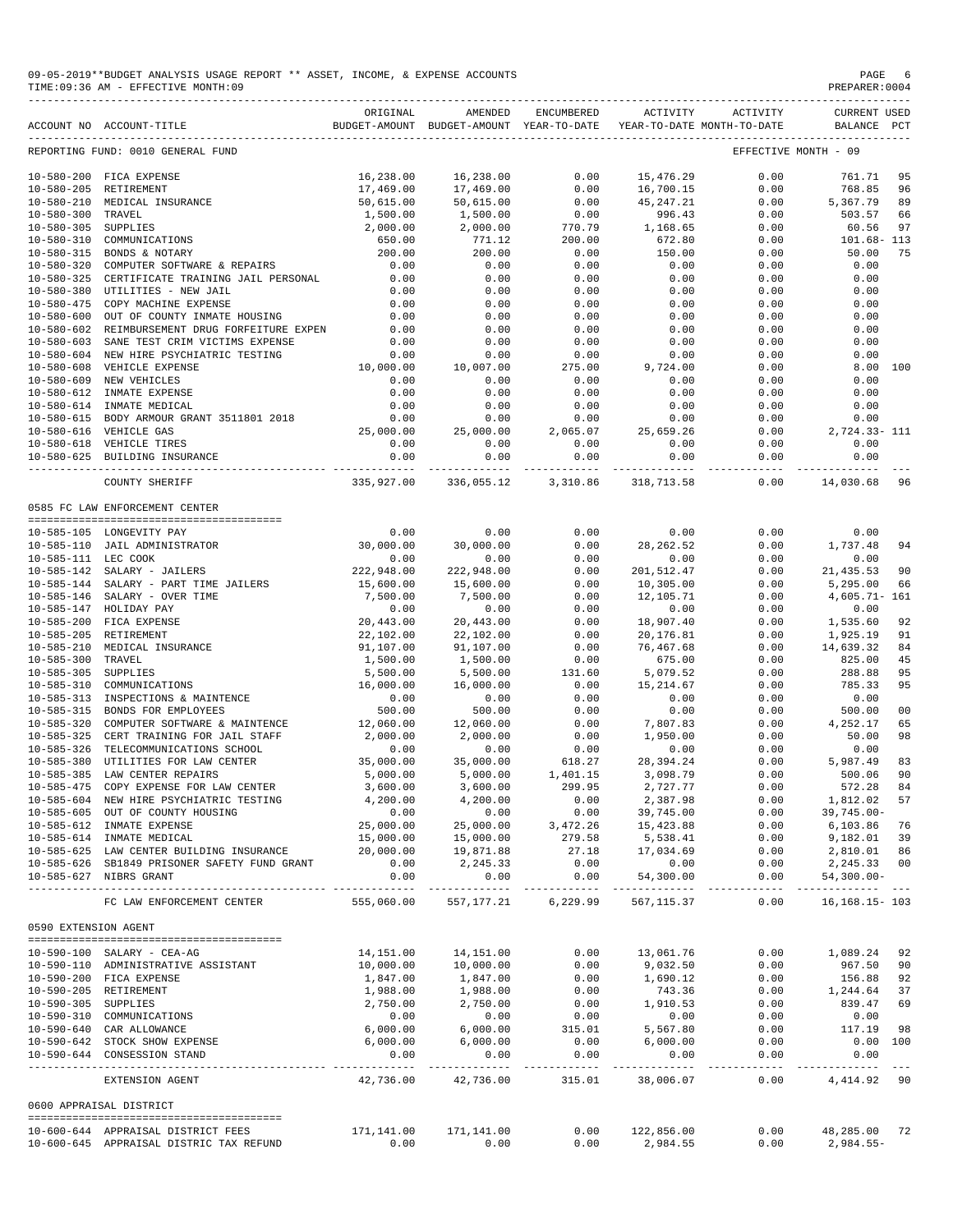| 09-05-2019**BUDGET ANALYSIS USAGE REPORT ** ASSET, INCOME, & EXPENSE ACCOUNTS<br>TIME: 09:36 AM - EFFECTIVE MONTH: 09 |                                                   |                                                         |            |                  |                                                 | PAGE 7<br>PREPARER: 0004              |    |
|-----------------------------------------------------------------------------------------------------------------------|---------------------------------------------------|---------------------------------------------------------|------------|------------------|-------------------------------------------------|---------------------------------------|----|
| ACCOUNT NO ACCOUNT-TITLE<br>BUDGET-AMOUNT                                                                             | ORIGINAL                                          | AMENDED<br>BUDGET-AMOUNT YEAR-TO-DATE                   | ENCUMBERED |                  | ACTIVITY ACTIVITY<br>YEAR-TO-DATE MONTH-TO-DATE | CURRENT USED<br>BALANCE PCT           |    |
| REPORTING FUND: 0010 GENERAL FUND                                                                                     |                                                   |                                                         |            |                  |                                                 | EFFECTIVE MONTH - 09                  |    |
| APPRAISAL DISTRICT                                                                                                    | $171, 141.00$ $171, 141.00$ $0.00$ $125, 840.55$  |                                                         |            |                  | 0.00                                            | 45,300.45                             | 74 |
| 0610 COUNTY COURT AT LAW                                                                                              |                                                   |                                                         |            |                  |                                                 |                                       |    |
| 10-610-654 COUNTY COURT AT LAW JUDGE EXPENSE                                                                          | $20,000.00$ $20,000.00$ $0.00$ $10,880.57$ $0.00$ |                                                         |            |                  |                                                 | 9,119.43 54                           |    |
| COUNTY COURT AT LAW                                                                                                   | 20,000.00                                         | 20,000.00                                               |            | $0.00$ 10.880.57 | 0.00                                            | 9, 119, 43 54                         |    |
| GENERAL FUND                                                                                                          |                                                   |                                                         |            |                  |                                                 |                                       |    |
| INCOME TOTALS                                                                                                         |                                                   | 2,602,819.00 2,605,064.33                               |            |                  |                                                 | 2,653,307.45 7,503.78- 48,243.12+ 102 |    |
| EXPENSE TOTALS                                                                                                        |                                                   | 2,477,223.00 2,479,383.33 31,597.45 2,112,236.41 923.20 |            |                  |                                                 | 337,228.65 86                         |    |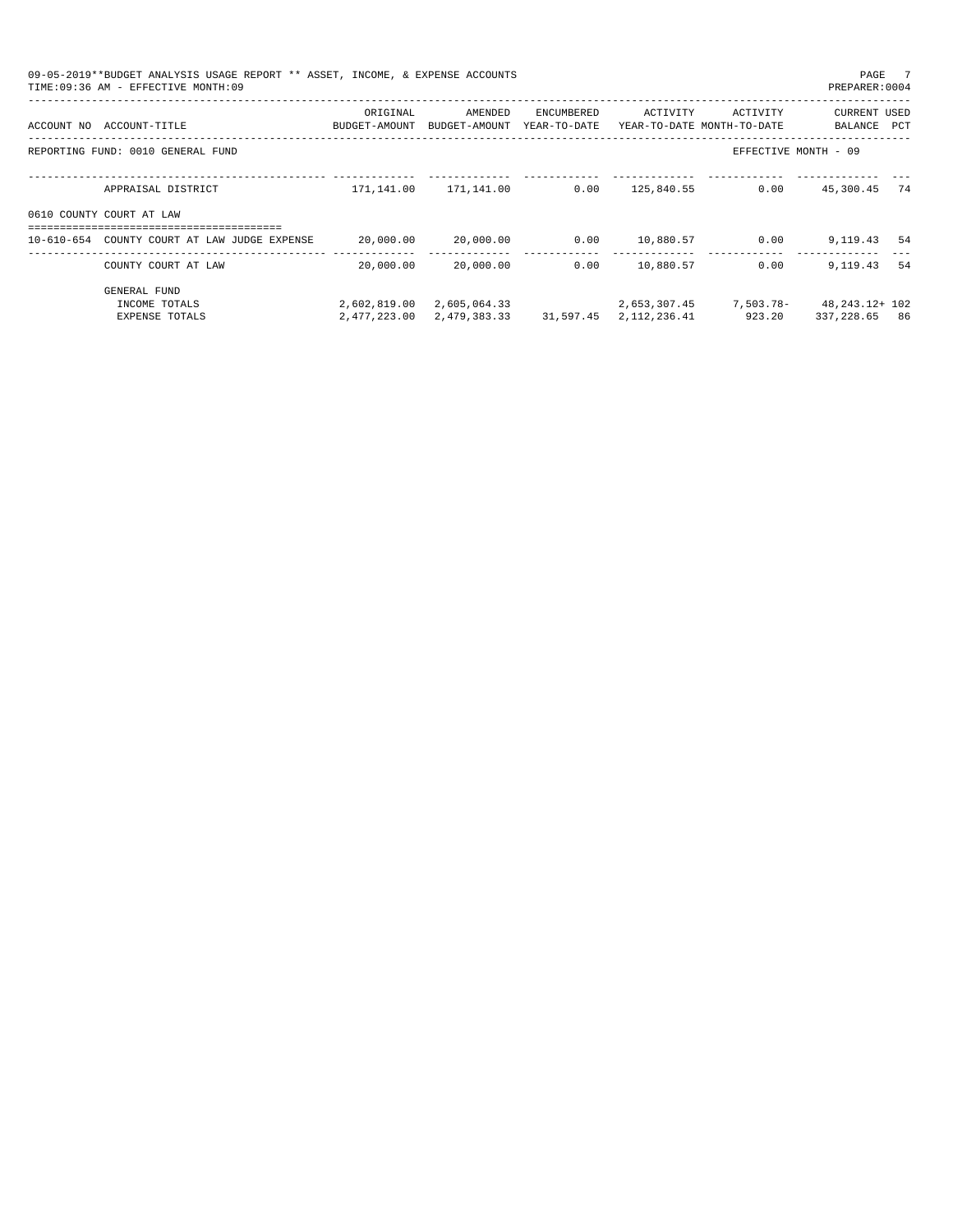|                      | 09-05-2019**BUDGET ANALYSIS USAGE REPORT ** ASSET, INCOME, & EXPENSE ACCOUNTS<br>TIME: 09:36 AM - EFFECTIVE MONTH: 09<br>________________________________ |                           |                                                                                |                       |                          |               | PAGE<br>PREPARER: 0004             |                |
|----------------------|-----------------------------------------------------------------------------------------------------------------------------------------------------------|---------------------------|--------------------------------------------------------------------------------|-----------------------|--------------------------|---------------|------------------------------------|----------------|
|                      | ACCOUNT NO ACCOUNT-TITLE                                                                                                                                  | ORIGINAL                  | AMENDED<br>BUDGET-AMOUNT BUDGET-AMOUNT YEAR-TO-DATE YEAR-TO-DATE MONTH-TO-DATE | ENCUMBERED            | <b>ACTIVITY</b>          | ACTIVITY      | <b>CURRENT USED</b><br>BALANCE PCT |                |
|                      | REPORTING FUND: 0011 ROAD & BRIDGE PRECINCT 1                                                                                                             |                           |                                                                                |                       |                          |               | EFFECTIVE MONTH - 09               |                |
| 0100 CASH ACCOUNTS   |                                                                                                                                                           |                           |                                                                                |                       |                          |               |                                    |                |
|                      | 11-100-100 CFC: ROAD & BRIDGE PRECINCT 1                                                                                                                  |                           |                                                                                |                       | 39,822.82                | 124.94        | 51,699.74                          |                |
|                      | 11-100-185 DUE FROM I&S FUND                                                                                                                              |                           |                                                                                |                       | 20,528.00                | 0.00          | 20,528.00                          |                |
|                      | 11-100-197 DUE FROM GENERAL FUND                                                                                                                          |                           |                                                                                |                       | 0.00                     | 0.00          | 1,860.29                           |                |
|                      | 11-100-280 DELINQUENT TAXES RECEIVABLE                                                                                                                    |                           |                                                                                |                       | 0.00                     | 0.00          | 2,853.16                           |                |
|                      | 11-100-285 ALLOWANCE-UNCOLLETABLE TAXES                                                                                                                   |                           |                                                                                |                       | 0.00                     | 0.00          | 713.29-                            |                |
|                      | 11-100-290 DUE FROM APPRAISAL DISTRICT                                                                                                                    |                           |                                                                                |                       | 0.00<br>.                | 0.00          | 0.00                               |                |
|                      | CASH ACCOUNTS                                                                                                                                             |                           |                                                                                |                       | 60,350.82                | 124.94        | 76,227.90                          |                |
|                      | 0311 REVENUE ACCOUNTS                                                                                                                                     |                           |                                                                                |                       |                          |               |                                    |                |
|                      | 11-311-100 ADVALOREM TAXES                                                                                                                                | 207,519.00                | 207,519.00                                                                     |                       | 211,668.14               | 5,569.35      | 4, 149. 14+ 102                    |                |
|                      | 11-311-105 ROAD & BRIDGE                                                                                                                                  | 0.00                      | 0.00                                                                           |                       | 0.00                     | 0.00          | 0.00                               |                |
|                      | 11-311-110 MOTOR VEHICLE REGISTRATION                                                                                                                     | 47,000.00                 | 47,000.00                                                                      |                       | 57,956.72                | 0.00          | $10,956.72+123$                    |                |
|                      | 11-311-120 GROSS WEIGHT AND AXLE FEES                                                                                                                     | 14,000.00                 | 14,000.00                                                                      |                       | 13,537.78                | 0.00          | 462.22                             | -97            |
|                      | 11-311-125 I&S REVENUE FOR COMM DEB                                                                                                                       | 0.00                      | 0.00<br>0.00                                                                   |                       | 0.00                     | 0.00          | 0.00<br>$52,420.54+$               |                |
|                      | 11-311-130 LONG TERM FINANCING INCOME<br>11-311-140 BRIDGE REPAIR INSURANCE                                                                               | 0.00<br>0.00              | 0.00                                                                           |                       | 52,420.54<br>0.00        | 0.00<br>0.00  | 0.00                               |                |
|                      | 11-311-145 RESERVE FEMA FUNDS                                                                                                                             | 0.00                      | 0.00                                                                           |                       | 0.00                     | 0.00          | 0.00                               |                |
|                      | 11-311-150 OTHER INCOME                                                                                                                                   | 0.00                      | 0.00                                                                           |                       | 9,998.31                 | 0.00          | $9,998.31+$                        |                |
|                      | 11-311-155 RESERVE FUNDS                                                                                                                                  | 0.00                      | 0.00                                                                           |                       | 0.00                     | 0.00          | 0.00                               |                |
|                      | 11-311-160 SALE OF FIXED ASSETS                                                                                                                           | 0.00                      | 1,531.00                                                                       |                       | 1,531.00                 | 0.00          |                                    | 0.00 100       |
|                      | 11-311-165 RESERVE CERTZ FUNDS                                                                                                                            | 0.00                      | 0.00                                                                           |                       | 0.00                     | 0.00          | 0.00                               |                |
|                      | 11-311-180 INTEREST EARNED                                                                                                                                | 0.00<br>.                 | 0.00                                                                           |                       | 5.19                     | 0.00          | $5.19+$                            |                |
|                      | REVENUE ACCOUNTS                                                                                                                                          | 268,519.00                | 270,050.00                                                                     | 0.00                  | 347,117.68               | 5,569.35      | 77,067.68+ 129                     |                |
|                      | 0611 EXPENSE ACCOUNTS                                                                                                                                     |                           |                                                                                |                       |                          |               |                                    |                |
|                      | 11-611-100 SALARY - COMMISSIONER PCT 1                                                                                                                    | 35,332.00                 | 35, 332.00                                                                     | 0.00                  | 32,614.08                | 0.00          | 2,717.92                           | 92             |
|                      | 11-611-105 LONGEVITY PAY                                                                                                                                  | 2,850.00                  | 2,850.00                                                                       | 0.00                  | 0.00                     | 0.00          | 2,850.00                           | 0 <sub>0</sub> |
|                      | 11-611-110 SALARY - ROAD FOREMAN                                                                                                                          | 35,127.00                 | 35,127.00                                                                      | 0.00                  | 32,432.40                | 0.00          | 2,694.60                           | 92             |
|                      | 11-611-112 SALARY - ROAD HAND                                                                                                                             | 29,136.00                 | 29,136.00                                                                      | 0.00                  | 26,899.20                | 0.00          | 2,236.80                           | 92             |
|                      | 11-611-115 PHONE ALLOWANCE                                                                                                                                | 1,000.00                  | 1,000.00                                                                       | 0.00                  | 332.16                   | 0.00          | 667.84                             | 33             |
|                      | 11-611-120 SALARY - PART TIME                                                                                                                             | 10,000.00                 | 11,531.00                                                                      | 0.00                  | 10,300.00                | 0.00          | 1,231.00                           | 89             |
|                      | 11-611-200 FICA EXPENSE                                                                                                                                   | 8,630.00                  | 8,630.00                                                                       | 0.00                  | 7,812.51                 | 0.00          | 817.49                             | 91             |
|                      | 11-611-205 RETIREMENT                                                                                                                                     | 9,284.00                  | 9,284.00                                                                       | 0.00                  | 8,442.25                 | 0.00          | 841.75                             | 91             |
|                      | 11-611-210 MEDICAL INSURANCE                                                                                                                              | 30,369.00                 | 30,369.00                                                                      | 0.00                  | 29,490.04                | 0.00          | 878.96                             | 97             |
|                      | 11-611-300 TRAVEL & SCHOOL                                                                                                                                | 2,000.00                  | 2,000.00                                                                       | 0.00                  | 924.45                   | 0.00          | 1,075.55                           | 46             |
| 11-611-305 SUPPLIES  |                                                                                                                                                           | 8,600.00                  | 8,600.00                                                                       | 1,718.83              | 4,000.15                 | 0.00          | 2,881.02                           | 66             |
| 11-611-315 BONDS     | 11-611-310 COMMUNICATIONS                                                                                                                                 | 0.00<br>200.00            | 0.00<br>200.00                                                                 | 0.00                  | 0.00                     | 0.00<br>0.00  | 0.00<br>200.00                     | 0 <sub>0</sub> |
|                      | 11-611-320 REPAIRS & MAINTENANCE                                                                                                                          | 30,000.00                 | 30,000.00                                                                      | 0.00<br>861.99        | 0.00<br>21,804.89        | 0.00          | 7,333.12                           | 76             |
| 11-611-380 UTILITIES |                                                                                                                                                           | 2,000.00                  | 3,000.00                                                                       | 45.57                 | 2,303.96                 | 0.00          | 650.47                             | 78             |
|                      | 11-611-620 CAPITAL OUTLAY UNIT COST                                                                                                                       | 0.00                      | 0.00                                                                           | 0.00                  | 0.00                     | 0.00          | 0.00                               |                |
|                      | 11-611-622 CAPITAL OUTLAY (OVER 5,000)                                                                                                                    | 20,528.00                 | 40,418.02                                                                      | 0.00                  | 39,711.49                | 0.00          | 706.53                             | -98            |
|                      | 11-611-624 CAPITAL OUTLAY LOAN INTEREST                                                                                                                   | 706.00                    | 736.52                                                                         | 0.00                  | 736.52                   | 0.00          |                                    | 0.00 100       |
|                      | 11-611-625 NEW EQUIPMENT                                                                                                                                  | 0.00                      | 32,500.00                                                                      | 0.00                  | 32,500.00                | 0.00          |                                    | 0.00 100       |
|                      | 11-611-700 DIESEL, OIL, AND GASOLINE                                                                                                                      | 25,000.00                 | 33,564.75                                                                      | 1,983.37              | 24,613.20                | 0.00          | 6,968.18                           | 79             |
|                      | 11-611-705 ROAD MATERIAL & CONSTRUCTION                                                                                                                   | 8,000.00                  | 8,000.00                                                                       | 0.00                  | 1,496.00                 | 0.00          | 6,504.00                           | 19             |
|                      | 11-611-710 LOCAL MATCHING CETRZ GT                                                                                                                        | 0.00                      | 0.00                                                                           | 0.00                  | 0.00                     | 0.00          | 0.00                               |                |
|                      | 11-611-715 FEE REIMBURSEMENT                                                                                                                              | 0.00                      | 0.00                                                                           | 0.00                  | 0.00                     | 0.00          | 0.00                               |                |
|                      | 11-611-720 BRIDGE REPAIR                                                                                                                                  | 0.00                      | 0.00                                                                           | 0.00<br>4,741.86      | 0.00<br>2,665.00         | 0.00          | 0.00                               | 93             |
|                      | 11-611-725 TIRES & TUBES<br>11-611-730 RESERVE MONEY                                                                                                      | 8,000.00<br>0.00          | 8,000.00<br>0.00                                                               | 0.00                  | 0.00                     | 0.00<br>0.00  | 593.14<br>0.00                     |                |
|                      | 11-611-735 CERTZ RESERVE                                                                                                                                  | 0.00                      | 0.00                                                                           | 0.00                  | 0.00                     | 0.00          | 0.00                               |                |
|                      | 11-611-740 FEMA RESERVE                                                                                                                                   | 0.00                      | 0.00                                                                           | 0.00                  | 0.00                     | 0.00          | 0.00                               |                |
|                      | EXPENSE ACCOUNTS                                                                                                                                          | -----------<br>266,762.00 | ----------<br>330, 278.29                                                      | ---------<br>9,351.62 | ----------<br>279,078.30 | -----<br>0.00 | -------<br>41,848.37               | 87             |
|                      | ROAD & BRIDGE PRECINCT 1                                                                                                                                  |                           |                                                                                |                       |                          |               |                                    |                |
|                      | INCOME TOTALS                                                                                                                                             | 268,519.00                | 270,050.00                                                                     |                       | 347,117.68               | 5,569.35      | 77,067.68+ 129                     |                |
|                      | EXPENSE TOTALS                                                                                                                                            | 266,762.00                | 330,278.29                                                                     | 9,351.62              | 279,078.30               | 0.00          | 41,848.37 87                       |                |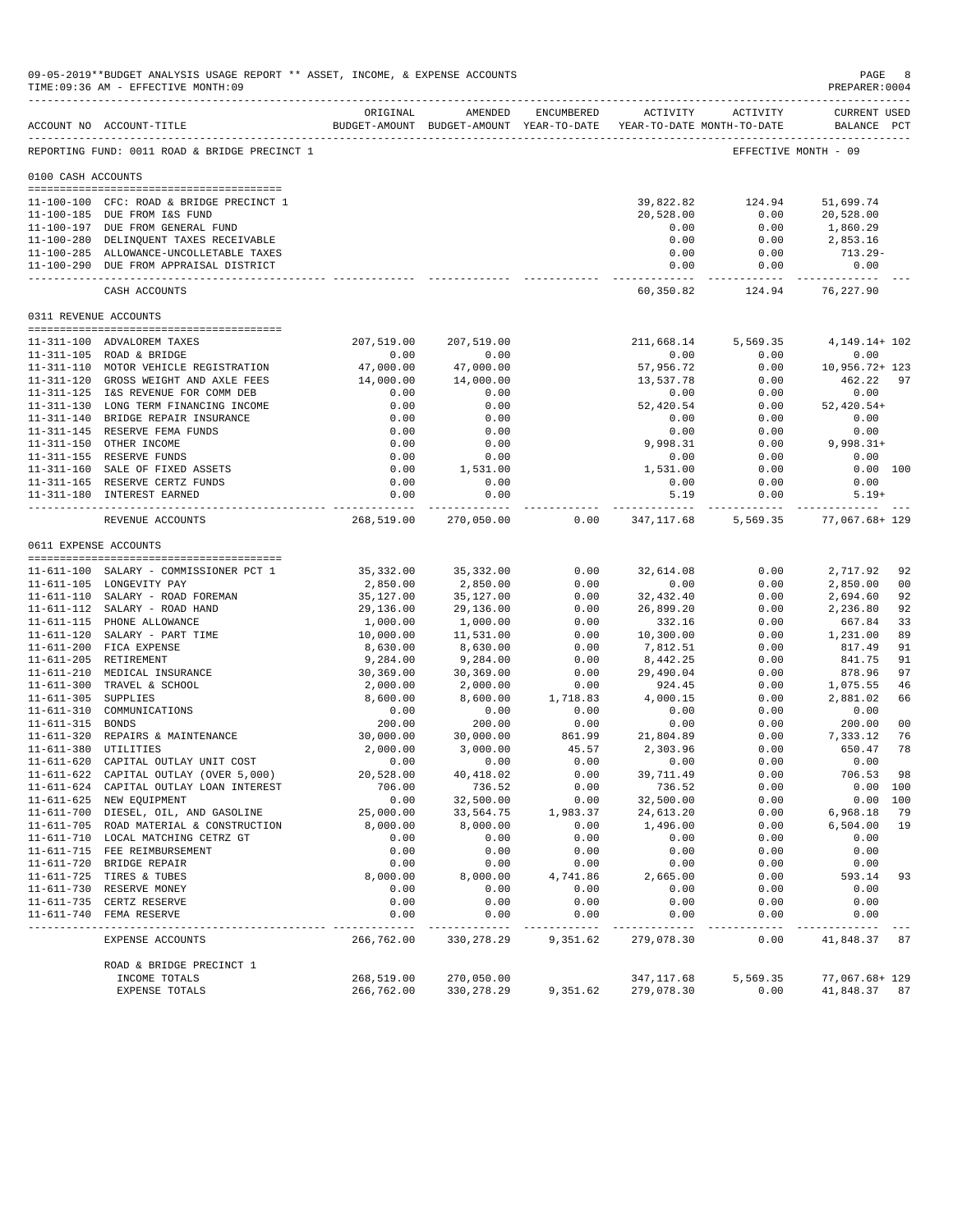|                       | 09-05-2019**BUDGET ANALYSIS USAGE REPORT ** ASSET, INCOME, & EXPENSE ACCOUNTS<br>TIME: 09:36 AM - EFFECTIVE MONTH: 09<br>__________________________________ |                       |                                                                                |                                      |                        |              | PAGE<br>PREPARER: 0004             |                |
|-----------------------|-------------------------------------------------------------------------------------------------------------------------------------------------------------|-----------------------|--------------------------------------------------------------------------------|--------------------------------------|------------------------|--------------|------------------------------------|----------------|
|                       | ACCOUNT NO ACCOUNT-TITLE                                                                                                                                    | ORIGINAL              | AMENDED<br>BUDGET-AMOUNT BUDGET-AMOUNT YEAR-TO-DATE YEAR-TO-DATE MONTH-TO-DATE | ENCUMBERED                           | <b>ACTIVITY</b>        | ACTIVITY     | <b>CURRENT USED</b><br>BALANCE PCT |                |
|                       | REPORTING FUND: 0012 ROAD & BRIDGE PRECINCT 2                                                                                                               |                       |                                                                                |                                      |                        |              | EFFECTIVE MONTH - 09               |                |
| 0100 CASH ACCOUNTS    |                                                                                                                                                             |                       |                                                                                |                                      |                        |              |                                    |                |
|                       | 12-100-100 CFC: ROAD & BRIDGE PRECINCT 2                                                                                                                    |                       |                                                                                |                                      | 50,866.91              | 124.95       | 69,404.03                          |                |
|                       | 12-100-185 DUE FROM I&S FUND                                                                                                                                |                       |                                                                                |                                      | 29,774.00              | 0.00         | 29,774.00                          |                |
|                       | 12-100-186 DUE FROM GENERAL FUND                                                                                                                            |                       |                                                                                |                                      | 0.00                   | 0.00         | 474.59                             |                |
|                       | 12-100-280 DELINQUENT TAXES RECEIVABLE                                                                                                                      |                       |                                                                                |                                      | 0.00                   | 0.00         | 2,853.16                           |                |
|                       | 12-100-285 ALLOWANCE-UNCOLLETABLE TAXES                                                                                                                     |                       |                                                                                |                                      | 0.00                   | 0.00         | $713.29 -$                         |                |
|                       | 12-100-290 DUE FROM APPRAISAL DISTRICT                                                                                                                      |                       |                                                                                |                                      | 0.00<br>-----------    | 0.00         | 0.00                               |                |
|                       | CASH ACCOUNTS                                                                                                                                               |                       |                                                                                |                                      | 80,640.91              | 124.95       | 101,792.49                         |                |
| 0312 REVENUE ACCOUNTS |                                                                                                                                                             |                       |                                                                                |                                      |                        |              |                                    |                |
|                       | 12-312-100 ADVALOREM TAXES                                                                                                                                  | 216,765.00            | 216,765.00                                                                     |                                      | 220,914.04             | 5,569.36     | 4, 149.04+ 102                     |                |
|                       | 12-312-105 ROAD & BRIDGE                                                                                                                                    | 0.00                  | 0.00                                                                           |                                      | 0.00                   | 0.00         | 0.00                               |                |
|                       | 12-312-110 MOTOR VEHICLE REGISTRATION                                                                                                                       | 47,000.00             | 47,000.00                                                                      |                                      | 57,956.70              | 0.00         | 10,956.70+ 123                     |                |
|                       | 12-312-120 GROSS WEIGHT AND AXLE FEES                                                                                                                       | 14,000.00             | 14,000.00                                                                      |                                      | 13,537.78              | 0.00         | 462.22                             | 97             |
|                       | 12-312-125 I&S REVENUE FOR COMM DEB<br>12-312-130 LONG TERM FINANCING INCOME                                                                                | 0.00<br>0.00          | 0.00<br>0.00                                                                   |                                      | 0.00<br>0.00           | 0.00<br>0.00 | 0.00<br>0.00                       |                |
|                       | 12-312-140 BRIDGE REPAIR INSURANCE                                                                                                                          | 0.00                  | 0.00                                                                           |                                      | 0.00                   | 0.00         | 0.00                               |                |
|                       | 12-312-145 RESERVE FEMA FUNDS                                                                                                                               | 0.00                  | 0.00                                                                           |                                      | 0.00                   | 0.00         | 0.00                               |                |
|                       | 12-312-150 OTHER INCOME                                                                                                                                     | 0.00                  | 0.00                                                                           |                                      | 8,608.79               | 0.00         | $8,608.79+$                        |                |
|                       | 12-312-155 RESERVE FUNDS                                                                                                                                    | 0.00                  | 0.00                                                                           |                                      | 0.00                   | 0.00         | 0.00                               |                |
|                       | 12-312-160 SALE OF FIXED ASSETS                                                                                                                             | 0.00                  | 0.00                                                                           |                                      | 0.00                   | 0.00         | 0.00                               |                |
|                       | 12-312-165 RESERVE CERTZ FUNDS                                                                                                                              | 0.00                  | 0.00                                                                           |                                      | 0.00                   | 0.00         | 0.00                               |                |
|                       | 12-312-180 INTEREST EARNED                                                                                                                                  | 0.00<br>.             | 0.00                                                                           |                                      | 76.95<br>------------- | 0.00         | $76.95+$                           |                |
|                       | REVENUE ACCOUNTS                                                                                                                                            | 277,765.00            | 277,765.00                                                                     | 0.00                                 | 301,094.26             | 5,569.36     | 23, 329. 26+ 108                   |                |
|                       | 0612 EXPENSE ACCOUNTS                                                                                                                                       |                       |                                                                                |                                      |                        |              |                                    |                |
|                       | 12-612-100 SALARY - COMMISSIONER PCT 2                                                                                                                      | 35,332.00             | 35, 332.00                                                                     | 0.00                                 | 32,614.08              | 0.00         | 2,717.92                           | 92             |
|                       | 12-612-105 LONGEVITY PAY                                                                                                                                    | 1,800.00              | 1,800.00                                                                       | 0.00                                 | 0.00                   | 0.00         | 1,800.00                           | 0 <sub>0</sub> |
|                       | 12-612-110 SALARY - ROAD FOREMAN                                                                                                                            | 35,127.00             | 35,127.00                                                                      | 0.00                                 | 28,550.75              | 0.00         | 6,576.25                           | 81             |
|                       | 12-612-112 SALARY - ROAD HAND                                                                                                                               | 29,136.00             | 29,136.00                                                                      | 0.00                                 | 22,544.95              | 0.00         | 6,591.05                           | 77             |
|                       | 12-612-115 PHONE ALLOWANCE                                                                                                                                  | 1,000.00              | 1,000.00                                                                       | 0.00                                 | 608.96                 | 0.00         | 391.04                             | 61             |
|                       | 12-612-120 SALARY - PART TIME                                                                                                                               | 10,000.00             | 10,000.00                                                                      | 0.00                                 | 14,632.40              | 0.00         | 4,632.40- 146                      |                |
|                       | 12-612-200 FICA EXPENSE                                                                                                                                     | 8,577.00              | 8,577.00                                                                       | 0.00                                 | 7,499.51               | 0.00         | 1,077.49                           | 87             |
|                       | 12-612-205 RETIREMENT<br>12-612-210 MEDICAL INSURANCE                                                                                                       | 9,227.00<br>30,369.00 | 9,227.00<br>30,369.00                                                          | 0.00<br>0.00                         | 7,685.66<br>23, 253.84 | 0.00<br>0.00 | 1,541.34<br>7,115.16               | 83<br>77       |
|                       | 12-612-300 TRAVEL & SCHOOL                                                                                                                                  | 2,000.00              | 2,000.00                                                                       | 0.00                                 | 1,533.86               | 0.00         | 466.14                             | 77             |
| 12-612-305 SUPPLIES   |                                                                                                                                                             | 8,600.00              | 8,600.00                                                                       | 1,041.15                             | 6,545.86               | 0.00         | 1,012.99                           | 88             |
| 12-612-310            | COMMUNICATIONS                                                                                                                                              | 0.00                  | 0.00                                                                           | 0.00                                 | 0.00                   | 0.00         | 0.00                               |                |
| 12-612-315 BONDS      |                                                                                                                                                             | 100.00                | 100.00                                                                         | 0.00                                 | 100.00                 | 0.00         |                                    | 0.00 100       |
|                       | 12-612-320 REPAIRS & MAINTENANCE                                                                                                                            | 30,000.00             | 30,000.00                                                                      | 9,356.04                             | 18,513.64              | 0.00         | 2,130.32                           | 93             |
| 12-612-380 UTILITIES  |                                                                                                                                                             | 2,000.00              | 2,000.00                                                                       | 30.00                                | 2,049.51               | 0.00         | 79.51- 104                         |                |
|                       | 12-612-620 CAPITAL OUTLAY UNIT COST                                                                                                                         | 0.00                  | 0.00                                                                           | 0.00                                 | 0.00                   | 0.00         | 0.00                               |                |
|                       | 12-612-622 CAPITAL OUTLAY (OVER 5,000)                                                                                                                      | 29,774.00             | 29,774.00                                                                      | 0.00                                 | 29,774.00              | 0.00         |                                    | 0.00 100       |
|                       | 12-612-624 CAPITAL OUTLAY LOAN INTEREST<br>12-612-625 NEW EQUIPMENT                                                                                         | 0.00<br>0.00          | 0.00<br>0.00                                                                   | 0.00<br>0.00                         | 0.00<br>0.00           | 0.00<br>0.00 | 0.00<br>0.00                       |                |
|                       | 12-612-700 DIESEL, OIL, AND GASOLINE                                                                                                                        | 25,000.00             | 33,564.75                                                                      | 3,063.97                             | 27,988.14              | 0.00         | 2,512.64                           | 93             |
|                       | 12-612-705 ROAD MATERIAL & CONSTRUCTION                                                                                                                     | 8,000.00              | 8,000.00                                                                       | 0.00                                 | 4,524.21               | 0.00         | 3,475.79                           | 57             |
|                       | 12-612-710 LOCAL MATCHING CETRZ GT                                                                                                                          | 0.00                  | 0.00                                                                           | 0.00                                 | 0.00                   | 0.00         | 0.00                               |                |
|                       | 12-612-715 FEE REIMBURSEMENT                                                                                                                                | 0.00                  | 0.00                                                                           | 0.00                                 | 0.00                   | 0.00         | 0.00                               |                |
|                       | 12-612-720 BRIDGE REPAIR                                                                                                                                    | 0.00                  | 0.00                                                                           | 0.00                                 | 0.00                   | 0.00         | 0.00                               |                |
|                       | 12-612-725 TIRES & TUBES                                                                                                                                    | 8,000.00              | 8,000.00                                                                       | 1,670.85                             | 4, 163. 23             | 0.00         | 2,165.92                           | 73             |
|                       | 12-612-730 RESERVE MONEY                                                                                                                                    | 0.00                  | 0.00                                                                           | 0.00                                 | 0.00                   | 0.00         | 0.00                               |                |
|                       | 12-612-735 CERTZ RESERVE<br>12-612-740 FEMA RESERVE                                                                                                         | 0.00<br>0.00          | 0.00<br>24,710.66                                                              | 0.00<br>0.00                         | 0.00<br>0.00           | 0.00<br>0.00 | 0.00<br>24,710.66                  | 0 <sub>0</sub> |
|                       |                                                                                                                                                             | -----------           | ------------                                                                   | -----------                          | -----------            | -------      |                                    |                |
|                       | EXPENSE ACCOUNTS                                                                                                                                            | 274,042.00            |                                                                                | 307, 317.41   15, 162.01             | 232,582.60             | 0.00         | 59,572.80                          | 81             |
|                       | ROAD & BRIDGE PRECINCT 2<br>INCOME TOTALS                                                                                                                   | 277,765.00            | 277,765.00                                                                     |                                      | 301,094.26             | 5,569.36     | 23, 329. 26+ 108                   |                |
|                       | EXPENSE TOTALS                                                                                                                                              | 274,042.00            |                                                                                | 307, 317.41  15, 162.01  232, 582.60 |                        | 0.00         | 59,572.80 81                       |                |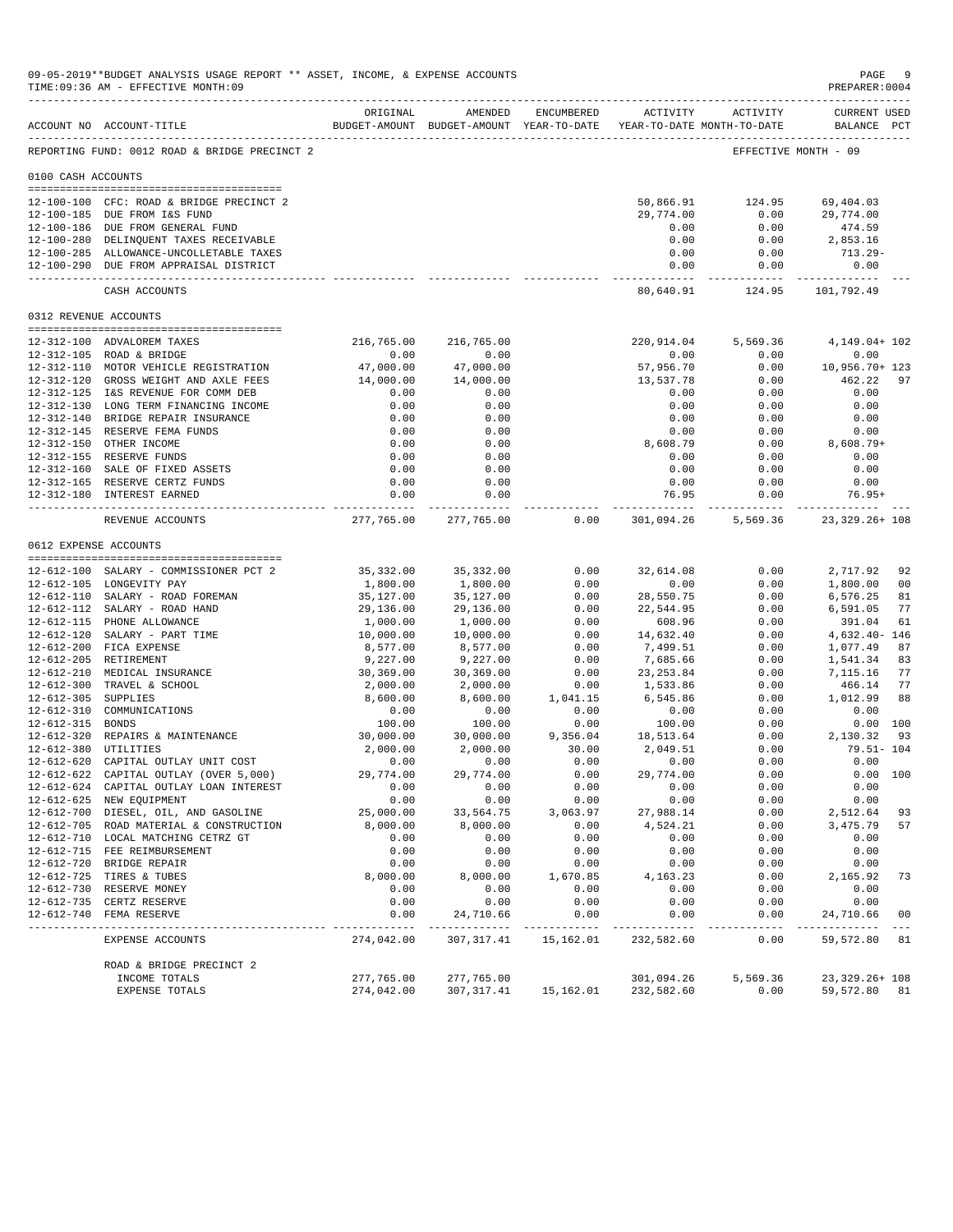|                     | 09-05-2019**BUDGET ANALYSIS USAGE REPORT ** ASSET, INCOME, & EXPENSE ACCOUNTS<br>TIME: 09:36 AM - EFFECTIVE MONTH: 09<br>________________________________ |                       |                                                                                |                |                       |                               | PREPARER: 0004                     | PAGE 10        |
|---------------------|-----------------------------------------------------------------------------------------------------------------------------------------------------------|-----------------------|--------------------------------------------------------------------------------|----------------|-----------------------|-------------------------------|------------------------------------|----------------|
|                     | ACCOUNT NO ACCOUNT-TITLE                                                                                                                                  | ORIGINAL              | AMENDED<br>BUDGET-AMOUNT BUDGET-AMOUNT YEAR-TO-DATE YEAR-TO-DATE MONTH-TO-DATE | ENCUMBERED     |                       | ACTIVITY ACTIVITY             | <b>CURRENT USED</b><br>BALANCE PCT |                |
|                     | REPORTING FUND: 0013 ROAD & BRIDGE PRECINCT 3                                                                                                             |                       |                                                                                |                |                       |                               | EFFECTIVE MONTH - 09               |                |
| 0100 CASH ACCOUNTS  |                                                                                                                                                           |                       |                                                                                |                |                       |                               |                                    |                |
|                     | 13-100-100 CFC: ROAD & BRIDGE PRECINCT 3                                                                                                                  |                       |                                                                                |                | 78,331.61             | 117.45                        | 91,915.59                          |                |
|                     | 13-100-185 DUE FROM I&S FUND                                                                                                                              |                       |                                                                                |                | 0.00                  | 0.00                          | 0.00                               |                |
|                     | 13-100-186 DUE TO GENERAL FUND                                                                                                                            |                       |                                                                                |                | 0.00                  | 0.00                          | 474.59                             |                |
|                     | 13-100-280 DELINQUENT TAXES RECEIVABLE                                                                                                                    |                       |                                                                                |                | 0.00                  | 0.00                          | 2,853.16                           |                |
|                     | 13-100-285 ALLOWANCE-UNCOLLETABLE TAXES                                                                                                                   |                       |                                                                                |                | 0.00                  | 0.00                          | $713.29-$                          |                |
|                     | 13-100-290 DUE FROM APPRAISAL DISTRICT                                                                                                                    |                       |                                                                                |                | 0.00<br>.             | 0.00                          | 0.00                               |                |
|                     | CASH ACCOUNTS                                                                                                                                             |                       |                                                                                |                | 78,331.61             | 117.45                        | 94,530.05                          |                |
|                     | 0313 REVENUE ACCOUNTS                                                                                                                                     |                       |                                                                                |                |                       |                               |                                    |                |
|                     | 13-313-100 ADVALOREM TAXES                                                                                                                                | 186,991.00            | 186,991.00                                                                     |                | 191,140.08            | 5,569.36                      | 4,149.08+102                       |                |
|                     | 13-313-105 ROAD & BRIDGE                                                                                                                                  | 0.00                  | 0.00                                                                           |                | 0.00                  | 0.00                          | 0.00                               |                |
|                     | 13-313-110 MOTOR VEHICLE REGISTRATION                                                                                                                     | 47,000.00             | 47,000.00                                                                      |                | 57,956.72             | 0.00                          | 10,956.72+ 123                     | 97             |
|                     | 13-313-120 GROSS WEIGHT AND AXLE FEES<br>13-313-125 I&S REVENUE FOR COMM DEB                                                                              | 14,000.00<br>0.00     | 14,000.00<br>0.00                                                              |                | 13,537.78<br>0.00     | 0.00<br>0.00                  | 462.22<br>0.00                     |                |
|                     | 13-313-130 LONG TERM FINANCING INCOME                                                                                                                     | 0.00                  | 0.00                                                                           |                | 0.00                  | 0.00                          | 0.00                               |                |
|                     | 13-313-140 BRIDGE REPAIR INSURANCE                                                                                                                        | 0.00                  | 0.00                                                                           |                | 0.00                  | 0.00                          | 0.00                               |                |
|                     | 13-313-145 RESERVE FEMA FUNDS                                                                                                                             | 0.00                  | 0.00                                                                           |                | 0.00                  | 0.00                          | 0.00                               |                |
|                     | 13-313-150 OTHER INCOME                                                                                                                                   | 0.00                  | 0.00                                                                           |                | 8,564.75              | 0.00                          | $8,564.75+$                        |                |
|                     | 13-313-155 RESERVE FUNDS                                                                                                                                  | 0.00                  | 0.00                                                                           |                | 0.00                  | 0.00                          | 0.00                               |                |
|                     | 13-313-160 SALE OF FIXED ASSETS                                                                                                                           | 0.00                  | 0.00                                                                           |                | 0.00                  | 0.00                          | 0.00                               |                |
|                     | 13-313-165 RESERVE CERTZ FUNDS                                                                                                                            | 0.00                  | 0.00                                                                           |                | 0.00                  | 0.00                          | 0.00                               |                |
|                     | 13-313-180 INTEREST EARNED                                                                                                                                | 0.00<br>------------  | 0.00                                                                           |                | 127.64                | 0.00<br>. _ _ _ _ _ _ _ _ _ _ | $127.64+$                          |                |
|                     | REVENUE ACCOUNTS                                                                                                                                          | 247,991.00            | 247,991.00                                                                     | 0.00           |                       | 271,326.97 5,569.36           | 23, 335, 97+ 109                   |                |
|                     | 0613 EXPENSE ACCOUNTS                                                                                                                                     |                       |                                                                                |                |                       |                               |                                    |                |
|                     | 13-613-100 SALARY - COMMISSIONER PCT 3                                                                                                                    | 35,332.00             | 35, 332.00                                                                     | 0.00           | 32,614.08             | 0.00                          | 2,717.92                           | 92             |
|                     | 13-613-105 LONGEVITY PAY                                                                                                                                  | 2,400.00              | 2,400.00                                                                       | 0.00           | 0.00                  | 0.00                          | 2,400.00                           | 00             |
|                     | 13-613-110 SALARY - ROAD FOREMAN                                                                                                                          | 35,127.00             | 35,127.00                                                                      | 0.00           | 32,432.40             | 0.00                          | 2,694.60                           | 92             |
|                     | 13-613-112 SALARY - ROAD HAND                                                                                                                             | 26,427.00             | 26,427.00                                                                      | 0.00           | 20,394.20             | 0.00                          | 6,032.80                           | 77             |
|                     | 13-613-115 PHONE ALLOWANCE                                                                                                                                | 1,620.00              | 1,620.00                                                                       | 0.00           | 346.00                | 0.00                          | 1,274.00                           | 21             |
|                     | 13-613-120 SALARY - PART TIME                                                                                                                             | 10,000.00             | 10,000.00                                                                      | 0.00           | 11,380.00             | 0.00                          | 1,380.00- 114                      |                |
|                     | 13-613-200 FICA EXPENSE                                                                                                                                   | 8,388.00              | 8,388.00                                                                       | 0.00           | 7,448.98              | 0.00                          | 939.02                             | 89             |
|                     | 13-613-205 RETIREMENT                                                                                                                                     | 9,024.00              | 9,024.00                                                                       | 0.00           | 7,674.03              | 0.00<br>0.00                  | 1,349.97                           | 85             |
|                     | 13-613-210 MEDICAL INSURANCE<br>13-613-300 TRAVEL & SCHOOL                                                                                                | 30,369.00<br>2,000.00 | 30,369.00<br>2,113.41                                                          | 0.00<br>639.40 | 27,409.57<br>1,613.41 | 0.00                          | 2,959.43<br>139.40- 107            | 90             |
| 13-613-305 SUPPLIES |                                                                                                                                                           | 8,600.00              | 8,486.59                                                                       | 2,855.71       | 4,225.73              | 0.00                          | 1,405.15                           | 83             |
|                     | 13-613-310 COMMUNICATIONS                                                                                                                                 | 1,159.00              | 1,159.00                                                                       | 0.00           | 1,159.00              | 0.00                          |                                    | 0.00 100       |
| 13-613-315 BONDS    |                                                                                                                                                           | 200.00                | 200.00                                                                         | 0.00           | 0.00                  | 0.00                          | 200.00                             | 00             |
|                     | 13-613-320 REPAIRS & MAINTENANCE                                                                                                                          | 30,000.00             | 30,000.00                                                                      | 4,356.87       | 25,405.78             | 7.50                          | 237.35                             | 99             |
|                     | 13-613-380 UTILITIES                                                                                                                                      | 2,000.00              | 2,000.00                                                                       | 32.00          | 1,226.35              | 0.00                          | 741.65                             | 63             |
|                     | 13-613-620 CAPITAL OUTLAY UNIT COST                                                                                                                       | 34,000.00             | 34,000.00                                                                      | 0.00           | 33,830.77             | 0.00                          | 169.23 100                         |                |
|                     | 13-613-622 CAPITAL OUTLAY (OVER 5,000)                                                                                                                    | 0.00                  | 0.00                                                                           | 0.00           | 0.00                  | 0.00                          | 0.00                               |                |
|                     | 13-613-624 CAPITAL OUTLAY LOAN INTEREST<br>13-613-625 NEW EQUIPMENT                                                                                       | 0.00<br>0.00          | 0.00<br>0.00                                                                   | 0.00<br>0.00   | 0.00<br>0.00          | 0.00<br>0.00                  | 0.00<br>0.00                       |                |
|                     | 13-613-700 DIESEL, OIL, AND GASOLINE                                                                                                                      | 25,000.00             | 33,564.75                                                                      | 0.00           | 28,528.51             | 0.00                          | 5,036.24                           | 85             |
|                     | 13-613-705 ROAD MATERIAL & CONSTRUCTION                                                                                                                   | 8,000.00              | 8,000.00                                                                       | 587.00         | 0.00                  | 0.00                          | 7,413.00                           | 07             |
|                     | 13-613-710 LOCAL MATCHING CETRZ GT                                                                                                                        | 0.00                  | 0.00                                                                           | 0.00           | 0.00                  | 0.00                          | 0.00                               |                |
|                     | 13-613-715 FEE REIMBURSEMENT                                                                                                                              | 0.00                  | 0.00                                                                           | 0.00           | 0.00                  | 0.00                          | 0.00                               |                |
|                     | 13-613-720 BRIDGE REPAIR                                                                                                                                  | 0.00                  | 0.00                                                                           | 0.00           | 0.00                  | 0.00                          | 0.00                               |                |
|                     | 13-613-725 TIRES & TUBES                                                                                                                                  | 8,000.00              | 8,000.00                                                                       | 285.00         | 2,116.03              | 0.00                          | 5,598.97                           | 30             |
|                     | 13-613-730 RESERVE MONEY                                                                                                                                  | 0.00                  | 0.00                                                                           | 0.00           | 0.00                  | 0.00                          | 0.00                               |                |
|                     | 13-613-735 CERTZ RESERVE<br>13-613-740 FEMA RESERVE                                                                                                       | 0.00<br>0.00          | 0.00                                                                           | 0.00<br>0.00   | 0.00<br>0.00          | 0.00<br>0.00                  | 0.00<br>52,000.00                  | 0 <sub>0</sub> |
|                     |                                                                                                                                                           | -----------           | 52,000.00<br>-----------                                                       | .              | ----------            | $- - - - -$                   | ----------                         |                |
|                     | EXPENSE ACCOUNTS                                                                                                                                          | 277,646.00            | 338,210.75                                                                     | 8,755.98       | 237,804.84            | 7.50                          | 91,649.93 73                       |                |
|                     | ROAD & BRIDGE PRECINCT 3<br>INCOME TOTALS                                                                                                                 | 247,991.00            | 247,991.00                                                                     |                | 271,326.97            | 5,569.36                      | 23, 335. 97+ 109                   |                |
|                     | EXPENSE TOTALS                                                                                                                                            | 277,646.00            | 338,210.75                                                                     | 8,755.98       | 237,804.84            | 7.50                          | 91,649.93 73                       |                |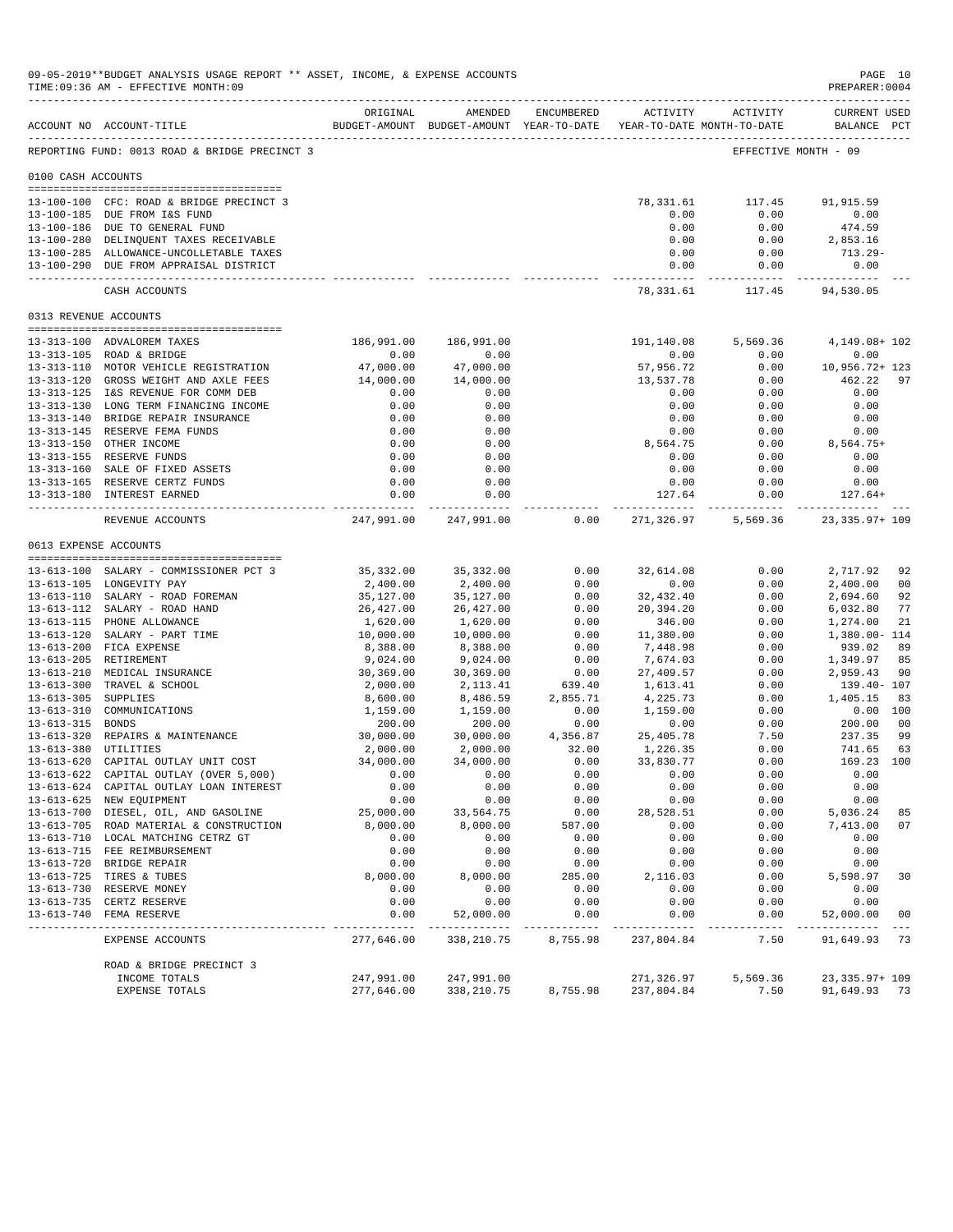|                     | 09-05-2019**BUDGET ANALYSIS USAGE REPORT ** ASSET, INCOME, & EXPENSE ACCOUNTS<br>TIME: 09:36 AM - EFFECTIVE MONTH: 09 |                            |                                                                                |                 |                           |                        | PREPARER: 0004                     | PAGE 11        |
|---------------------|-----------------------------------------------------------------------------------------------------------------------|----------------------------|--------------------------------------------------------------------------------|-----------------|---------------------------|------------------------|------------------------------------|----------------|
|                     | ACCOUNT NO ACCOUNT-TITLE                                                                                              | ORIGINAL                   | AMENDED<br>BUDGET-AMOUNT BUDGET-AMOUNT YEAR-TO-DATE YEAR-TO-DATE MONTH-TO-DATE | ENCUMBERED      | <b>ACTIVITY</b>           | ACTIVITY               | <b>CURRENT USED</b><br>BALANCE PCT |                |
|                     | REPORTING FUND: 0014 ROAD & BRIDGE PRECINCT 4                                                                         |                            |                                                                                |                 |                           | EFFECTIVE MONTH - 09   |                                    |                |
| 0100 CASH ACCOUNTS  |                                                                                                                       |                            |                                                                                |                 |                           |                        |                                    |                |
|                     |                                                                                                                       |                            |                                                                                |                 |                           |                        |                                    |                |
|                     | 14-100-100 CFC: ROAD & BRIDGE PRECINCT 4<br>14-100-185 DUE FROM I&S FUND                                              |                            |                                                                                |                 | 82,830.08<br>43,151.00    | 124.95<br>0.00         | 83,034.53<br>43,151.00             |                |
|                     | 14-100-186 DUE FROM GENERAL FUND                                                                                      |                            |                                                                                |                 | 0.00                      | 0.00                   | 474.59                             |                |
|                     | 14-100-280 DELINQUENT TAXES RECEIVABLE                                                                                |                            |                                                                                |                 | 0.00                      | 0.00                   | 2,853.16                           |                |
|                     | 14-100-285 ALLOWANCE-UNCOLLETABLE TAXES                                                                               |                            |                                                                                |                 | 0.00                      | 0.00                   | $713.29 -$                         |                |
|                     | 14-100-290 DUE FROM APPRAISAL DISTRICT                                                                                |                            |                                                                                |                 | 0.00                      | 0.00                   | 0.00                               |                |
|                     | CASH ACCOUNTS                                                                                                         |                            |                                                                                |                 | -----------<br>125,981.08 | 124.95                 | 128,799.99                         |                |
|                     | 0314 REVENUE ACCOUNTS                                                                                                 |                            |                                                                                |                 |                           |                        |                                    |                |
|                     | 14-314-100 ADVALOREM TAXES                                                                                            | 230,142.00                 | 230,142.00                                                                     |                 | 234,291.06                | 5,569.36               | 4,149.06+ 102                      |                |
|                     | 14-314-105 ROAD & BRIDGE                                                                                              | 0.00                       | 0.00                                                                           |                 | 0.00                      | 0.00                   | 0.00                               |                |
|                     | 14-314-110 MOTOR VEHICLE REGISTRATION                                                                                 | 47,000.00                  | 47,000.00                                                                      |                 | 57,956.69                 | 0.00                   | 10,956.69+ 123                     |                |
|                     | 14-314-120 GROSS WEIGHT AND AXLE FEES                                                                                 | 14,000.00                  | 14,000.00                                                                      |                 | 13,537.79                 | 0.00                   | 462.21                             | 97             |
|                     | 14-314-125 I&S REVENUE FOR COMM DEB                                                                                   | 0.00                       | 0.00                                                                           |                 | 0.00                      | 0.00                   | 0.00                               |                |
|                     | 14-314-130 LONG TERM FINANCING INCOME                                                                                 | 0.00                       | 0.00                                                                           |                 | 0.00                      | 0.00                   | 0.00                               |                |
|                     | 14-314-140 BRIDGE REPAIR INSURANCE                                                                                    | 0.00                       | 0.00                                                                           |                 | 0.00                      | 0.00                   | 0.00                               |                |
|                     | 14-314-145 RESERVE FEMA FUNDS                                                                                         | 0.00                       | 85,107.09                                                                      |                 | 85,107.09                 | 0.00                   |                                    | 0.00 100       |
|                     | 14-314-150 OTHER INCOME                                                                                               | 0.00                       | 922.90                                                                         |                 | 9,712.48                  | 0.00                   | 8,789.58+ 52                       |                |
|                     | 14-314-155 RESERVE FUNDS                                                                                              | 0.00                       | 0.00                                                                           |                 | 0.00                      | 0.00                   | 0.00                               |                |
|                     | 14-314-160 SALE OF FIXED ASSETS                                                                                       | 0.00                       | 922.50                                                                         |                 | 922.50                    | 0.00                   | 0.00 100                           |                |
|                     | 14-314-165 RESERVE CERTZ FUNDS<br>14-314-180 INTEREST EARNED                                                          | 0.00<br>0.00               | 0.00<br>0.00                                                                   |                 | 0.00<br>323.18            | 0.00<br>0.00           | 0.00<br>$323.18+$                  |                |
|                     | REVENUE ACCOUNTS                                                                                                      | ------------<br>291,142.00 | -----------<br>378,094.49                                                      | 0.00            | 401,850.79                | ----------<br>5,569.36 | 23,756.30+ 106                     |                |
|                     | 0614 EXPENSE ACCOUNTS                                                                                                 |                            |                                                                                |                 |                           |                        |                                    |                |
|                     |                                                                                                                       |                            |                                                                                |                 |                           |                        |                                    |                |
|                     | 14-614-100 SALARY - COMMISSIONER PCT 4                                                                                | 35,332.00                  | 35, 332.00                                                                     | 0.00            | 32,614.08                 | 0.00                   | 2,717.92                           | 92             |
|                     | 14-614-105 LONGEVITY PAY                                                                                              | 2,850.00                   | 2,850.00                                                                       | 0.00            | 0.00                      | 0.00                   | 2,850.00                           | 0 <sup>0</sup> |
|                     | 14-614-110 SALARY - ROAD FOREMAN                                                                                      | 61,490.00                  | 61,490.00                                                                      | 0.00            | 32,432.40                 | 0.00                   | 29,057.60                          | 53             |
|                     | 14-614-112 SALARY - ROAD HAND                                                                                         | 0.00                       | 0.00                                                                           | 0.00            | 24,825.73                 | 0.00                   | $24,825.73-$                       |                |
|                     | 14-614-115 PHONE ALLOWANCE                                                                                            | 1,356.00                   | 1,356.00                                                                       | 0.00            | 871.92                    | 0.00                   | 484.08                             | 64             |
|                     | 14-614-120 SALARY - PART TIME<br>14-614-200 FICA EXPENSE                                                              | 10,000.00                  | 10,000.00                                                                      | 0.00            | 4,150.00                  | 0.00                   | 5,850.00                           | 42             |
|                     | 14-614-205 RETIREMENT                                                                                                 | 8,445.00<br>9,086.00       | 8,445.00<br>9,086.00                                                           | 0.00<br>0.00    | 7,249.41<br>7,783.58      | 0.00<br>0.00           | 1,195.59<br>1,302.42               | 86<br>86       |
|                     | 14-614-210 MEDICAL INSURANCE                                                                                          | 30,369.00                  | 30,369.00                                                                      | 0.00            | 30,272.93                 | 0.00                   | 96.07 100                          |                |
|                     | 14-614-300 TRAVEL & SCHOOL                                                                                            | 2,000.00                   | 2,000.00                                                                       | 554.04          | 734.45                    | 0.00                   | 711.51                             | 64             |
| 14-614-305 SUPPLIES |                                                                                                                       | 8,600.00                   | 8,600.00                                                                       | 4,200.82        | 4,399.18                  | 0.00                   |                                    | 0.00 100       |
|                     | 14-614-310 COMMUNICATIONS                                                                                             | 650.00                     | 650.00                                                                         | 0.00            | 244.81                    | 0.00                   | 405.19                             | 38             |
| 14-614-315 BONDS    |                                                                                                                       | 0.00                       | 0.00                                                                           | 0.00            | 0.00                      | 0.00                   | 0.00                               |                |
|                     | 14-614-320 REPAIRS & MAINTENANCE                                                                                      | 30,000.00                  | 31,845.40                                                                      | 1,582.00        | 30,251.56                 | 0.00                   | 11.84 100                          |                |
|                     | 14-614-380 UTILITIES                                                                                                  | 2,000.00                   | 2,000.00                                                                       | 0.00            | 579.00                    | 0.00                   | 1,421.00                           | 29             |
|                     | 14-614-620 CAPITAL OUTLAY UNIT COST                                                                                   | 0.00                       | 0.00                                                                           | 0.00            | 0.00                      | 0.00                   | 0.00                               |                |
|                     | 14-614-622 CAPITAL OUTLAY (OVER 5,000)                                                                                | $43\,, 151\,. \,00$        | 43,151.00                                                                      | 0.00            | $43\,, 150\,.15$          | 0.00                   |                                    | $0.85$ 100     |
|                     | 14-614-624 CAPITAL OUTLAY LOAN INTEREST                                                                               | 0.00                       | 0.00                                                                           | 0.00            | 0.00                      | 0.00                   | 0.00                               |                |
|                     | 14-614-625 NEW EQUIPMENT                                                                                              | 0.00                       | 0.00                                                                           | 0.00            | 0.00                      | 0.00                   | 0.00                               |                |
|                     | 14-614-700 DIESEL, OIL, AND GASOLINE                                                                                  | 25,000.00                  | 33,564.75                                                                      | 10,375.65       | 20,610.92                 | 0.00                   | 2,578.18                           | 92             |
|                     | 14-614-705 ROAD MATERIAL & CONSTRUCTION                                                                               | 8,000.00                   | 8,000.00                                                                       | 885.45          | 3,439.56                  | 0.00                   | 3,674.99                           | 54             |
|                     | 14-614-710 LOCAL MATCHING CETRZ GT                                                                                    | 0.00                       | 0.00                                                                           | 0.00            | 0.00                      | 0.00                   | 0.00                               |                |
|                     | 14-614-715 FEE REIMBURSEMENT                                                                                          | 0.00                       | 0.00                                                                           | 0.00            | 0.00                      | 0.00                   | 0.00                               |                |
|                     | 14-614-720 BRIDGE REPAIR                                                                                              | 0.00                       | 0.00                                                                           | 0.00            | 0.00                      | 0.00                   | 0.00                               |                |
|                     | 14-614-725 TIRES & TUBES                                                                                              | 8,000.00                   | 8,000.00                                                                       | 895.00<br>0.00  | 7,674.40                  | 0.00                   | $569.40 - 107$                     |                |
|                     | 14-614-735 CERTZ RESERVE<br>14-614-740 FEMA RESERVE                                                                   | 0.00<br>0.00               | 0.00<br>85,107.09                                                              | 0.00            | 0.00<br>21,500.00         | 0.00<br>0.00           | 0.00<br>63,607.09                  | 25             |
|                     |                                                                                                                       |                            | -----------                                                                    | $- - - - - - -$ |                           | -----                  |                                    |                |
|                     | EXPENSE ACCOUNTS                                                                                                      | 286,329.00                 | 381,846.24                                                                     | 18,492.96       | 272,784.08                | 0.00                   | 90,569.20 76                       |                |
|                     | ROAD & BRIDGE PRECINCT 4                                                                                              |                            |                                                                                |                 |                           |                        |                                    |                |
|                     | INCOME TOTALS                                                                                                         | 291,142.00                 | 378,094.49                                                                     |                 | 401,850.79                | 5,569.36<br>0.00       | 23,756.30+ 106<br>90,569.20        | -76            |
|                     | EXPENSE TOTALS                                                                                                        | 286,329.00                 | 381,846.24                                                                     | 18,492.96       | 272,784.08                |                        |                                    |                |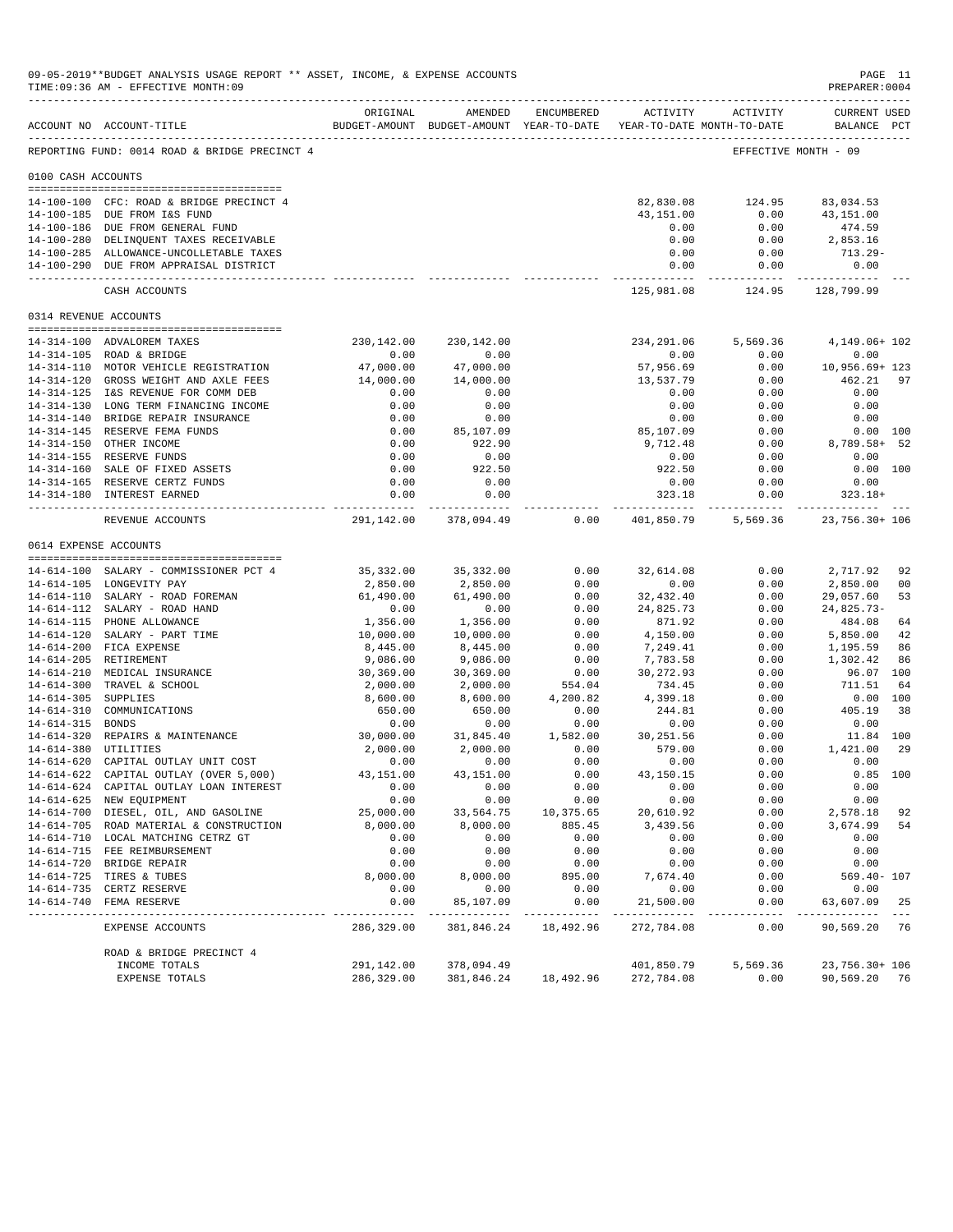|                       | 09-05-2019**BUDGET ANALYSIS USAGE REPORT ** ASSET, INCOME, & EXPENSE ACCOUNTS<br>TIME: 09:36 AM - EFFECTIVE MONTH: 09 |            |                       |            |                                                |                      | PAGE 12<br>PREPARER: 0004                                                                       |
|-----------------------|-----------------------------------------------------------------------------------------------------------------------|------------|-----------------------|------------|------------------------------------------------|----------------------|-------------------------------------------------------------------------------------------------|
|                       | ACCOUNT NO ACCOUNT-TITLE                                                                                              | ORIGINAL   | AMENDED               | ENCUMBERED |                                                | ACTIVITY ACTIVITY    | CURRENT USED<br>BUDGET-AMOUNT BUDGET-AMOUNT YEAR-TO-DATE YEAR-TO-DATE MONTH-TO-DATE BALANCE PCT |
|                       | REPORTING FUND: 0020 JAIL BOND I&S                                                                                    |            |                       |            |                                                | EFFECTIVE MONTH - 09 |                                                                                                 |
| 0100 CASH ACCOUNT     |                                                                                                                       |            |                       |            |                                                |                      |                                                                                                 |
|                       |                                                                                                                       |            |                       |            |                                                |                      |                                                                                                 |
|                       | 20-100-190 I&S ACCOUNT JAIL BOND                                                                                      |            |                       |            | 81,474.40                                      | 2,906.72             | 392,360.46                                                                                      |
|                       | 20-100-280 DELINQUENT TAXES RECEIVABLE                                                                                |            |                       |            | 0.00                                           | 0.00                 | 16,799.62                                                                                       |
|                       | 20-100-285 ALLOWANCE-UNCOLLETABLE TAXES                                                                               |            |                       |            | 0.00                                           | 0.00                 | 4,201.91-                                                                                       |
|                       | 20-100-290 DUE FROM APPRAISAL DISTRICT                                                                                |            |                       |            | 0.00                                           |                      | $0.00$ 0.00                                                                                     |
|                       | 20-100-295 DUE FROM GENERAL FUND                                                                                      |            |                       |            | 0.00                                           | 0.00                 | 25,369.42                                                                                       |
|                       | CASH ACCOUNT                                                                                                          |            |                       |            | 81,474.40                                      |                      | 2,906.72 430,327.59                                                                             |
|                       | 0315 JAIL BOND I&S REVENUE                                                                                            |            |                       |            |                                                |                      |                                                                                                 |
|                       | 20-315-100 BOND TAXES                                                                                                 |            |                       |            | 461,769.00 461,769.00 465,312.92 2,906.72      |                      |                                                                                                 |
|                       | 20-315-180 BOND TAXES INTEREST                                                                                        | 0.00       | 0.00                  |            |                                                | 1,095.86 0.00        | 3,543.92+ 101<br>1,095.86+                                                                      |
|                       |                                                                                                                       |            |                       |            |                                                |                      |                                                                                                 |
|                       | JAIL BOND I&S REVENUE                                                                                                 |            |                       |            | 461,769.00 461,769.00 0.00 466,408.78 2,906.72 |                      | 4,639.78+ 101                                                                                   |
| 0615 EXPENSE ACCOUNTS |                                                                                                                       |            |                       |            |                                                |                      |                                                                                                 |
|                       |                                                                                                                       |            |                       |            |                                                |                      |                                                                                                 |
|                       | 20-615-622 BOND PAYMENT PRINCIPAL                                                                                     |            | 305,000.00 305,000.00 |            | 0.00 305,000.00                                |                      | $0.00$ $0.00$ $100$                                                                             |
|                       | 20-615-624 BOND PAYMENT INTEREST                                                                                      | 156,769.00 | 156,769.00            | 0.00       | 79,934.38                                      |                      | $0.00$ $76,834.62$ 51                                                                           |
|                       | 20-615-625 BOND WIRE TRANSFER CHARGE                                                                                  | 0.00       | 0.00                  | 0.00       | 0.00                                           | 0.00                 | 0.00                                                                                            |
|                       | EXPENSE ACCOUNTS                                                                                                      | 461,769.00 | 461,769.00            |            | $0.00$ 384,934.38                              | 0.00                 | 76,834.62 83                                                                                    |
|                       | JAIL BOND I&S                                                                                                         |            |                       |            |                                                |                      |                                                                                                 |
|                       | INCOME TOTALS                                                                                                         |            | 461,769.00 461,769.00 |            |                                                |                      | 466,408.78 2,906.72 4,639.78+101                                                                |
|                       | <b>EXPENSE TOTALS</b>                                                                                                 | 461,769.00 | 461,769.00            |            | $0.00$ 384,934.38                              | 0.00                 | 76,834.62 83                                                                                    |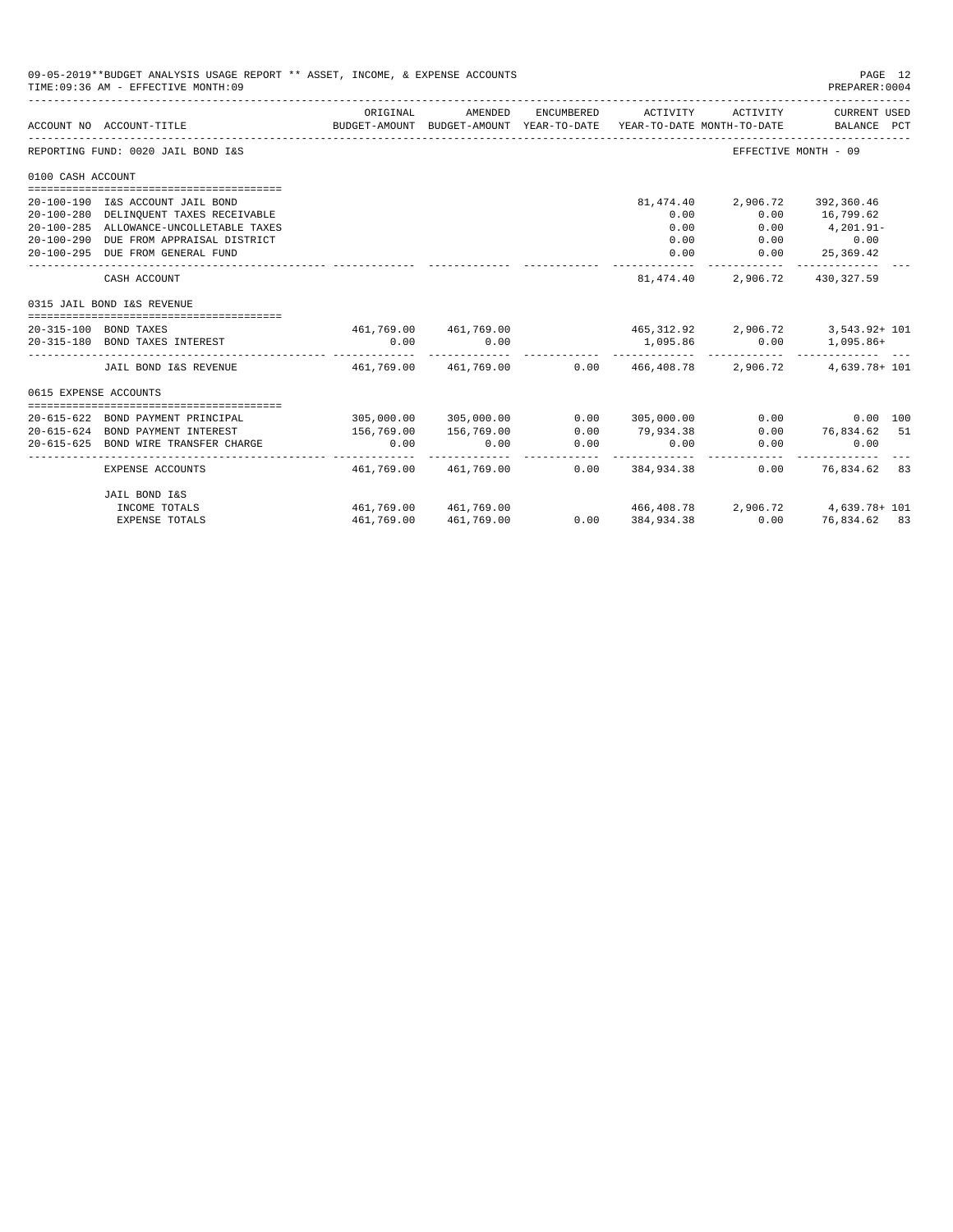|                       | 09-05-2019**BUDGET ANALYSIS USAGE REPORT ** ASSET, INCOME, & EXPENSE ACCOUNTS<br>TIME: 09:36 AM - EFFECTIVE MONTH: 09 |          |                                 |                |                                 |                               | PREPARER: 0004                                | PAGE 13 |
|-----------------------|-----------------------------------------------------------------------------------------------------------------------|----------|---------------------------------|----------------|---------------------------------|-------------------------------|-----------------------------------------------|---------|
|                       |                                                                                                                       | ORIGINAL | AMENDED                         |                |                                 | ENCUMBERED ACTIVITY ACTIVITY  | CURRENT USED                                  |         |
|                       | ACCOUNT NO ACCOUNT-TITLE CONTROL SUDGET-AMOUNT BUDGET-AMOUNT YEAR-TO-DATE YEAR-TO-DATE MONTH-TO-DATE BALANCE PCT      |          |                                 |                |                                 |                               |                                               |         |
|                       | REPORTING FUND: 0021 LATERAL ROAD PRECINCT 1                                                                          |          |                                 |                |                                 |                               | EFFECTIVE MONTH - 09                          |         |
| 0100 CASH ACCOUNTS    |                                                                                                                       |          |                                 |                |                                 |                               |                                               |         |
|                       | 21-100-100 CFC: LATERAL ROAD PRECINCT 1                                                                               |          |                                 |                |                                 | 2,595.99 0.00 2,596.05        |                                               |         |
|                       | CASH ACCOUNTS                                                                                                         |          |                                 |                | 2,595.99                        |                               | $0.00$ 2,596.05                               |         |
| 0321 REVENUE ACCOUNTS |                                                                                                                       |          |                                 |                |                                 |                               |                                               |         |
|                       | 21-321-190 STATE ROAD FUND                                                                                            |          | 5,146.00 5,146.00               |                |                                 | 5,132.16   0.00   13.84   100 |                                               |         |
|                       | REVENUE ACCOUNTS                                                                                                      |          | 5.146.00 5.146.00 0.00 5.132.16 |                |                                 |                               | 0.00<br>13.84 100                             |         |
| 0621 EXPENSE ACCOUNTS |                                                                                                                       |          |                                 |                |                                 |                               |                                               |         |
|                       | 21-621-700 DIESEL, OIL, AND GASOLINE $2,573.00$ $2,573.00$ $36.83$ $2,536.17$ $0.00$ $0.00$ $100$                     |          |                                 |                |                                 |                               |                                               |         |
|                       | 21-621-705 ROAD MATERIAL & CONSTRUCTION 2.573.00                                                                      |          | 2,573.00 0.00 0.00              |                |                                 |                               | $0.00$ 2,573.00 00                            |         |
|                       | EXPENSE ACCOUNTS                                                                                                      |          | 5,146.00 5,146.00               |                | -------------<br>36.83 2,536.17 | 0.00                          | ------------------------------<br>2,573,00 50 |         |
|                       | LATERAL ROAD PRECINCT 1                                                                                               |          |                                 |                |                                 |                               |                                               |         |
|                       | INCOME TOTALS                                                                                                         |          | 5, 146.00 5, 146.00             |                | 5, 132. 16                      |                               | $0.00$ 13.84 100                              |         |
|                       | <b>EXPENSE TOTALS</b>                                                                                                 | 5.146.00 | 5,146.00                        | 36.83 2,536.17 |                                 | 0.00                          | 2,573.00 50                                   |         |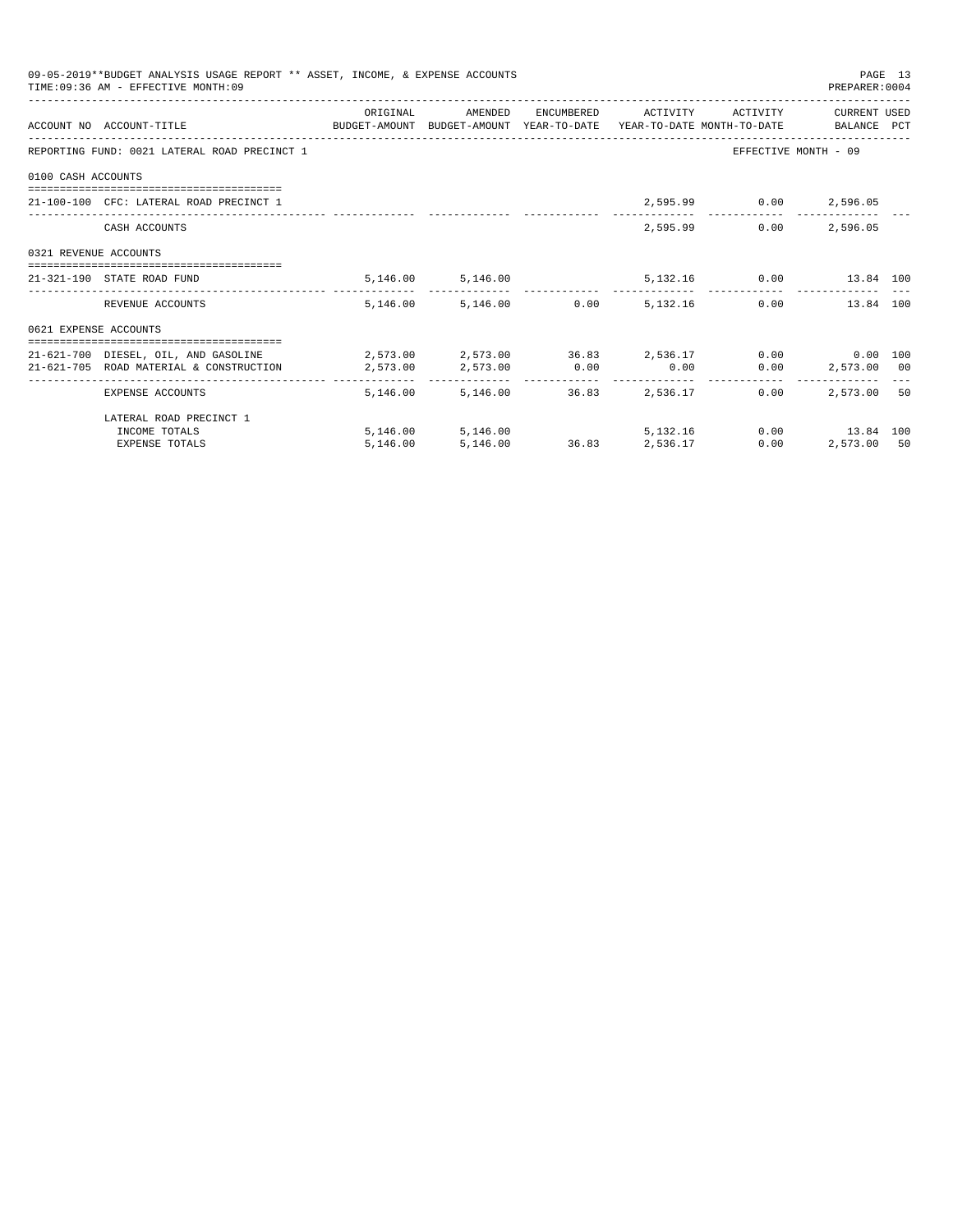|                       | 09-05-2019**BUDGET ANALYSIS USAGE REPORT ** ASSET, INCOME, & EXPENSE ACCOUNTS<br>TIME: 09:36 AM - EFFECTIVE MONTH: 09 |          |                                     |                            |            |                              | PREPARER: 0004       | PAGE 14 |
|-----------------------|-----------------------------------------------------------------------------------------------------------------------|----------|-------------------------------------|----------------------------|------------|------------------------------|----------------------|---------|
|                       |                                                                                                                       | ORIGINAL | AMENDED                             |                            |            | ENCUMBERED ACTIVITY ACTIVITY | CURRENT USED         |         |
|                       | ACCOUNT NO ACCOUNT-TITLE CONTROL SUDGET-AMOUNT BUDGET-AMOUNT YEAR-TO-DATE YEAR-TO-DATE MONTH-TO-DATE BALANCE PCT      |          |                                     |                            |            |                              |                      |         |
|                       | REPORTING FUND: 0022 LATERAL ROAD PRECINCT 2                                                                          |          |                                     |                            |            |                              | EFFECTIVE MONTH - 09 |         |
| 0100 CASH ACCOUNTS    |                                                                                                                       |          |                                     |                            |            |                              |                      |         |
|                       | 22-100-100 CFC: LATERAL ROAD PRECINCT 2                                                                               |          |                                     |                            |            | 1,745.17 0.00 2,998.24       |                      |         |
|                       | CASH ACCOUNTS                                                                                                         |          |                                     |                            | 1,745.17   | 0.00                         | 2,998.24             |         |
| 0322 REVENUE ACCOUNTS |                                                                                                                       |          |                                     |                            |            |                              |                      |         |
|                       | 22-322-190 STATE ROAD FUND                                                                                            |          | 5,146.00 5,146.00                   |                            |            | 5,132.17 0.00 13.83 100      |                      |         |
|                       | REVENUE ACCOUNTS                                                                                                      |          | 5.146.00 5.146.00 0.00 5.132.17     |                            |            |                              | 0.00<br>13.83 100    |         |
| 0622 EXPENSE ACCOUNTS |                                                                                                                       |          |                                     |                            |            |                              |                      |         |
|                       | 22-622-700 DIESEL, OIL, AND GASOLINE $2,573.00$ $2,573.00$ $0.00$ $2,573.00$ $0.00$ $0.00$ $0.00$ $0.00$              |          |                                     |                            |            |                              |                      |         |
|                       | 22-622-705 ROAD MATERIAL & CONSTRUCTION<br>2,573.00<br>2,573.00<br>2,573.00<br>1,270.00<br>814.00                     |          |                                     |                            |            |                              | $0.00$ 489.00 81     |         |
|                       | EXPENSE ACCOUNTS                                                                                                      |          | 5,146.00 5,146.00 1,270.00 3,387.00 |                            |            |                              | 489.00 90<br>0.00    |         |
|                       | LATERAL ROAD PRECINCT 2                                                                                               |          |                                     |                            |            |                              |                      |         |
|                       | INCOME TOTALS                                                                                                         |          | 5,146.00 5,146.00                   |                            | 5, 132, 17 |                              | $0.00$ 13.83 100     |         |
|                       | <b>EXPENSE TOTALS</b>                                                                                                 | 5.146.00 |                                     | 5,146.00 1,270.00 3,387.00 |            |                              | 0.00<br>489.00 90    |         |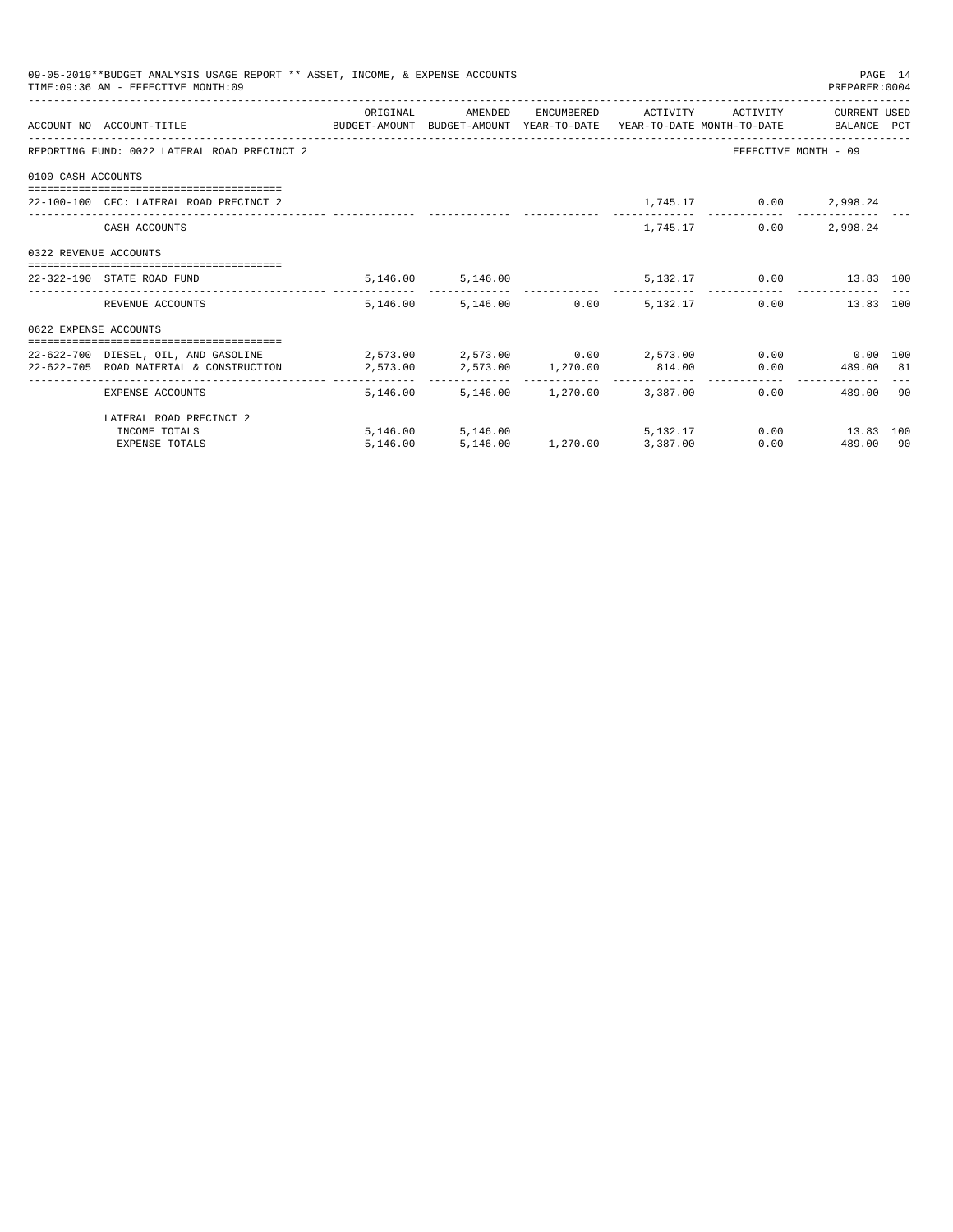|                       | 09-05-2019**BUDGET ANALYSIS USAGE REPORT ** ASSET, INCOME, & EXPENSE ACCOUNTS<br>TIME: 09:36 AM - EFFECTIVE MONTH: 09 |          |                                 |                 |                     |                         | PREPARER: 0004       | PAGE 15 |
|-----------------------|-----------------------------------------------------------------------------------------------------------------------|----------|---------------------------------|-----------------|---------------------|-------------------------|----------------------|---------|
|                       |                                                                                                                       | ORIGINAL | AMENDED                         |                 | ENCUMBERED ACTIVITY | ACTIVITY                | CURRENT USED         |         |
|                       | ACCOUNT NO ACCOUNT-TITLE CONTROL SUDGET-AMOUNT BUDGET-AMOUNT YEAR-TO-DATE YEAR-TO-DATE MONTH-TO-DATE BALANCE PCT      |          |                                 |                 |                     |                         |                      |         |
|                       | REPORTING FUND: 0023 LATERAL ROAD PRECINCT 3                                                                          |          |                                 |                 |                     |                         | EFFECTIVE MONTH - 09 |         |
| 0100 CASH ACCOUNTS    |                                                                                                                       |          |                                 |                 |                     |                         |                      |         |
|                       | 23-100-100 CFC: LATERAL ROAD PRECINCT 3                                                                               |          |                                 |                 |                     | 468.11 0.00 468.17      |                      |         |
|                       | CASH ACCOUNTS                                                                                                         |          |                                 |                 |                     | 468.11                  | $0.00$ 468.17        |         |
| 0323 REVENUE ACCOUNTS |                                                                                                                       |          |                                 |                 |                     |                         |                      |         |
|                       | 23-323-190 STATE ROAD FUND                                                                                            |          | 5, 146.00 5, 146.00             |                 |                     | 5,132.17 0.00 13.83 100 |                      |         |
|                       | REVENUE ACCOUNTS                                                                                                      |          | 5.146.00 5.146.00 0.00 5.132.17 |                 |                     |                         | 0.00<br>13.83 100    |         |
| 0623 EXPENSE ACCOUNTS |                                                                                                                       |          |                                 |                 |                     |                         |                      |         |
|                       | 23-623-700 DIESEL. OIL. AND GASOLINE $2.573.00$ $2.573.00$ $2.673.00$ $2.504.06$ $2.504.06$ $2.504.06$                |          |                                 |                 |                     |                         |                      | 97      |
|                       | 23-623-705 ROAD MATERIAL & CONSTRUCTION                                                                               | 2,573.00 | 2,573.00 0.00                   |                 | 2,160.00            |                         | $0.00$ 413.00 84     |         |
|                       | EXPENSE ACCOUNTS                                                                                                      |          | 5,146.00 5,146.00               |                 | $0.00$ 4,664.06     |                         | 481.94 91<br>0.00    |         |
|                       | LATERAL ROAD PRECINCT 3                                                                                               |          |                                 |                 |                     |                         |                      |         |
|                       | INCOME TOTALS                                                                                                         |          | 5, 146, 00 5, 146, 00           |                 | 5, 132, 17          |                         | $0.00$ 13.83 100     |         |
|                       | <b>EXPENSE TOTALS</b>                                                                                                 | 5.146.00 | 5,146.00                        | $0.00$ 4,664.06 |                     |                         | 0.00<br>481.94 91    |         |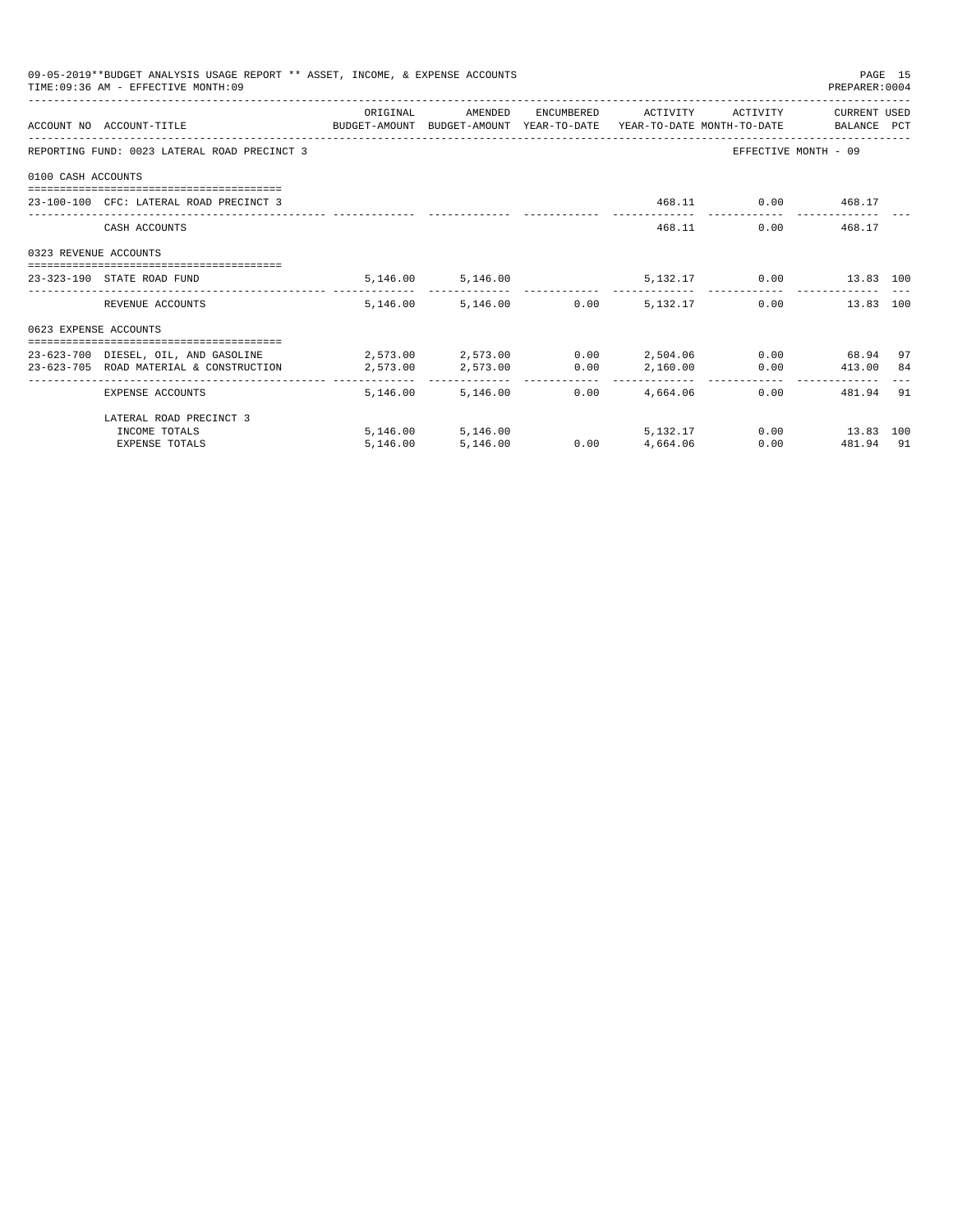|                       | 09-05-2019**BUDGET ANALYSIS USAGE REPORT ** ASSET, INCOME, & EXPENSE ACCOUNTS<br>TIME: 09:36 AM - EFFECTIVE MONTH: 09 |            |                                 |                                     |                          |                               | PREPARER: 0004                                       | PAGE 16 |
|-----------------------|-----------------------------------------------------------------------------------------------------------------------|------------|---------------------------------|-------------------------------------|--------------------------|-------------------------------|------------------------------------------------------|---------|
|                       |                                                                                                                       | ORIGINAL   | AMENDED                         |                                     | ENCUMBERED ACTIVITY      | ACTIVITY                      | CURRENT USED                                         |         |
|                       | ACCOUNT NO ACCOUNT-TITLE CONTROL SUDGET-AMOUNT BUDGET-AMOUNT YEAR-TO-DATE YEAR-TO-DATE MONTH-TO-DATE BALANCE PCT      |            |                                 |                                     |                          |                               |                                                      |         |
|                       | REPORTING FUND: 0024 LATERAL ROAD PRECINCT 4                                                                          |            |                                 |                                     |                          |                               | EFFECTIVE MONTH - 09                                 |         |
| 0100 CASH ACCOUNTS    |                                                                                                                       |            |                                 |                                     |                          |                               |                                                      |         |
|                       | 24-100-100 CFC: LATERAL ROAD PRECINCT 4                                                                               |            |                                 |                                     |                          | 1,519.16 0.00 3,046.24        |                                                      |         |
|                       | CASH ACCOUNTS                                                                                                         |            |                                 |                                     | 1,519.16                 | 0.00                          | 3,046.24                                             |         |
| 0324 REVENUE ACCOUNTS |                                                                                                                       |            |                                 |                                     |                          |                               |                                                      |         |
|                       | 24-324-190 STATE ROAD FUND                                                                                            |            | 5,146.00 5,146.00               |                                     |                          | 5,132.16   0.00   13.84   100 |                                                      |         |
|                       | REVENUE ACCOUNTS                                                                                                      |            | 5,146.00 5,146.00 0.00 5,132.16 |                                     |                          |                               | 0.00<br>13.84 100                                    |         |
| 0624 EXPENSE ACCOUNTS |                                                                                                                       |            |                                 |                                     |                          |                               |                                                      |         |
|                       | 24-624-700 DIESEL. OIL. AND GASOLINE $2.573.00$ $2.573.00$ $0.00$ $2.573.00$ $0.00$ $0.00$ $0.00$ $0.00$              |            |                                 |                                     |                          |                               |                                                      |         |
|                       | 24-624-705 ROAD MATERIAL & CONSTRUCTION 2,573.00                                                                      |            | 2,573.00   0.00   1,040.00      |                                     |                          |                               | $0.00$ 1,533.00 40                                   |         |
|                       | EXPENSE ACCOUNTS                                                                                                      | -------- - | 5,146.00 5,146.00               | ------------ ------------ -<br>0.00 | ------------<br>3,613.00 |                               | ------------------------------<br>$0.00$ 1,533.00 70 |         |
|                       | LATERAL ROAD PRECINCT 4                                                                                               |            |                                 |                                     |                          |                               |                                                      |         |
|                       | INCOME TOTALS                                                                                                         |            | 5,146.00 5,146.00               |                                     | 5, 132. 16               |                               | $0.00$ 13.84 100                                     |         |
|                       | <b>EXPENSE TOTALS</b>                                                                                                 | 5.146.00   | 5,146.00                        |                                     | $0.00$ $3.613.00$        | 0.00                          | 1,533.00 70                                          |         |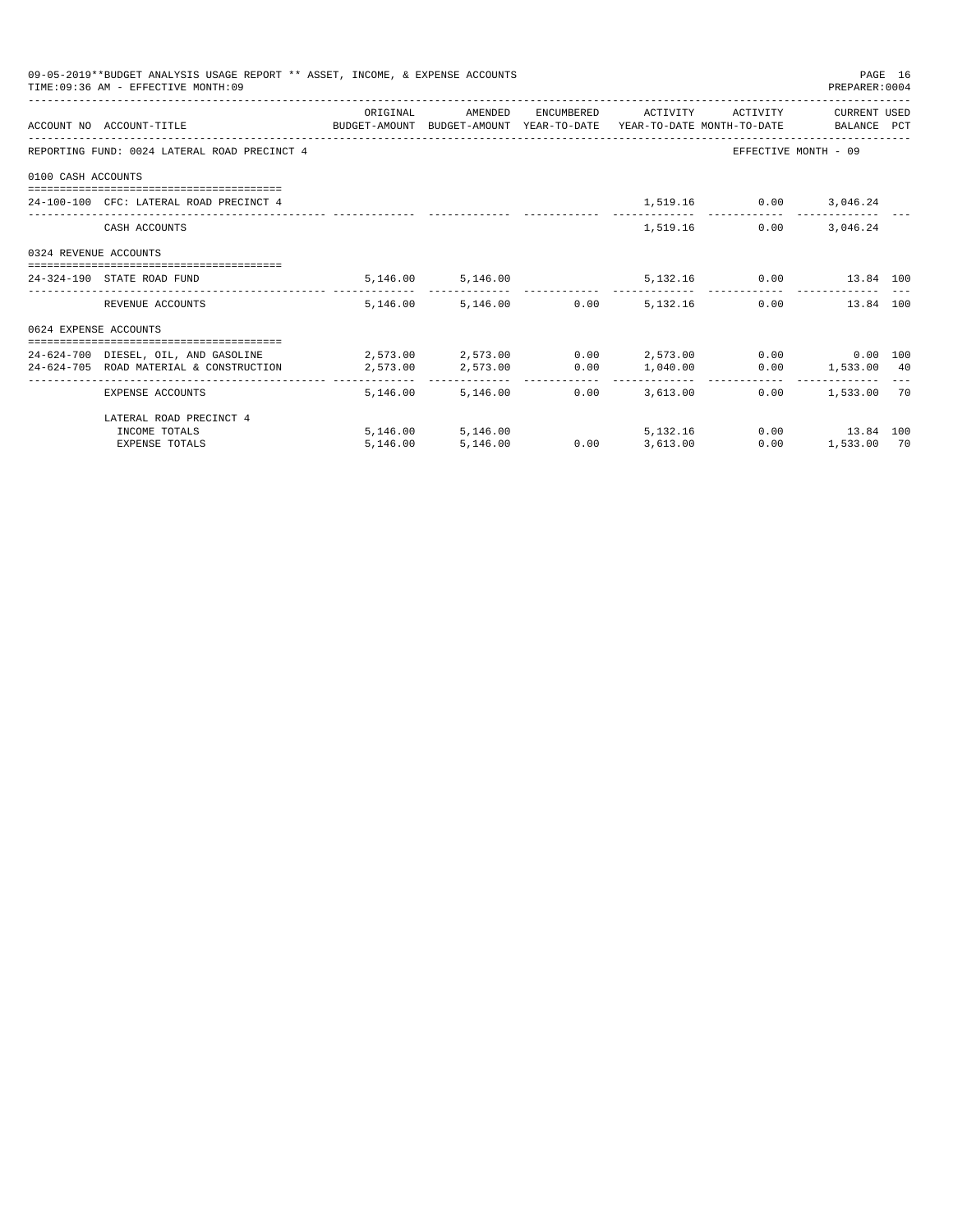|                      | 09-05-2019**BUDGET ANALYSIS USAGE REPORT ** ASSET, INCOME, & EXPENSE ACCOUNTS<br>TIME: 09:36 AM - EFFECTIVE MONTH: 09 |          |           |                    |                              |                            | PAGE 17<br>PREPARER: 0004 |     |
|----------------------|-----------------------------------------------------------------------------------------------------------------------|----------|-----------|--------------------|------------------------------|----------------------------|---------------------------|-----|
|                      | ACCOUNT NO ACCOUNT-TITLE<br>BUDGET-AMOUNT BUDGET-AMOUNT YEAR-TO-DATE YEAR-TO-DATE MONTH-TO-DATE     BALANCE PCT       | ORIGINAL | AMENDED   | ENCUMBERED         | ACTIVITY                     | ACTIVITY                   | CURRENT USED              |     |
|                      | REPORTING FUND: 0027 IT DEPARTMENT MARCH 2019                                                                         |          |           |                    |                              | EFFECTIVE MONTH - 09       |                           |     |
| 0100 IT CASH ACCOUNT |                                                                                                                       |          |           |                    |                              |                            |                           |     |
|                      | 27-100-100 IT DEPARTMENT CHECKING                                                                                     |          |           |                    |                              | 38,337.78- 0.00 38,337.78- |                           |     |
|                      | IT CASH ACCOUNT                                                                                                       |          |           |                    | 38, 337, 78-                 | 0.00                       | 38,337.78-                |     |
|                      | 0327 IT REVENUE ACCOUNT<br>----------------------------------                                                         |          |           |                    |                              |                            |                           |     |
|                      | 27-327-180 IT INTEREST                                                                                                | 0.00     | 0.00      |                    | 0.00                         | 0.00                       | 0.00                      |     |
|                      | 27-327-181 IT REVENUE                                                                                                 | 0.00     | 0.00      |                    | 0.00                         | 0.00                       | 0.00                      |     |
|                      | IT REVENUE ACCOUNT                                                                                                    | 0.00     | 0.00      | 0.00               | 0.00                         | 0.00                       | 0.00                      |     |
|                      | 0627 IT EXPENSE ACCOUNT                                                                                               |          |           |                    |                              |                            |                           |     |
|                      | 27-627-620 IT EOUIPMENT & SUPPLIES FOR LEC                                                                            | 0.00     |           |                    | 57,775.00 2,713.53 34,011.03 | 0.00                       | 21,050.44                 | 64  |
|                      | 27-627-621 IT PROJECT MANAGMENT FOR LEC                                                                               | 0.00     |           | $5,769.00$ 0.00    | 4,326.75                     |                            | $0.00$ 1.442.25           | -75 |
|                      | 27-627-622 NTEGRATION & SUPPORT FOR LEC                                                                               | 0.00     | 24,200.00 | 0.00               | 0.00                         | 0.00                       | 24,200.00                 | 00  |
|                      | IT EXPENSE ACCOUNT                                                                                                    | 0.00     |           | 87.744.00 2.713.53 | 38, 337, 78                  | $0.00 -$                   | 46,692.69                 | 47  |
|                      | IT DEPARTMENT MARCH 2019                                                                                              |          |           |                    |                              |                            |                           |     |
|                      | INCOME TOTALS                                                                                                         | 0.00     | 0.00      |                    |                              | $0.00$ and $0.00$          | 0.00<br>0.00              |     |
|                      | <b>EXPENSE TOTALS</b>                                                                                                 | 0.00     |           |                    | 87.744.00 2.713.53 38.337.78 | 0.00                       | 46,692.69                 | 47  |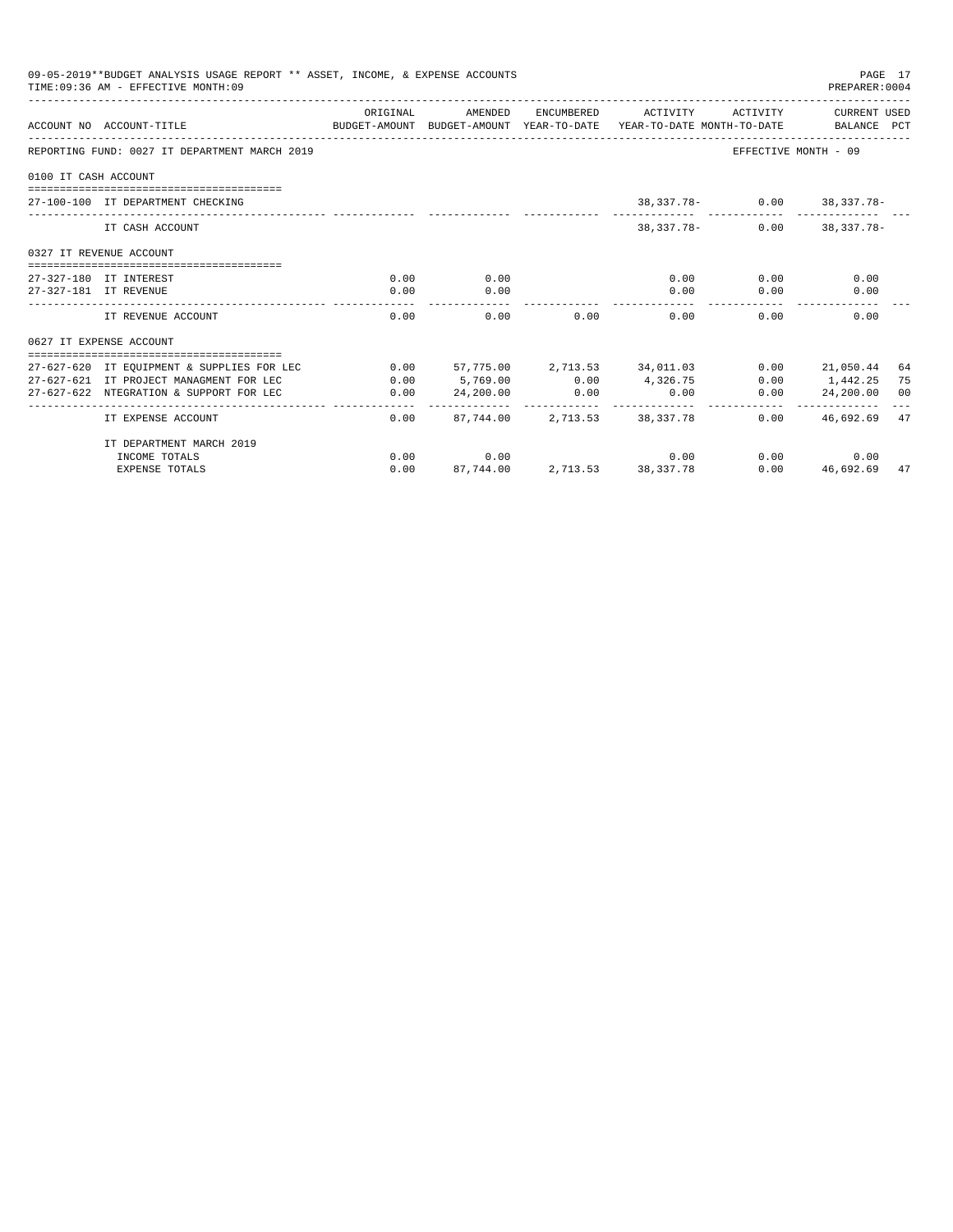|                       | 09-05-2019**BUDGET ANALYSIS USAGE REPORT ** ASSET, INCOME, & EXPENSE ACCOUNTS<br>TIME: 09:36 AM - EFFECTIVE MONTH: 09 |          |         |            |          |             | PAGE 18<br>PREPARER: 0004   |
|-----------------------|-----------------------------------------------------------------------------------------------------------------------|----------|---------|------------|----------|-------------|-----------------------------|
|                       | ACCOUNT NO ACCOUNT-TITLE CONTROL AND BUDGET-AMOUNT BUDGET-AMOUNT YEAR-TO-DATE YEAR-TO-DATE MONTH-TO-DATE              | ORIGINAL | AMENDED | ENCUMBERED | ACTIVITY | ACTIVITY    | CURRENT USED<br>BALANCE PCT |
|                       | REPORTING FUND: 0028 CONTINGENCY FUND                                                                                 |          |         |            |          |             | EFFECTIVE MONTH - 09        |
| 0100 CONTINGENCY CASH |                                                                                                                       |          |         |            |          |             |                             |
|                       | 28-100-100 CONTINGENCY FUND CHECKING                                                                                  | 0.00     | 0.00    |            | 0.00     | $0.00$ 0.00 |                             |
|                       | CONTINGENCY CASH                                                                                                      | 0.00     | 0.00    | 0.00       | 0.00     | 0.00        | 0.00                        |
|                       | 0328 CONTIGENCY REVENUE                                                                                               |          |         |            |          |             |                             |
|                       | 28-328-100 WIND TAX REVENUE                                                                                           | 0.00     | 0.00    |            | 0.00     | 0.00        | 0.00                        |
|                       | CONTIGENCY REVENUE                                                                                                    | 0.00     | 0.00    | $0.00 -$   | 0.00     | 0.00        | 0.00                        |
|                       | 0628 CONTIGENCY EXPENSE                                                                                               |          |         |            |          |             |                             |
|                       | 28-628-628 CONTIGENCY MISC EXPENSE                                                                                    | 0.00     | 0.00    | 0.00       | 0.00     | 0.00        | 0.00                        |
|                       | CONTIGENCY EXPENSE                                                                                                    | 0.00     | 0.00    | 0.00       | 0.00     | 0.00        | 0.00                        |
|                       | CONTINGENCY FUND                                                                                                      |          |         |            |          |             |                             |
|                       | INCOME TOTALS                                                                                                         | 0.00     | 0.00    |            | 0.00     | 0.00        | 0.00                        |
|                       | <b>EXPENSE TOTALS</b>                                                                                                 | 0.00     | 0.00    | 0.00       | 0.00     | 0.00        | 0.00                        |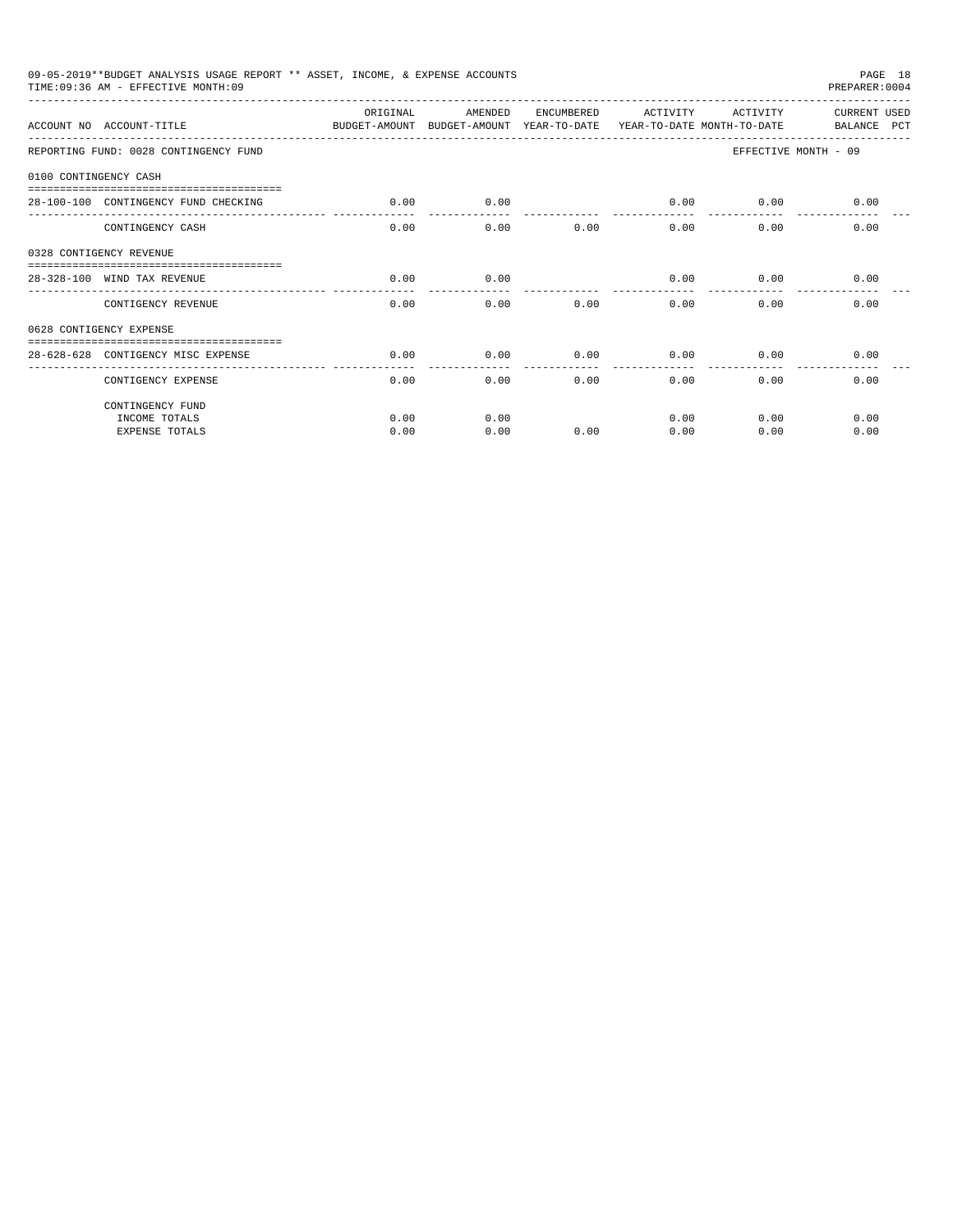|                       | 09-05-2019**BUDGET ANALYSIS USAGE REPORT ** ASSET, INCOME, & EXPENSE ACCOUNTS<br>TIME: 09:36 AM - EFFECTIVE MONTH: 09     |                |                |      |                                      |                                           | PAGE 19<br>PREPARER:0004                          |
|-----------------------|---------------------------------------------------------------------------------------------------------------------------|----------------|----------------|------|--------------------------------------|-------------------------------------------|---------------------------------------------------|
|                       | ACCOUNT NO ACCOUNT-TITLE COMPUTE SUDGET-AMOUNT BUDGET-AMOUNT VEAR-TO-DATE VEAR-TO-DATE MONTH-TO-DATE BALANCE PCT          | ORIGINAL       | AMENDED        |      | ENCUMBERED ACTIVITY                  |                                           | ACTIVITY CURRENT USED                             |
|                       | REPORTING FUND: 0030 COURT RECORDS PRESERVATION FUND                                                                      |                |                |      |                                      | EFFECTIVE MONTH - 09                      |                                                   |
| 0100 CASH ACCOUNTS    |                                                                                                                           |                |                |      |                                      |                                           |                                                   |
|                       | 30-100-100 CFC: COURT RECORDS PRES FUND<br>30-100-230 DISTRICT CREDIT CARD ACCOUNT<br>30-100-231 COUNTY CLERK CREDIT CARD |                |                |      | 340.75<br>140.00<br>130.00           | 0.00                                      | $0.00$ 4,692.67<br>140.00<br>$0.00$ 130.00        |
|                       | CASH ACCOUNTS                                                                                                             |                |                |      | 610.75                               | _________________________________<br>0.00 | 4,962.67                                          |
| 0330 REVENUE ACCOUNTS |                                                                                                                           |                |                |      |                                      |                                           |                                                   |
|                       | 30-330-180 INTEREST EARNED<br>30-330-730 RECORDS PRESERVATION FEES                                                        | 0.00<br>500.00 | 0.00<br>500.00 |      |                                      |                                           | $0.75$ 0.00 0.75+<br>$610.00$ $0.00$ $110.00+122$ |
|                       | REVENUE ACCOUNTS                                                                                                          | 500.00         |                |      | --------------<br>500.00 0.00 610.75 |                                           | $0.00$ 110.75+ 122                                |
| 0730 EXPENSE ACCOUNTS |                                                                                                                           |                |                |      |                                      |                                           |                                                   |
|                       | -----------------------------------<br>30-730-730 RECORDS PRES EXPENSES                                                   | 0.00           | 0.00           |      | $0.00$ $0.00$ $0.00$ $0.00$          |                                           | 0.00                                              |
|                       | <b>EXPENSE ACCOUNTS</b>                                                                                                   | 0.00           | 0.00           | 0.00 | 0.00                                 | 0.00                                      | 0.00                                              |
|                       | COURT RECORDS PRESERVATION FUND                                                                                           |                |                |      |                                      |                                           |                                                   |
|                       | INCOME TOTALS<br><b>EXPENSE TOTALS</b>                                                                                    | 500.00<br>0.00 | 500.00<br>0.00 | 0.00 | 610.75<br>0.00                       | 0.00                                      | $0.00$ 110.75+ 122<br>0.00                        |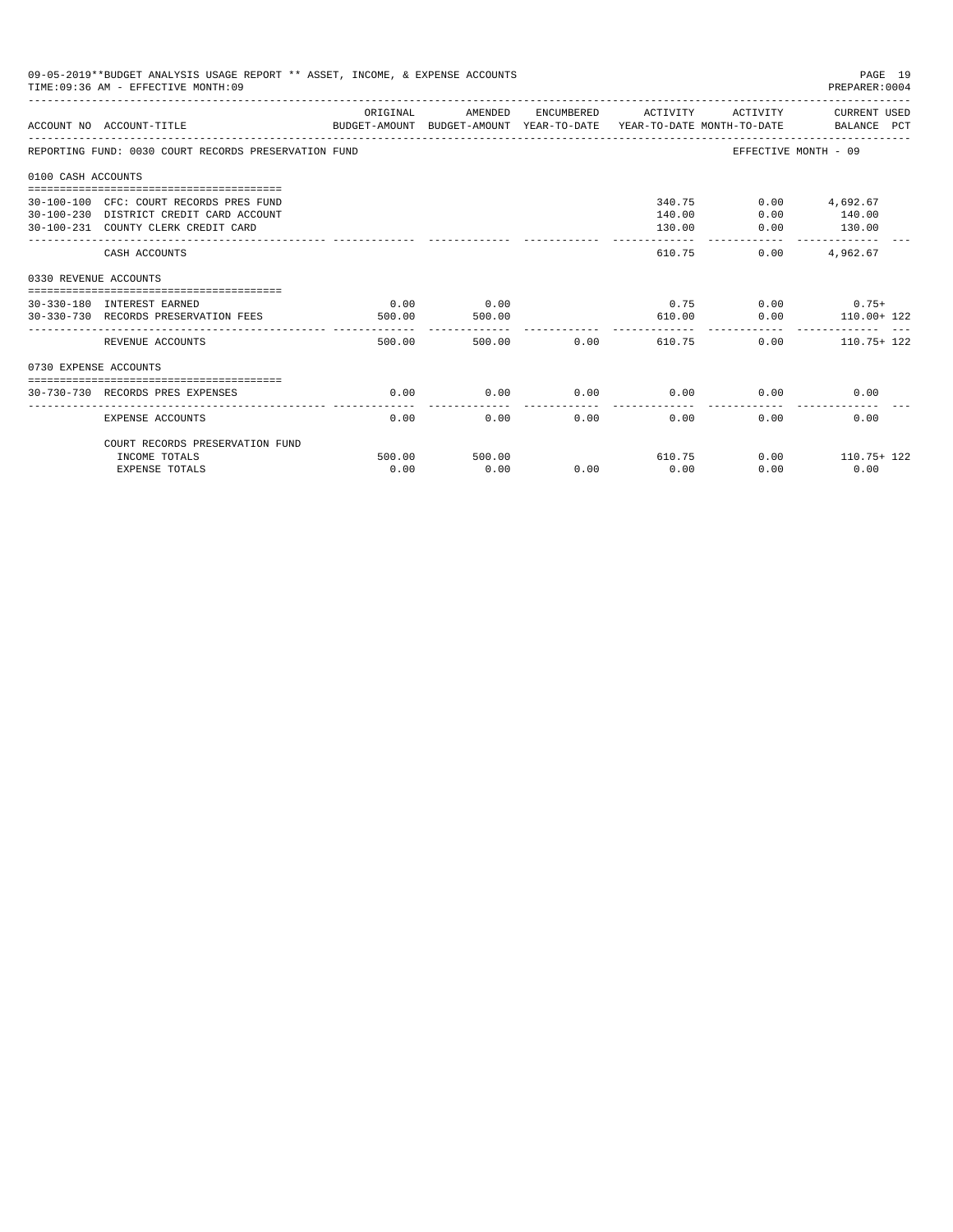|                       | 09-05-2019**BUDGET ANALYSIS USAGE REPORT ** ASSET, INCOME, & EXPENSE ACCOUNTS<br>TIME: 09:36 AM - EFFECTIVE MONTH: 09   |               |                              |               |                         |                       | PAGE 20<br>PREPARER: 0004<br>-------------------- |
|-----------------------|-------------------------------------------------------------------------------------------------------------------------|---------------|------------------------------|---------------|-------------------------|-----------------------|---------------------------------------------------|
|                       | ACCOUNT NO ACCOUNT-TITLE COMPARENT SUDGET-AMOUNT BUDGET-AMOUNT YEAR-TO-DATE YEAR-TO-DATE MONTH-TO-DATE BALANCE PCT      | ORIGINAL      | AMENDED                      |               | ENCUMBERED ACTIVITY     |                       | ACTIVITY CURRENT USED                             |
|                       | REPORTING FUND: 0033 C&D COURT TECHNOLOGY FUND                                                                          |               |                              |               |                         |                       | EFFECTIVE MONTH - 09                              |
| 0100 CASH ACCOUNTS    |                                                                                                                         |               |                              |               |                         |                       |                                                   |
|                       | 33-100-100 CFC: C&D COURT TECHNOLOGY FUND<br>33-100-230 DISTRICT CLERK CC ACCOUNT<br>33-100-231 COUNTY CLERK CC ACCOUNT |               |                              |               | 0.00<br>0.00<br>------- | 55.25<br>0.00<br>0.00 | $0.00$ 525.81<br>0.00<br>0.00                     |
|                       | CASH ACCOUNTS                                                                                                           |               |                              |               | 55.25                   |                       | 525.81<br>0.00                                    |
| 0333 REVENUE ACCOUNTS |                                                                                                                         |               |                              |               |                         |                       |                                                   |
|                       | 33-333-180 INTEREST EARNED<br>33-333-733 C&D COURT TECH FEES                                                            | 0.00<br>50.00 | 0.00<br>50.00<br>----------- |               | ------------            | $0.00$ 0.00<br>55.25  | 0.00<br>0.00<br>$5.25 + 111$                      |
|                       | REVENUE ACCOUNTS                                                                                                        | 50.00         |                              | 0.00<br>50.00 |                         | 55.25                 | $5.25 + 111$<br>0.00                              |
| 0733 EXPENSE ACCOUNTS |                                                                                                                         |               |                              |               |                         |                       |                                                   |
|                       | 33-733-733 C&D COURT TECH EXPENSES                                                                                      | 0.00          | 0.00                         | $0.00$ 0.00   |                         |                       | 0.00<br>0.00                                      |
|                       | <b>EXPENSE ACCOUNTS</b>                                                                                                 | 0.00          | 0.00                         | 0.00          | 0.00                    | 0.00                  | 0.00                                              |
|                       | C&D COURT TECHNOLOGY FUND                                                                                               |               |                              |               |                         |                       |                                                   |
|                       | INCOME TOTALS                                                                                                           | 50.00<br>0.00 | 50.00<br>0.00                | 0.00          | 0.00                    | 55.25                 | $5.25 + 111$<br>0.00<br>0.00                      |
|                       | <b>EXPENSE TOTALS</b>                                                                                                   |               |                              |               |                         | 0.00                  |                                                   |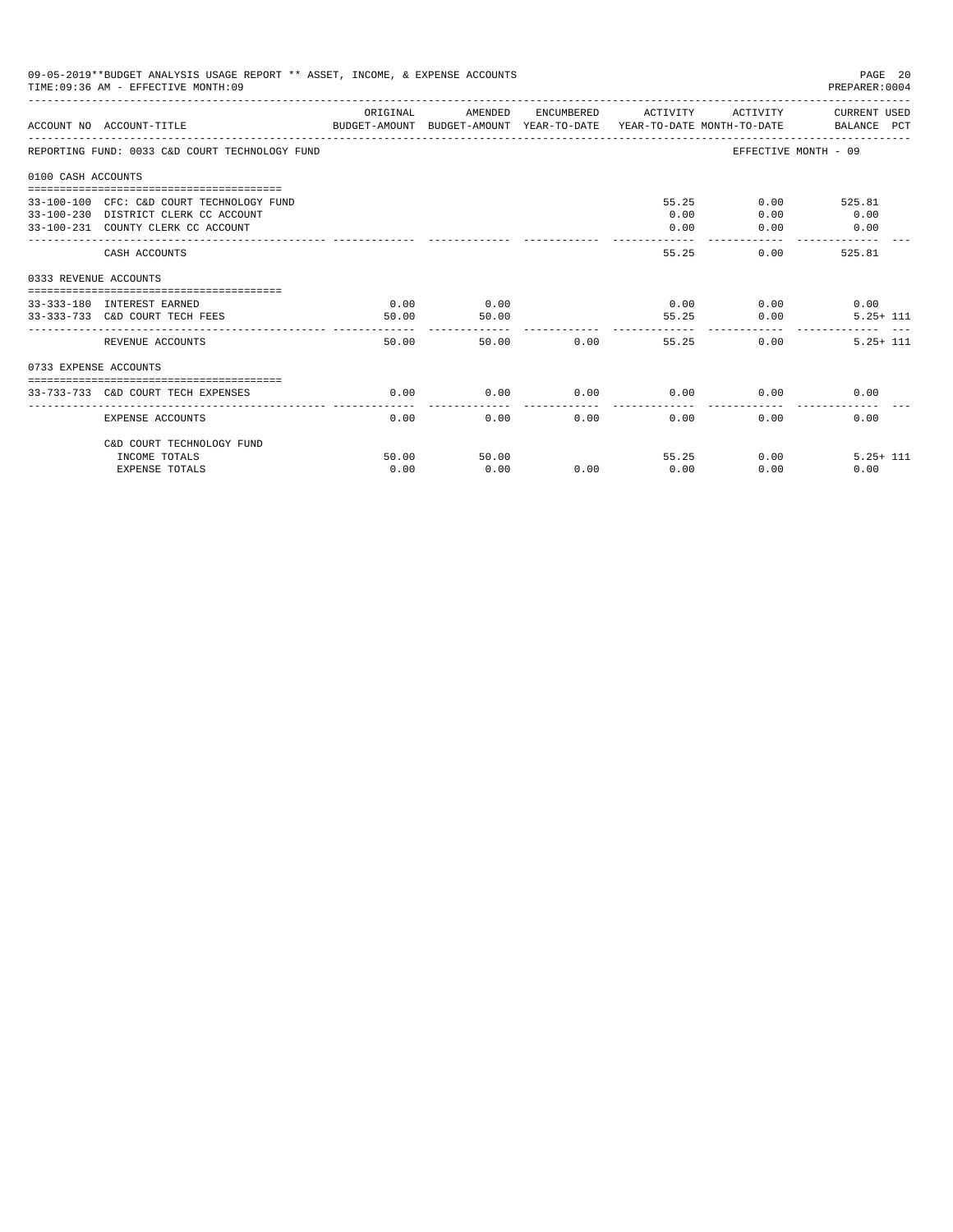|                       | 09-05-2019**BUDGET ANALYSIS USAGE REPORT ** ASSET, INCOME, & EXPENSE ACCOUNTS<br>TIME: 09:36 AM - EFFECTIVE MONTH: 09 |                        |                |                             |                      |                      | PAGE 21<br>PREPARER: 0004                          |
|-----------------------|-----------------------------------------------------------------------------------------------------------------------|------------------------|----------------|-----------------------------|----------------------|----------------------|----------------------------------------------------|
|                       | BUDGET-AMOUNT BUDGET-AMOUNT YEAR-TO-DATE YEAR-TO-DATE MONTH-TO-DATE BALANCE PCT<br>ACCOUNT NO ACCOUNT-TITLE           | ORIGINAL               | AMENDED        |                             |                      |                      | ENCUMBERED ACTIVITY ACTIVITY CURRENT USED          |
|                       | REPORTING FUND: 0036 DISTRICT COURT RECORDS TECH FUND                                                                 |                        |                |                             |                      |                      | EFFECTIVE MONTH - 09                               |
| 0100 CASH ACCOUNTS    |                                                                                                                       |                        |                |                             |                      |                      |                                                    |
|                       | 36-100-100 CFC: DIST COURT RECORDS TECH FUND<br>36-100-230 DISTRICT CLERK CC ACCOUNT                                  |                        |                |                             | 200.00               | 384.86 0.00 4,081.71 | $0.00$ 200.00                                      |
|                       | CASH ACCOUNTS                                                                                                         |                        |                |                             |                      | 584.86               | $0.00$ 4, 281.71                                   |
| 0336 REVENUE ACCOUNTS |                                                                                                                       |                        |                |                             |                      |                      |                                                    |
|                       | 36-336-180 INTEREST EARNED<br>36-336-736 DIST COURT REC TECH FEES                                                     | 3.00<br>415.00         | 3.00<br>415.00 |                             |                      |                      | $0.31$ $0.00$ $2.69$ 10<br>584.55 0.00 169.55+ 141 |
|                       | REVENUE ACCOUNTS                                                                                                      | ------------<br>418.00 |                | 418.00 0.00 584.86          |                      |                      | $0.00$ 166.86+ 140                                 |
| 0736 EXPENSE ACCOUNTS |                                                                                                                       |                        |                |                             |                      |                      |                                                    |
|                       | 36-736-736 DIST COURT REC TECH EXPENSES                                                                               | 0.00                   | 0.00           | $0.00$ $0.00$ $0.00$ $0.00$ |                      |                      | 0.00                                               |
|                       | <b>EXPENSE ACCOUNTS</b>                                                                                               | 0.00                   | 0.00           | 0.00                        | ------------<br>0.00 | 0.00                 | 0.00                                               |
|                       | DISTRICT COURT RECORDS TECH FUND                                                                                      |                        |                |                             |                      |                      |                                                    |
|                       | INCOME TOTALS                                                                                                         | 418.00                 | 418.00         |                             |                      | 584.86               | $0.00$ 166.86+ 140                                 |
|                       | <b>EXPENSE TOTALS</b>                                                                                                 | 0.00                   | 0.00           | 0.00                        | 0.00                 | 0.00                 | 0.00                                               |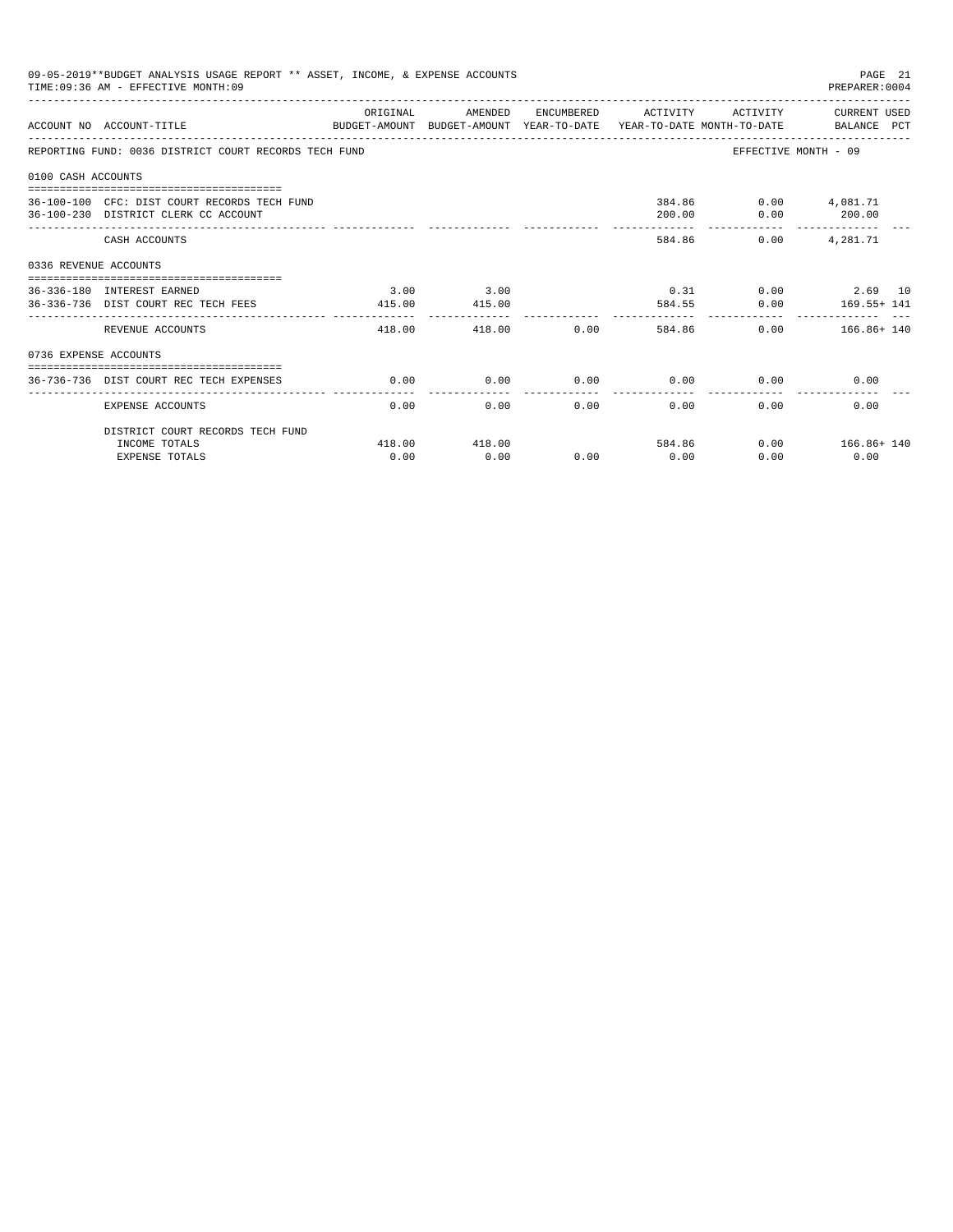|                    | 09-05-2019**BUDGET ANALYSIS USAGE REPORT ** ASSET, INCOME, & EXPENSE ACCOUNTS<br>TIME: 09:36 AM - EFFECTIVE MONTH: 09 |          |                   |               |                          |          | PAGE 22<br>PREPARER: 0004 |    |
|--------------------|-----------------------------------------------------------------------------------------------------------------------|----------|-------------------|---------------|--------------------------|----------|---------------------------|----|
|                    | ACCOUNT NO ACCOUNT-TITLE THE BALANCE PUDGET-AMOUNT BUDGET-AMOUNT YEAR-TO-DATE YEAR-TO-DATE MONTH-TO-DATE BALANCE PCT  | ORIGINAL | AMENDED           |               | ENCUMBERED ACTIVITY      | ACTIVITY | CURRENT USED              |    |
|                    | REPORTING FUND: 0039 COMMISSARY PROFIT ACCOUNT                                                                        |          |                   |               |                          |          | EFFECTIVE MONTH - 09      |    |
| 0100 CASH ACCOUNTS |                                                                                                                       |          |                   |               |                          |          |                           |    |
|                    | 39-100-170 COMMISSARY CHECKING                                                                                        |          |                   |               |                          |          | 508.08 32.62 2,624.71     |    |
|                    | CASH ACCOUNTS                                                                                                         |          |                   |               | 508.08                   | 32.62    | 2.624.71                  |    |
|                    | 0300 COMMISSARY REVENUE ACCOUNT<br>====================================                                               |          |                   |               |                          |          |                           |    |
|                    | 39-300-110 REVENUE COMMISSARY                                                                                         |          | 1,242.00 1,242.00 |               |                          |          | 473.63 32.62 768.37 38    |    |
|                    | 39-300-120 INTEREST EARNED                                                                                            | 0.00     | 0.00              |               | 34.45                    |          | $0.00$ 34.45+             |    |
|                    | COMMISSARY REVENUE ACCOUNT                                                                                            |          | 1,242.00 1,242.00 | 0.00          | --------------<br>508.08 | 32.62    | 733.92 41                 |    |
|                    | 0400 COMMISSARY EXPENSE                                                                                               |          |                   |               |                          |          |                           |    |
| 39-400-110 EXPENSE |                                                                                                                       | 0.00     | 0.00              | 0.00          | 0.00                     | 0.00     | 0.00                      |    |
|                    |                                                                                                                       |          |                   | ------------- |                          |          |                           |    |
|                    | COMMISSARY EXPENSE                                                                                                    | 0.00     | 0.00              | 0.00          | 0.00                     | 0.00     | 0.00                      |    |
|                    | COMMISSARY PROFIT ACCOUNT                                                                                             |          |                   |               |                          |          |                           |    |
|                    | INCOME TOTALS                                                                                                         |          | 1,242.00 1,242.00 |               | 508.08                   |          | 32.62 733.92              | 41 |
|                    | <b>EXPENSE TOTALS</b>                                                                                                 | 0.00     | 0.00              | 0.00          | 0.00                     | 0.00     | 0.00                      |    |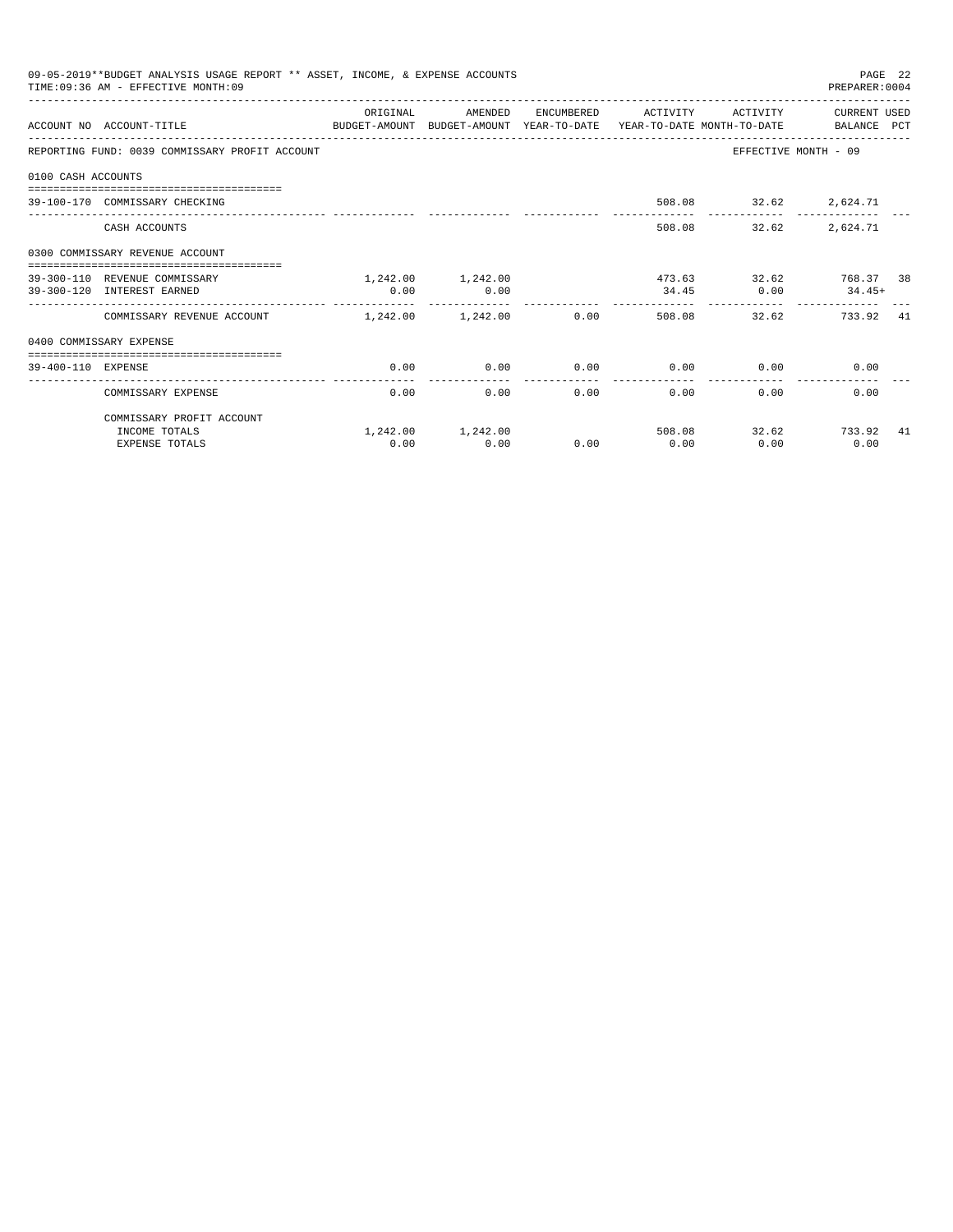|                       | 09-05-2019**BUDGET ANALYSIS USAGE REPORT ** ASSET, INCOME, & EXPENSE ACCOUNTS<br>TIME: 09:36 AM - EFFECTIVE MONTH: 09 |          |                         |                        |                     |                             | PREPARER: 0004                  | PAGE 23 |
|-----------------------|-----------------------------------------------------------------------------------------------------------------------|----------|-------------------------|------------------------|---------------------|-----------------------------|---------------------------------|---------|
|                       | ACCOUNT NO ACCOUNT-TITLE<br>BUDGET-AMOUNT BUDGET-AMOUNT YEAR-TO-DATE YEAR-TO-DATE MONTH-TO-DATE   BALANCE PCT         | ORIGINAL | AMENDED                 |                        | ENCUMBERED ACTIVITY | ACTIVITY                    | CURRENT USED                    |         |
|                       | REPORTING FUND: 0040 ELECTION SERVICE CONTRACT FUND                                                                   |          |                         |                        |                     |                             | EFFECTIVE MONTH - 09            |         |
| 0100 CASH ACCOUNTS    |                                                                                                                       |          |                         |                        |                     |                             |                                 |         |
|                       | 40-100-100 CFC: ELECTION SERVICES CONT FUND                                                                           |          |                         |                        |                     | 543.02- 0.00 421.49         |                                 |         |
|                       | CASH ACCOUNTS                                                                                                         |          |                         |                        |                     | 543.02-                     | $0.00$ 421.49                   |         |
| 0340 REVENUE ACCOUNTS |                                                                                                                       |          |                         |                        |                     |                             |                                 |         |
|                       | 40-340-180 INTEREST EARNED                                                                                            | 0.00     | 0.00                    |                        |                     | $0.00$ $0.00$ $0.00$ $0.00$ |                                 |         |
|                       | 40-340-740 ELECTION SERVICE REVENUES                                                                                  | 800.00   | 800.00                  |                        |                     | 256.98                      | $0.00$ 543.02 32                |         |
|                       | REVENUE ACCOUNTS                                                                                                      | 800.00   | 800.00                  |                        | 0.00                | 256.98                      | 0.00<br>543.02                  | 32      |
| 0740 EXPENSE ACCOUNTS |                                                                                                                       |          |                         |                        |                     |                             |                                 |         |
|                       | ----------------------------------<br>40-740-740 ELECTION SERVICE EXPENSES                                            | 800.00   | 800.00                  | $0.00$ 800.00 0.00     |                     |                             | 0.00 100                        |         |
|                       | <b>EXPENSE ACCOUNTS</b>                                                                                               | 800.00   | -------------<br>800.00 | --------------<br>0.00 |                     | -------------<br>800.00     | -----------<br>0.00<br>0.00 100 |         |
|                       | ELECTION SERVICE CONTRACT FUND                                                                                        |          |                         |                        |                     |                             |                                 |         |
|                       | INCOME TOTALS                                                                                                         | 800.00   | 800.00                  |                        |                     | 256.98                      | $0.00$ 543.02 32                |         |
|                       | <b>EXPENSE TOTALS</b>                                                                                                 | 800.00   | 800.00                  | 0.00                   | 800.00              | 0.00                        | $0.00$ 100                      |         |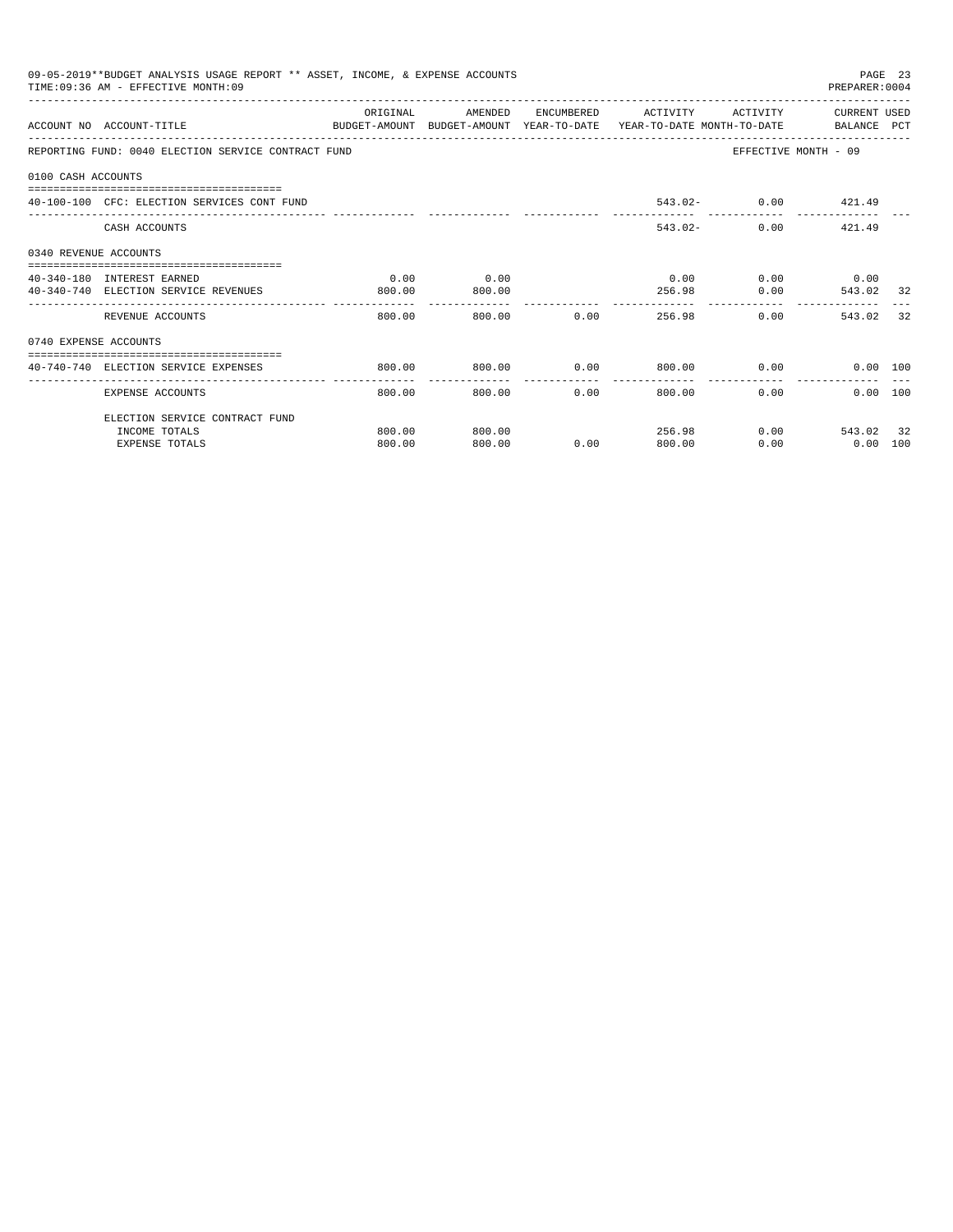|                       | 09-05-2019**BUDGET ANALYSIS USAGE REPORT ** ASSET, INCOME, & EXPENSE ACCOUNTS<br>TIME: 09:36 AM - EFFECTIVE MONTH: 09 |           |                             |               |                                       |                           | PAGE 24<br>PREPARER: 0004 |    |
|-----------------------|-----------------------------------------------------------------------------------------------------------------------|-----------|-----------------------------|---------------|---------------------------------------|---------------------------|---------------------------|----|
|                       |                                                                                                                       | ORIGINAL  | AMENDED                     | ENCUMBERED    | ACTIVITY                              | ACTIVITY                  | CURRENT USED              |    |
|                       | ACCOUNT NO ACCOUNT-TITLE<br>BUDGET-AMOUNT BUDGET-AMOUNT YEAR-TO-DATE YEAR-TO-DATE MONTH-TO-DATE BALANCE PCT           |           |                             |               |                                       |                           |                           |    |
|                       | REPORTING FUND: 0050 COUNTY CLERK ARCHIVES FUND                                                                       |           |                             |               |                                       | EFFECTIVE MONTH - 09      |                           |    |
| 0100 CASH ACCOUNTS    |                                                                                                                       |           |                             |               |                                       |                           |                           |    |
|                       | 50-100-100 CFC: COUNTY CLERK ARCHIVES FUND                                                                            |           |                             |               |                                       | 4,729.92- 90.00 70,061.04 |                           |    |
|                       | 50-100-231 COUNTY CLERK CC ACCOUNT                                                                                    |           |                             |               |                                       | 426.00 0.00 426.00        |                           |    |
|                       | CASH ACCOUNTS                                                                                                         |           |                             |               | -------------- --------------         | 4.303.92- 90.00 70.487.04 | -------------             |    |
| 0350 REVENUE ACCOUNTS |                                                                                                                       |           |                             |               |                                       |                           |                           |    |
|                       | 50-350-180 INTEREST EARNED                                                                                            |           | 65.00 65.00                 |               |                                       | 8.61 0.00                 | 56.39 13                  |    |
|                       | 50-350-750 COUNTY CLERK ARCHIVE FEES 16,956.00 16,956.00                                                              |           |                             |               | 14,880.00 90.00                       |                           | 2,076.00 88               |    |
|                       | REVENUE ACCOUNTS                                                                                                      |           |                             |               | 17,021.00  17,021.00  0.00  14,888.61 | 90.00                     | 2,132.39                  | 87 |
| 0750 EXPENSE ACCOUNTS |                                                                                                                       |           |                             |               |                                       |                           |                           |    |
|                       | 50-750-110 COUNTY CLERK ADMIN ASSISTANT                                                                               | 0.00      | 25,000.00                   | 0.00          | 17,449.39                             |                           | $0.00$ 7,550.61           | 70 |
|                       | 50-750-200 FICA EXPENSE                                                                                               | 0.00      | 1,912.50                    | 0.00          | 1,317.71                              | 0.00                      | 594.79                    | 69 |
|                       | 50-750-205 RETIREMENT EXPENSE                                                                                         | 0.00      | 1,793.44                    | 0.00          | 1,071.25                              |                           | $0.00$ 722.19             | 60 |
|                       | 50-750-750 COUNTY CLERK ARCHIVE EXPENSES                                                                              | 52,000.00 | 23, 294.06                  | 0.00          | 0.00                                  | 0.00                      | 23, 294.06                | 00 |
|                       | EXPENSE ACCOUNTS                                                                                                      | 52,000.00 | --------------<br>52,000.00 | _____________ | $0.00$ 19,838.35                      | ------------<br>0.00      | 32,161.65                 | 38 |
|                       | COUNTY CLERK ARCHIVES FUND                                                                                            |           |                             |               |                                       |                           |                           |    |
|                       | INCOME TOTALS                                                                                                         |           | 17,021.00 17,021.00         |               | $14,888.61$ 90.00 2,132.39            |                           |                           | 87 |
|                       | <b>EXPENSE TOTALS</b>                                                                                                 | 52,000.00 | 52,000.00                   |               | $0.00$ 19,838.35                      | 0.00                      | 32, 161, 65               | 38 |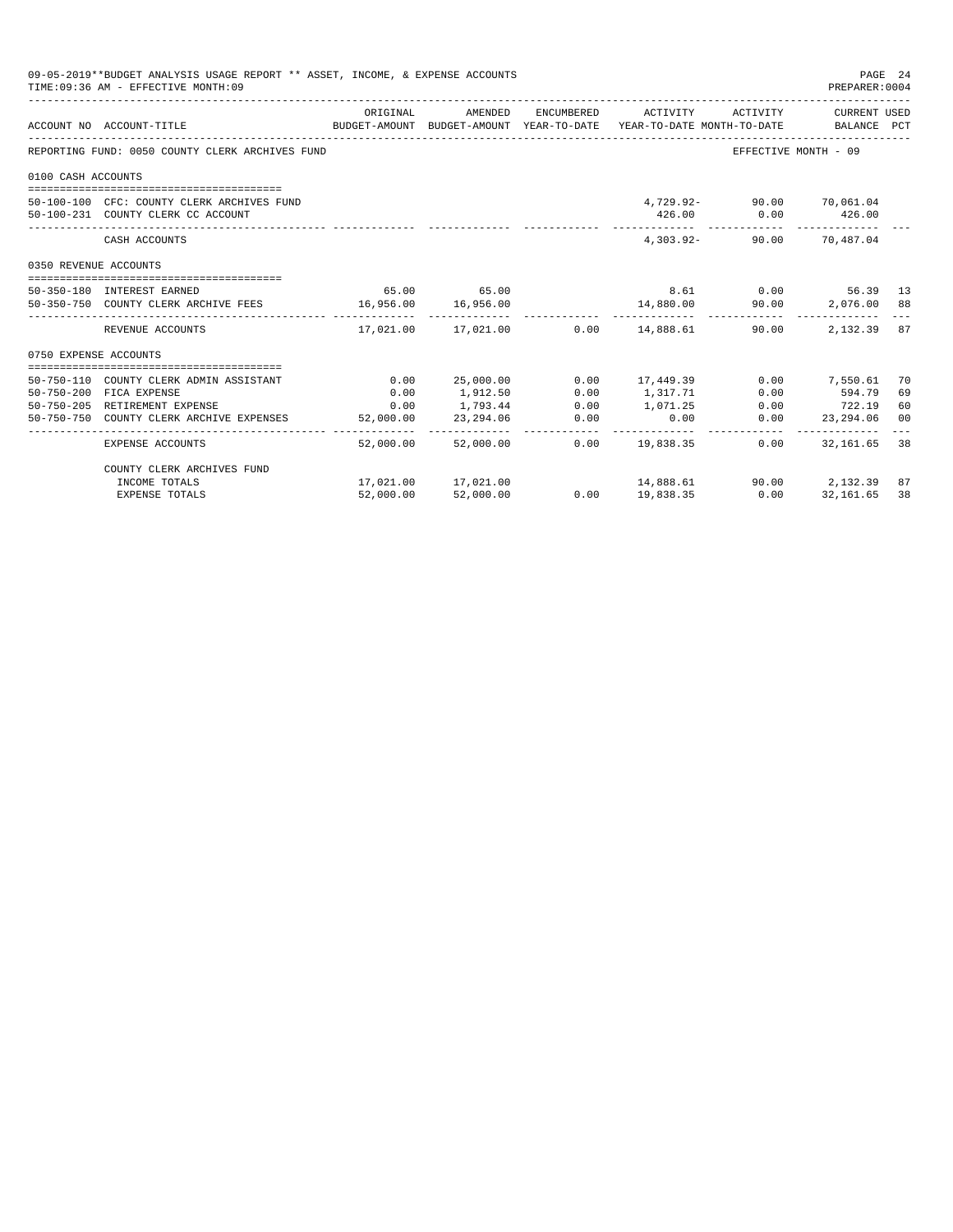|                       | 09-05-2019**BUDGET ANALYSIS USAGE REPORT ** ASSET, INCOME, & EXPENSE ACCOUNTS<br>TIME: 09:36 AM - EFFECTIVE MONTH: 09 |          |                        |       |                             |                      | PAGE 25<br>PREPARER: 0004         |  |
|-----------------------|-----------------------------------------------------------------------------------------------------------------------|----------|------------------------|-------|-----------------------------|----------------------|-----------------------------------|--|
|                       |                                                                                                                       | ORIGINAL | AMENDED                |       | ENCUMBERED ACTIVITY         | ACTIVITY             | CURRENT USED                      |  |
|                       | ACCOUNT NO ACCOUNT-TITLE CONTROL SUDGET-AMOUNT BUDGET-AMOUNT YEAR-TO-DATE YEAR-TO-DATE MONTH-TO-DATE BALANCE PCT      |          |                        |       |                             |                      |                                   |  |
|                       | REPORTING FUND: 0053 JUDICIAL TRAINING FUND                                                                           |          |                        |       |                             | EFFECTIVE MONTH - 09 |                                   |  |
| 0100 CASH ACCOUNTS    |                                                                                                                       |          |                        |       |                             |                      |                                   |  |
|                       | 53-100-100 JUDICIAL TRAINING FUND                                                                                     |          |                        |       |                             | 30.00 0.00 876.01    |                                   |  |
|                       | 53-100-231 COUNTY CLERK CC ACCOUNT                                                                                    |          |                        |       | 60.00                       |                      | $0.00$ 60.00                      |  |
|                       | CASH ACCOUNTS                                                                                                         |          |                        |       | 90.00                       | 0.00                 | 936.01                            |  |
| 0353 REVENUE ACCOUNTS |                                                                                                                       |          |                        |       |                             |                      |                                   |  |
|                       | 53-353-180 INTEREST EARNED                                                                                            | 0.00     | 0.00                   |       | $0.00$ 0.00                 |                      | 0.00                              |  |
|                       | 53-353-753 JUDICIAL TRAINING FEES                                                                                     | 85.00    | 85.00<br>_______ _____ |       | 90.00                       | 0.00                 | $5.00 + 106$                      |  |
|                       | REVENUE ACCOUNTS                                                                                                      | 85.00    |                        | 85.00 | $0.00$ and $0.00$<br>90.00  | 0.00                 | $5.00 + 106$                      |  |
| 0753 EXPENSE ACCOUNTS |                                                                                                                       |          |                        |       |                             |                      |                                   |  |
|                       | 53-753-753 JUDICIAL TRAINING EXPENSES                                                                                 | 60.00    | 60.00                  |       | $0.00$ $0.00$ $0.00$ $0.00$ |                      | 60.00 00                          |  |
|                       |                                                                                                                       |          |                        |       |                             |                      |                                   |  |
|                       | EXPENSE ACCOUNTS                                                                                                      | 60.00    | 60.00                  | 0.00  | 0.00                        | 0.00                 | 60.00 00                          |  |
|                       | JUDICIAL TRAINING FUND                                                                                                |          |                        |       |                             |                      |                                   |  |
|                       | INCOME TOTALS                                                                                                         | 85.00    | 85.00                  |       | 90.00                       |                      | $0.00$ and $0.00$<br>$5.00 + 106$ |  |
|                       | <b>EXPENSE TOTALS</b>                                                                                                 | 60.00    | 60.00                  | 0.00  | 0.00                        | 0.00                 | 60.00 00                          |  |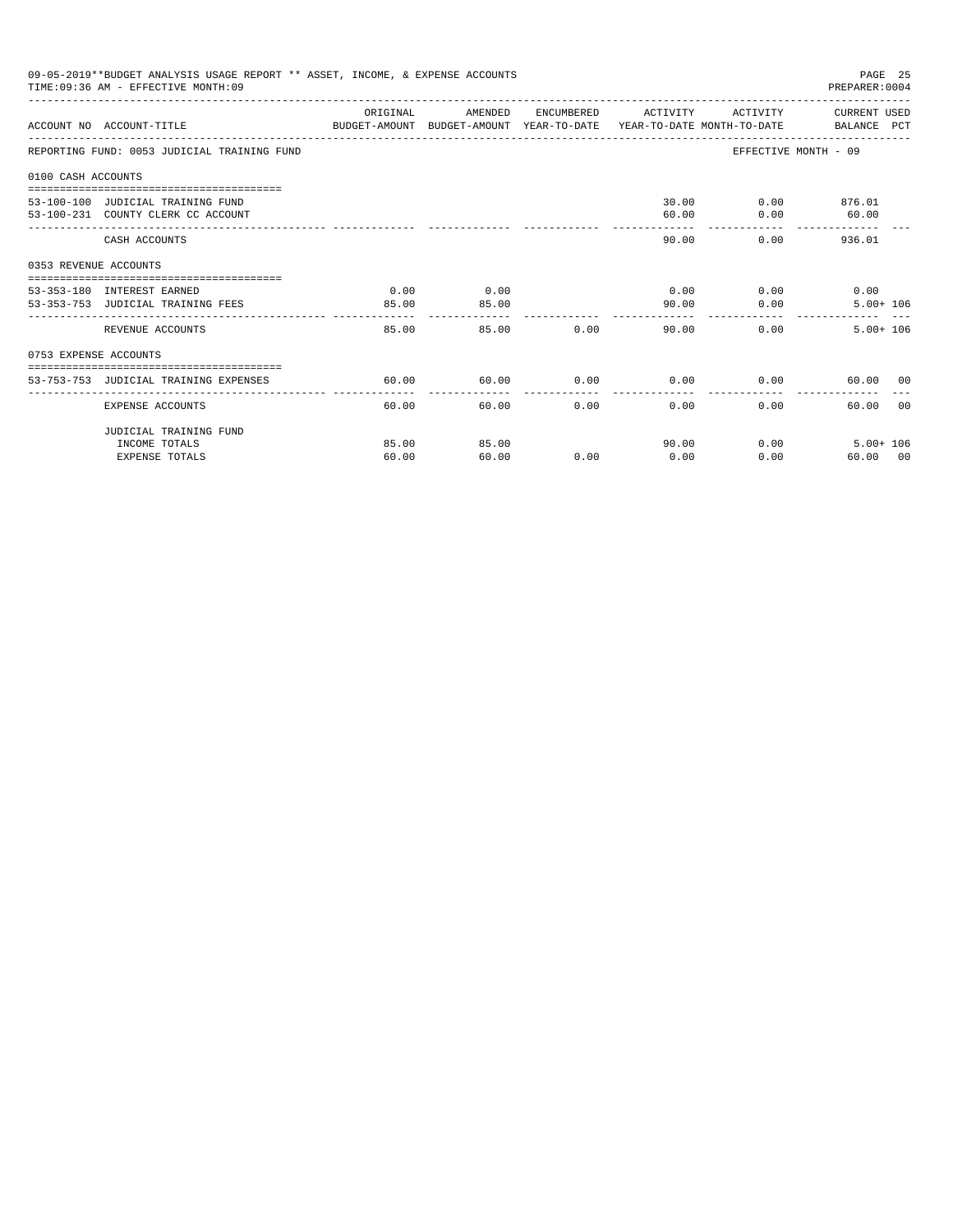|                       | 09-05-2019**BUDGET ANALYSIS USAGE REPORT ** ASSET, INCOME, & EXPENSE ACCOUNTS<br>TIME: 09:36 AM - EFFECTIVE MONTH: 09 |                     |                                                     |                    |                                                   |                           | PAGE 26<br>PREPARER: 0004                     |    |
|-----------------------|-----------------------------------------------------------------------------------------------------------------------|---------------------|-----------------------------------------------------|--------------------|---------------------------------------------------|---------------------------|-----------------------------------------------|----|
|                       | ACCOUNT NO ACCOUNT-TITLE                                                                                              | ORIGINAL            | AMENDED<br>BUDGET-AMOUNT BUDGET-AMOUNT YEAR-TO-DATE |                    | ENCUMBERED ACTIVITY<br>YEAR-TO-DATE MONTH-TO-DATE | ACTIVITY                  | CURRENT USED<br>BALANCE PCT                   |    |
|                       | REPORTING FUND: 0056 COUNTY CLERK PRESERVATION FUND                                                                   |                     |                                                     |                    |                                                   |                           | EFFECTIVE MONTH - 09                          |    |
| 0100 CASH ACCOUNTS    |                                                                                                                       |                     |                                                     |                    |                                                   |                           |                                               |    |
|                       |                                                                                                                       |                     |                                                     |                    |                                                   |                           |                                               |    |
|                       | 56-100-100 CFC: COUNTY CLERK PRESERVATION                                                                             |                     |                                                     |                    |                                                   | 4,475.05- 90.00 10,101.30 |                                               |    |
|                       | 56-100-231 COUNTY CLERK CC ACCOUNT                                                                                    |                     |                                                     |                    |                                                   | 337.00 0.00 337.00        |                                               |    |
|                       | CASH ACCOUNTS                                                                                                         |                     |                                                     |                    |                                                   | 4.138.05- 90.00 10.438.30 |                                               |    |
| 0356 REVENUE ACCOUNTS |                                                                                                                       |                     |                                                     |                    |                                                   |                           |                                               |    |
|                       | 56-356-180 INTEREST EARNED                                                                                            | 247.00              | 247.00                                              |                    |                                                   |                           | 26.77 0.00 220.23 11                          |    |
|                       | 56-356-756 COUNTY CLERK PRESERVATION FEES                                                                             | 11,000.00 11,000.00 |                                                     |                    |                                                   | $15, 125.33$ $90.00$      | $4.125.33 + 138$                              |    |
|                       | 56-356-757 PRESERVATION VS HB 1744                                                                                    | 2,059.00            | 2,059.00                                            |                    | 194.00                                            | 0.00                      | 1,865.00 09                                   |    |
|                       | REVENUE ACCOUNTS                                                                                                      | __________          | -----------<br>13,306.00 13,306.00                  |                    | $0.00$ 15,346.10                                  | 90.00                     | . _ _ _ _ _ _ _ _ _ _ _ _<br>$2.040.10 + 115$ |    |
| 0756 EXPENSE ACCOUNTS |                                                                                                                       |                     |                                                     |                    |                                                   |                           |                                               |    |
|                       |                                                                                                                       |                     |                                                     |                    |                                                   |                           |                                               |    |
|                       | 56-756-110 COUNTY CLERK ADMIN ASSISTANT                                                                               | 10,000.00           |                                                     | 10,000.00 1,783.14 | 8,149.50                                          | 0.00                      | 67.36                                         | 99 |
|                       | 56-756-200 FICA EXPENSE                                                                                               | 700.00              | 700.00                                              | 0.00               | 549.21                                            | 0.00                      | 150.79                                        | 78 |
|                       | 56-756-205 RETIREMENT EXPENSE                                                                                         | 700.00              | 700.00                                              | 0.00               | 530.71                                            | 0.00                      | 169.29                                        | 76 |
|                       | 56-756-756 COUNTY CLERK PRESERVATION EXPENSE 11,000.00 11,000.00                                                      |                     |                                                     | 0.00               | 10,427.29                                         | 0.00                      | 572.71 95                                     |    |
|                       | 56-756-757 PRESERVATION VS HB 1744                                                                                    | 0.00                | 0.00                                                | 0.00               | 0.00                                              | 0.00                      | 0.00                                          |    |
|                       | EXPENSE ACCOUNTS                                                                                                      |                     | 22,400.00 22,400.00 1,783.14 19,656.71              |                    |                                                   |                           | 0.00<br>960.15 96                             |    |
|                       | COUNTY CLERK PRESERVATION FUND                                                                                        |                     |                                                     |                    |                                                   |                           |                                               |    |
|                       | INCOME TOTALS                                                                                                         |                     | 13,306.00 13,306.00                                 |                    |                                                   | 15,346.10 90.00           | $2.040.10 + 115$                              |    |
|                       | <b>EXPENSE TOTALS</b>                                                                                                 | 22,400.00           | 22,400.00                                           | 1,783.14           | 19,656.71                                         | 0.00                      | 960.15 96                                     |    |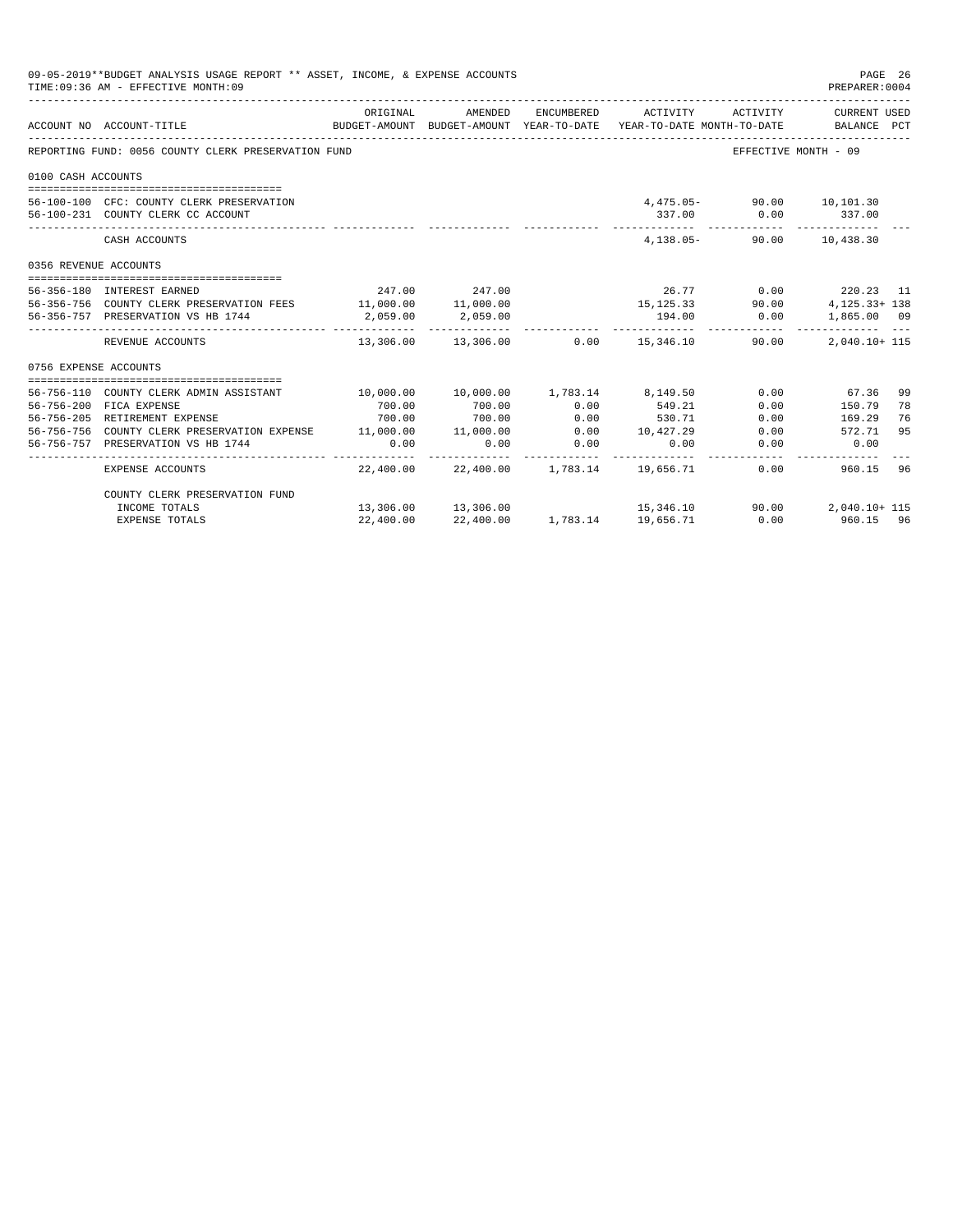|                       | 09-05-2019**BUDGET ANALYSIS USAGE REPORT ** ASSET, INCOME, & EXPENSE ACCOUNTS<br>TIME: 09:36 AM - EFFECTIVE MONTH: 09 |                                                                                             |                   |                                                 |                             | PAGE 27<br>PREPARER: 0004           |
|-----------------------|-----------------------------------------------------------------------------------------------------------------------|---------------------------------------------------------------------------------------------|-------------------|-------------------------------------------------|-----------------------------|-------------------------------------|
|                       | ACCOUNT NO ACCOUNT-TITLE                                                                                              | ORIGINAL<br>BUDGET-AMOUNT BUDGET-AMOUNT YEAR-TO-DATE YEAR-TO-DATE MONTH-TO-DATE BALANCE PCT | AMENDED           | ENCUMBERED ACTIVITY                             |                             | ACTIVITY CURRENT USED               |
|                       | REPORTING FUND: 0060 LAW LIBRARY FUND                                                                                 |                                                                                             |                   |                                                 | EFFECTIVE MONTH - 09        |                                     |
| 0100 CASH ACCOUNTS    |                                                                                                                       |                                                                                             |                   |                                                 |                             |                                     |
|                       | 60-100-100 CFC: LAW LIBRARY<br>60-100-230 DISTRICT CLERK CC ACCOUNT<br>60-100-231 COUNTY CLERK CC ACCOUNT             |                                                                                             |                   | 910.00<br>490.00                                | 455.00 0.00 455.00          | $0.00$ 10,946.51<br>$0.00$ 490.00   |
|                       | CASH ACCOUNTS                                                                                                         |                                                                                             |                   | 1,855.00                                        |                             | $0.00$ 11,891.51                    |
| 0360 REVENUE ACCOUNTS |                                                                                                                       |                                                                                             |                   |                                                 |                             |                                     |
|                       | 60-360-180 INTEREST EARNED<br>60-360-760 LAW LIBRARY FEES                                                             | 1,750.00 1,750.00                                                                           | $0.00$ 0.00       |                                                 | $0.00$ $0.00$ $0.00$ $0.00$ | 1,855.00   0.00   105.00+ 106       |
|                       | REVENUE ACCOUNTS                                                                                                      |                                                                                             |                   | $1,750.00$ $1,750.00$ $0.00$ $1,855.00$         |                             | $0.00$ $105.00+106$                 |
| 0760 EXPENSE ACCOUNTS |                                                                                                                       |                                                                                             |                   |                                                 |                             |                                     |
|                       | 60-760-760 LAW LIBRARY EXPENSES                                                                                       | 1,500.00 1,500.00                                                                           |                   |                                                 |                             | $0.00$ $0.00$ $0.00$ $1,500.00$ $0$ |
|                       | EXPENSE ACCOUNTS                                                                                                      |                                                                                             | 1,500.00 1,500.00 | 0.00<br>0.00                                    | $0.00 -$                    | 1,500.00<br>0 <sub>0</sub>          |
|                       | LAW LIBRARY FUND<br>INCOME TOTALS<br><b>EXPENSE TOTALS</b>                                                            | 1,500.00                                                                                    | 1,500.00          | $1,750.00$ $1,750.00$ $1,855.00$<br>$0.00$ 0.00 | 0.00                        | $0.00$ $105.00+106$<br>1,500.00 00  |
|                       |                                                                                                                       |                                                                                             |                   |                                                 |                             |                                     |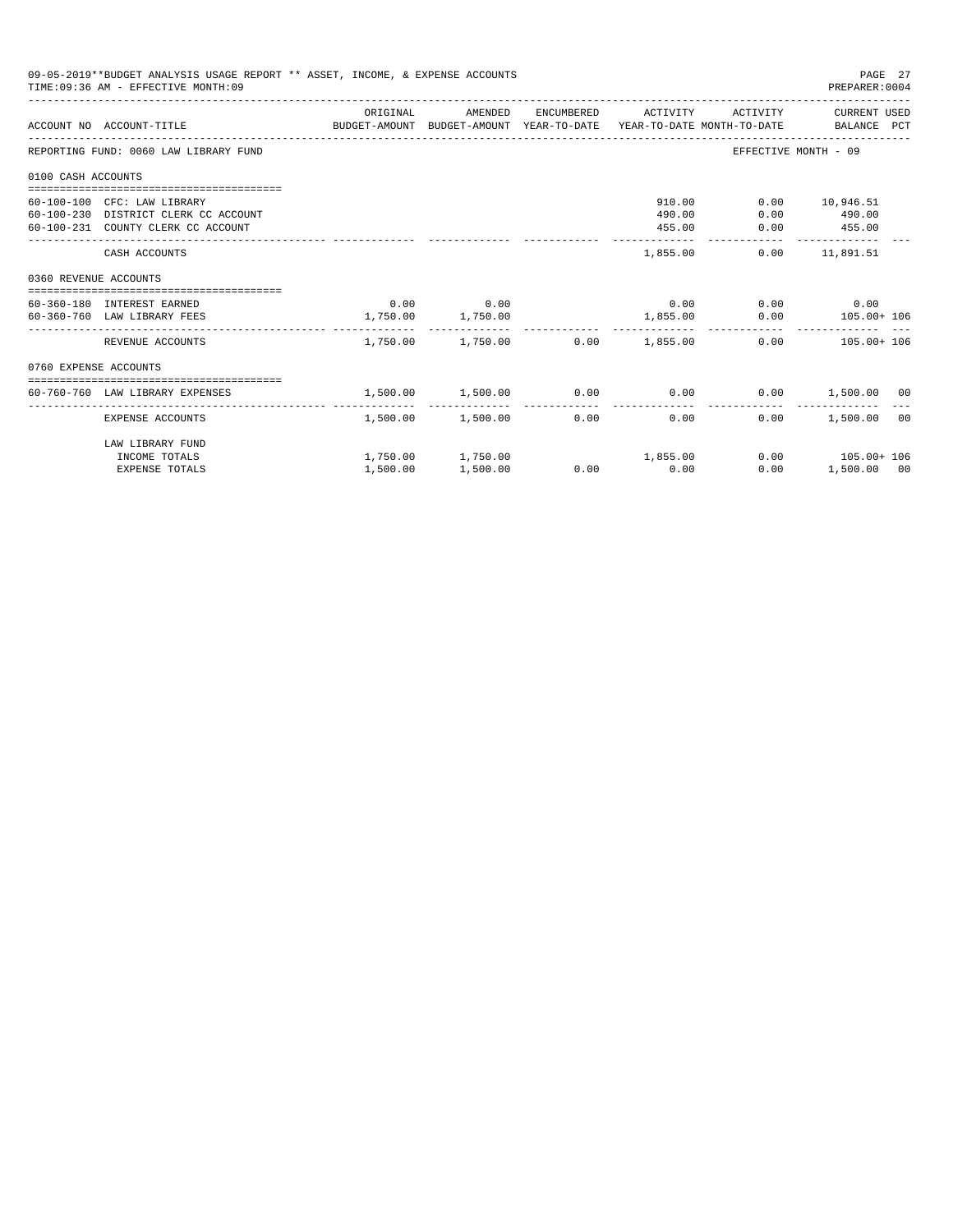|                       | 09-05-2019**BUDGET ANALYSIS USAGE REPORT ** ASSET, INCOME, & EXPENSE ACCOUNTS<br>TIME: 09:36 AM - EFFECTIVE MONTH: 09 |          |                                                     |               |                     |                                        | PAGE 28<br>PREPARER: 0004   |
|-----------------------|-----------------------------------------------------------------------------------------------------------------------|----------|-----------------------------------------------------|---------------|---------------------|----------------------------------------|-----------------------------|
|                       | ACCOUNT NO ACCOUNT-TITLE                                                                                              | ORIGINAL | AMENDED<br>BUDGET-AMOUNT BUDGET-AMOUNT YEAR-TO-DATE | ENCUMBERED    | ACTIVITY            | ACTIVITY<br>YEAR-TO-DATE MONTH-TO-DATE | CURRENT USED<br>BALANCE PCT |
|                       | REPORTING FUND: 0063 DISTRICT CLERK PRESERVATION FUND                                                                 |          |                                                     |               |                     |                                        | EFFECTIVE MONTH - 09        |
| 0100 CASH ACCOUNTS    |                                                                                                                       |          |                                                     |               |                     |                                        |                             |
|                       | 63-100-100 CFC: DISTRICT CLERK PRESERVATION                                                                           |          |                                                     |               |                     | 189.44                                 | $0.00$ 1,505.19             |
|                       | 63-100-230 DISTRICT CLERK CC ACCOUNT                                                                                  |          |                                                     |               | 85.00               | 0.00                                   | 85.00                       |
|                       | CASH ACCOUNTS                                                                                                         |          |                                                     |               | 274.44              | 0.00                                   | 1,590.19                    |
| 0363 REVENUE ACCOUNTS |                                                                                                                       |          |                                                     |               |                     |                                        |                             |
|                       |                                                                                                                       |          |                                                     |               |                     |                                        |                             |
|                       | 63-363-180 INTEREST EARNED                                                                                            | 87.00    | 87.00                                               |               | 9.42                | 0.00                                   | 77.58 11                    |
|                       | 63-363-763 DIST CLERK PRESERVATION FEES                                                                               | 211.00   | 211.00                                              |               | 265.02              | 0.00                                   | $54.02 + 126$               |
|                       | 63-363-764 DIST CLERK CHILD SUPPORT                                                                                   | 0.00     | 0.00                                                |               | 0.00                | 0.00                                   | 0.00                        |
|                       | 63-363-765 UNALLOCATED COURT COSTS BEFORE 03                                                                          | 0.00     | 0.00                                                |               | 0.00                | 0.00                                   | 0.00                        |
|                       | REVENUE ACCOUNTS                                                                                                      | 298.00   | 298.00                                              | 0.00          | 274.44              | 0.00                                   | 92<br>23.56                 |
| 0763 EXPENSE ACCOUNTS |                                                                                                                       |          |                                                     |               |                     |                                        |                             |
|                       |                                                                                                                       |          |                                                     |               |                     |                                        |                             |
|                       | 63-763-763 DIST CLERK PRESERVATION EXPENSE                                                                            | 0.00     | 0.00                                                | 0.00          | 0.00                | 0.00                                   | 0.00                        |
|                       | 63-763-764 DIST CLERK CHILD SUPPORT                                                                                   | 0.00     | 0.00                                                | 0.00          | 0.00                | 0.00                                   | 0.00                        |
|                       | 63-763-765 UNALLOCATED COURT COSTS BEFORE 03                                                                          | 0.00     | 0.00                                                | 0.00<br>----- | 0.00<br>$- - - - -$ | 0.00                                   | 0.00                        |
|                       | <b>EXPENSE ACCOUNTS</b>                                                                                               | 0.00     | 0.00                                                | 0.00          | 0.00                | 0.00                                   | 0.00                        |
|                       | DISTRICT CLERK PRESERVATION FUND                                                                                      |          |                                                     |               |                     |                                        |                             |
|                       | INCOME TOTALS                                                                                                         | 298.00   | 298.00                                              |               | 274.44              | 0.00                                   | 23.56<br>92                 |
|                       | <b>EXPENSE TOTALS</b>                                                                                                 | 0.00     | 0.00                                                | 0.00          | 0.00                | 0.00                                   | 0.00                        |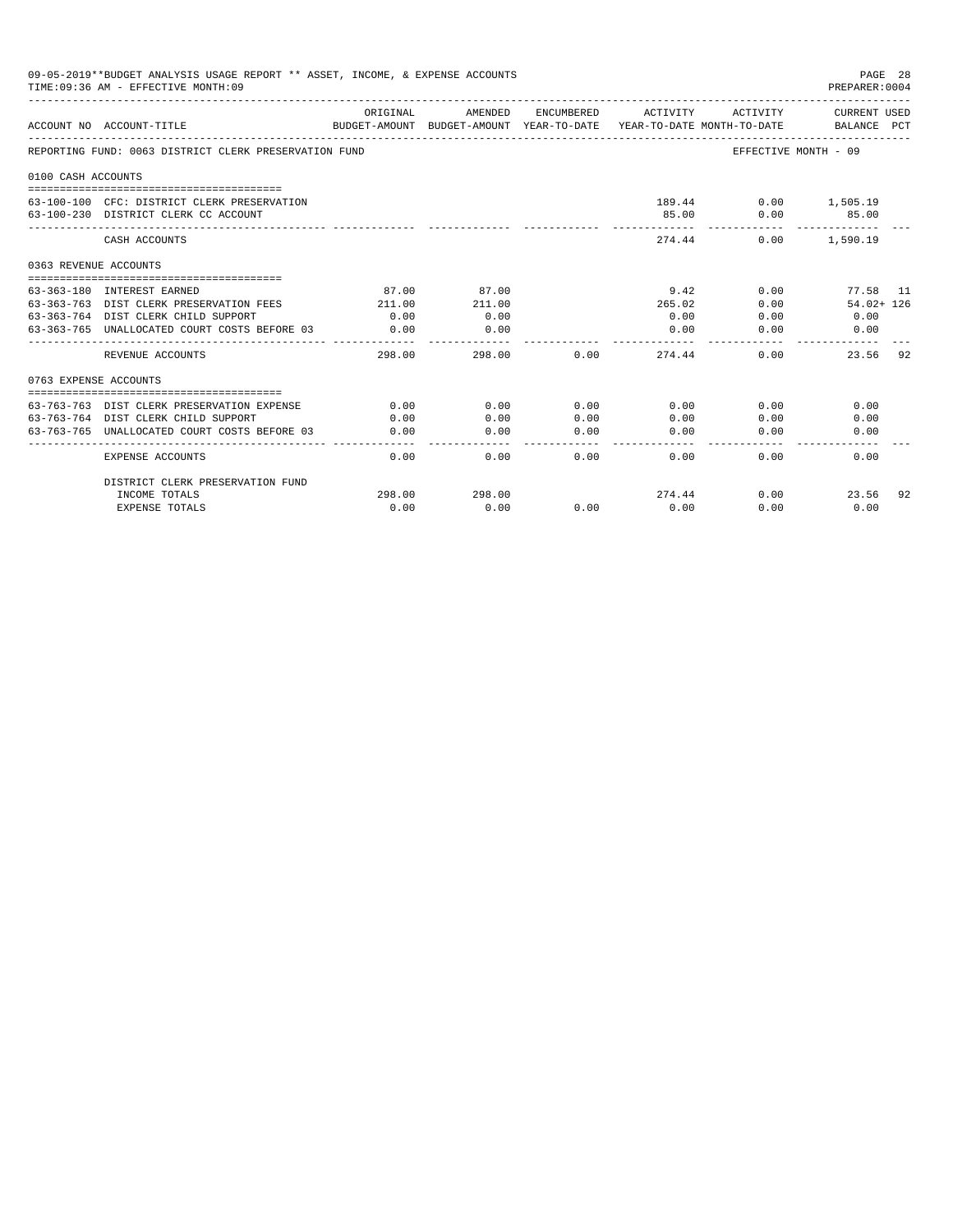|                       | 09-05-2019**BUDGET ANALYSIS USAGE REPORT ** ASSET, INCOME, & EXPENSE ACCOUNTS<br>TIME: 09:36 AM - EFFECTIVE MONTH: 09                      |                       |                                         |               |                                      |              | PAGE 29<br>PREPARER: 0004                          |
|-----------------------|--------------------------------------------------------------------------------------------------------------------------------------------|-----------------------|-----------------------------------------|---------------|--------------------------------------|--------------|----------------------------------------------------|
|                       | BUDGET-AMOUNT BUDGET-AMOUNT YEAR-TO-DATE YEAR-TO-DATE MONTH-TO-DATE BALANCE PCT<br>ACCOUNT NO ACCOUNT-TITLE                                | ORIGINAL              | AMENDED                                 | ENCUMBERED    | ACTIVITY                             | ACTIVITY     | CURRENT USED                                       |
|                       | REPORTING FUND: 0066 COURTHOUSE SECURITY FUND                                                                                              |                       |                                         |               |                                      |              | EFFECTIVE MONTH - 09                               |
| 0100 CASH ACCOUNTS    |                                                                                                                                            |                       |                                         |               |                                      |              |                                                    |
|                       | 66-100-100 CFC: COURTHOUSE SECURITY<br>66-100-230 DISTRICT CLERK CC ACCOUNT<br>66-100-231 COUNTY CLERK CC ACCOUNT<br>66-100-232 JP ACCOUNT |                       |                                         |               | 2,427.41<br>65.00<br>95.80<br>788.00 | 0.00<br>8.00 | 21.00 25,544.72<br>65.00<br>$0.00$ 95.80<br>788.00 |
|                       | CASH ACCOUNTS                                                                                                                              |                       |                                         |               | 3,376.21                             | 29.00        | 26, 493.52                                         |
|                       |                                                                                                                                            |                       |                                         |               |                                      |              |                                                    |
| 0366 REVENUE ACCOUNTS | 66-366-180 INTEREST EARNED<br>66-366-766 COURTHOUSE SECURITY FEES 3,400.00 3,400.00                                                        | 0.00                  | 0.00                                    |               | 4,021.61                             | 29.00        | $0.00$ $0.00$ $0.00$ $0.00$<br>$621.61 + 118$      |
|                       | REVENUE ACCOUNTS                                                                                                                           |                       | $3.400.00$ $3.400.00$ $0.00$ $4.021.61$ |               |                                      |              | 29.00 621.61+118                                   |
| 0766 EXPENSE ACCOUNTS |                                                                                                                                            |                       |                                         |               |                                      |              |                                                    |
|                       | 66-766-766 COURTHOUSE SECURITY EXPENSES                                                                                                    | $1,000.00$ $1,000.00$ |                                         |               | $0.00$ 654.40 0.00                   |              | 345.60 65                                          |
|                       | <b>EXPENSE ACCOUNTS</b>                                                                                                                    |                       | --------------<br>$1,000.00$ $1,000.00$ | ------------- | --------------<br>0.00<br>654.40     |              | 0.00<br>345.60 65                                  |
|                       | COURTHOUSE SECURITY FUND                                                                                                                   |                       | 3,400.00 3,400.00                       |               |                                      |              | 29.00 621.61+118                                   |
|                       | INCOME TOTALS<br><b>EXPENSE TOTALS</b>                                                                                                     | 1,000.00              | 1,000.00                                |               | 4,021.61<br>$0.00$ 654.40            | 0.00         | 345.60 65                                          |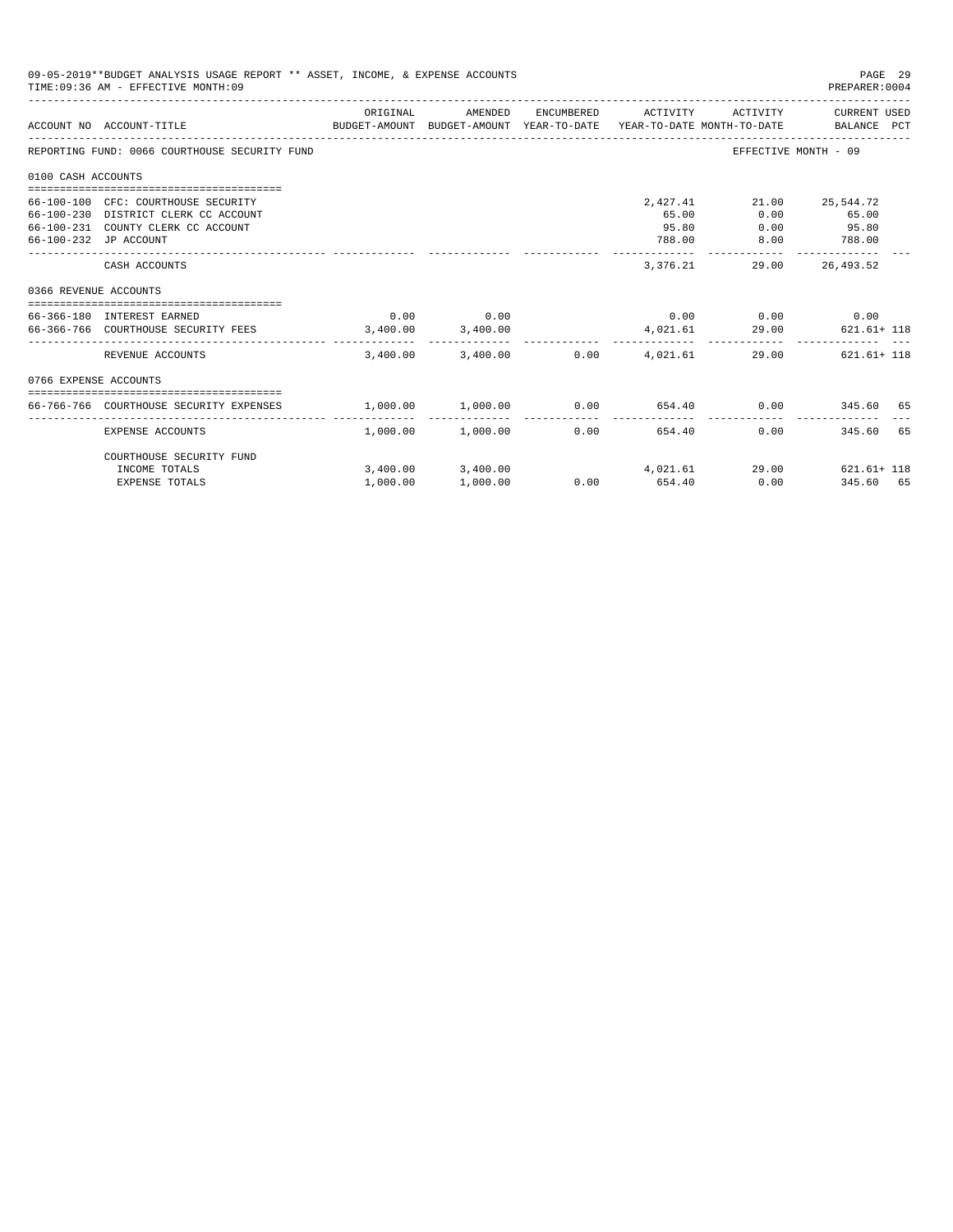|                       | 09-05-2019**BUDGET ANALYSIS USAGE REPORT ** ASSET, INCOME, & EXPENSE ACCOUNTS<br>TIME: 09:36 AM - EFFECTIVE MONTH: 09 |                 |                                 |             |                                  |                                         | PAGE 30<br>PREPARER:0004                           |    |
|-----------------------|-----------------------------------------------------------------------------------------------------------------------|-----------------|---------------------------------|-------------|----------------------------------|-----------------------------------------|----------------------------------------------------|----|
|                       | ACCOUNT NO ACCOUNT-TITLE COMPARENT SUDGET-AMOUNT BUDGET-AMOUNT YEAR-TO-DATE YEAR-TO-DATE MONTH-TO-DATE BALANCE PCT    | ORIGINAL        | AMENDED                         |             | ENCUMBERED ACTIVITY              |                                         | ACTIVITY CURRENT USED                              |    |
|                       | REPORTING FUND: 0068 COUNTY PRESERVATION FUND                                                                         |                 |                                 |             |                                  |                                         | EFFECTIVE MONTH - 09                               |    |
| 0100 CASH ACCOUNTS    |                                                                                                                       |                 |                                 |             |                                  |                                         |                                                    |    |
|                       | 68-100-100 CFC: COUNTY PRESERVATION<br>68-100-230 DISTRICT CLERK CC ACCOUNT<br>68-100-231 COUNTY CLERK CC ACCOUNT     |                 |                                 |             | 90.00<br>65.00<br>-------------- | 539.31<br>0.00<br>0.00<br>------------- | $0.00$ 3,369.05<br>90.00<br>65.00<br>------------- |    |
|                       | CASH ACCOUNTS                                                                                                         |                 |                                 |             |                                  | 694.31<br>0.00                          | 3,524.05                                           |    |
| 0368 REVENUE ACCOUNTS |                                                                                                                       |                 |                                 |             |                                  |                                         |                                                    |    |
|                       | 68-368-180 INTEREST EARNED<br>68-368-768 COUNTY PRESERVATION FEES                                                     | 11.00<br>794.00 | 11.00<br>794.00<br>------------ |             |                                  | 693.15                                  | $1.16$ 0.00 9.84 11<br>$0.00$ 100.85 87            |    |
|                       | REVENUE ACCOUNTS                                                                                                      | 805.00          |                                 | 805.00 0.00 | 694.31                           |                                         | 0.00<br>110.69                                     | 86 |
| 0768 EXPENSE ACCOUNTS |                                                                                                                       |                 |                                 |             |                                  |                                         |                                                    |    |
|                       | 68-768-768 COUNTY PRESERVATION EXPENSES                                                                               | 0.00            | 0.00                            | 0.00        | 0.00                             | 0.00                                    | 0.00                                               |    |
|                       | <b>EXPENSE ACCOUNTS</b>                                                                                               | 0.00            | 0.00                            | 0.00        | 0.00                             | 0.00                                    | 0.00                                               |    |
|                       | COUNTY PRESERVATION FUND                                                                                              |                 |                                 |             |                                  |                                         |                                                    |    |
|                       | INCOME TOTALS                                                                                                         | 805.00          | 805.00                          |             |                                  | 694.31                                  | $0.00$ 110.69                                      | 86 |
|                       | <b>EXPENSE TOTALS</b>                                                                                                 | 0.00            | 0.00                            | 0.00        | 0.00                             | 0.00                                    | 0.00                                               |    |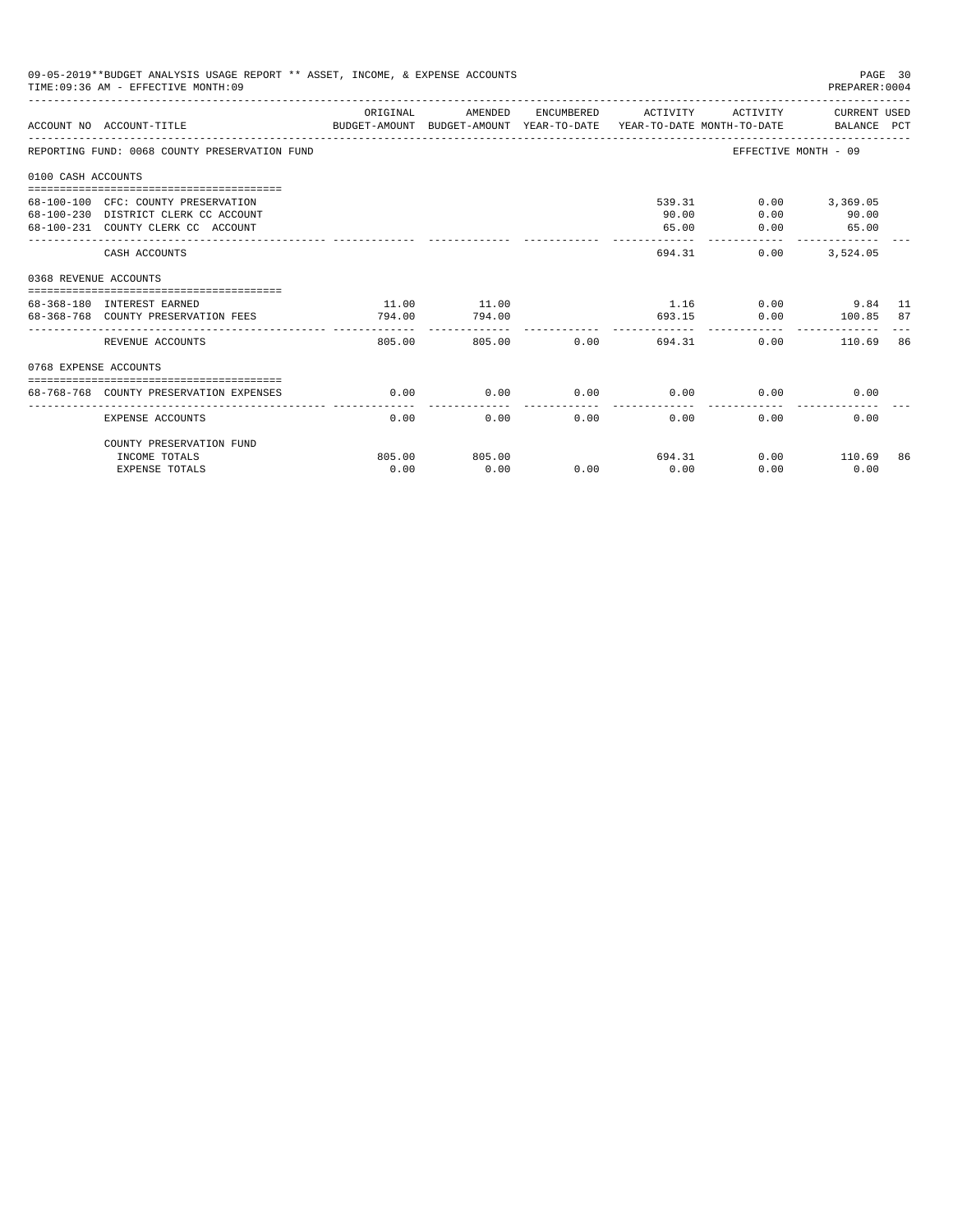|                       | 09-05-2019**BUDGET ANALYSIS USAGE REPORT ** ASSET, INCOME, & EXPENSE ACCOUNTS<br>TIME: 09:36 AM - EFFECTIVE MONTH: 09 |          |                                    |      |                     |                                            | PAGE 31<br>PREPARER: 0004      |  |
|-----------------------|-----------------------------------------------------------------------------------------------------------------------|----------|------------------------------------|------|---------------------|--------------------------------------------|--------------------------------|--|
|                       | ACCOUNT NO ACCOUNT-TITLE<br>BUDGET-AMOUNT BUDGET-AMOUNT YEAR-TO-DATE YEAR-TO-DATE MONTH-TO-DATE BALANCE PCT           | ORIGINAL | AMENDED                            |      | ENCUMBERED ACTIVITY |                                            | ACTIVITY CURRENT USED          |  |
|                       | REPORTING FUND: 0070 INMATE PHONE FUND PROFIT ACCOUNT                                                                 |          |                                    |      |                     | EFFECTIVE MONTH - 09                       |                                |  |
| 0100 CASH ACCOUNTS    |                                                                                                                       |          |                                    |      |                     |                                            |                                |  |
|                       | 70-100-100 CFC: INMATE PHONE FUND<br>70-100-110 INMATE PHONE CHECKING                                                 |          |                                    |      | 0.00                | 379.89   0.00   1.545.87                   | $0.00$ 949.06<br>------------- |  |
|                       | CASH ACCOUNTS                                                                                                         |          |                                    |      |                     | 379.89<br>0.00                             | 2,494.93                       |  |
| 0370 REVENUE ACCOUNTS |                                                                                                                       |          |                                    |      |                     |                                            |                                |  |
|                       | 70-370-180 INTEREST EARNED<br>70-370-770 INMATE PHONE REVENUES                                                        |          | $0.00$ 0.00<br>1,000.00 1,000.00   |      | 674.46              | $0.00$ $0.00$ $0.00$ $0.00$ $0.00$<br>0.00 | 325.54 67                      |  |
|                       | REVENUE ACCOUNTS                                                                                                      | .        | -------------<br>1,000.00 1,000.00 |      | 0.00                | 0.00<br>674.46                             | 325.54 67                      |  |
| 0770 EXPENSE ACCOUNTS |                                                                                                                       |          |                                    |      |                     |                                            |                                |  |
|                       | 70-770-770 INMATE PHONE EXPENSES                                                                                      | 0.00     | 0.00                               |      |                     | $0.00$ $294.57$ $0.00$ $294.57$            |                                |  |
|                       | EXPENSE ACCOUNTS                                                                                                      | 0.00     | 0.00                               | 0.00 | 294.57              | 0.00                                       | $294.57-$                      |  |
|                       | INMATE PHONE FUND PROFIT ACCOUNT                                                                                      |          |                                    |      |                     |                                            |                                |  |
|                       | INCOME TOTALS<br><b>EXPENSE TOTALS</b>                                                                                | 0.00     | 1,000.00 1,000.00<br>0.00          | 0.00 | 294.57              | 674.46<br>0.00                             | $0.00$ 325.54 67<br>$294.57-$  |  |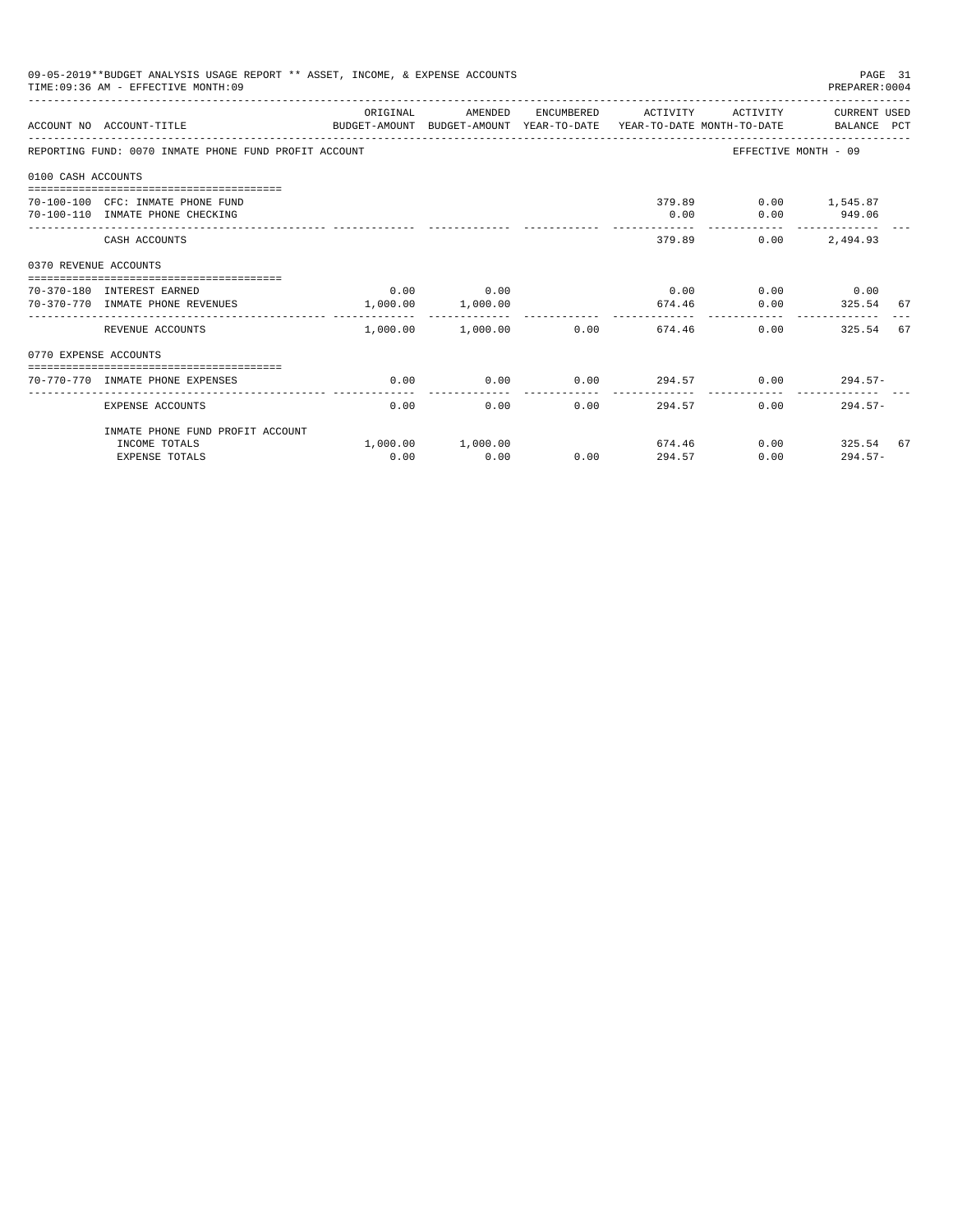|                       | 09-05-2019**BUDGET ANALYSIS USAGE REPORT ** ASSET, INCOME, & EXPENSE ACCOUNTS<br>TIME: 09:36 AM - EFFECTIVE MONTH: 09 |                     |                   |      |                                                               |                         | PAGE 32<br>PREPARER: 0004 |  |
|-----------------------|-----------------------------------------------------------------------------------------------------------------------|---------------------|-------------------|------|---------------------------------------------------------------|-------------------------|---------------------------|--|
|                       |                                                                                                                       | ORIGINAL            | AMENDED           |      | ENCUMBERED ACTIVITY                                           |                         | ACTIVITY CURRENT USED     |  |
|                       | ACCOUNT NO ACCOUNT-TITLE CONTROL SUDGET-AMOUNT BUDGET-AMOUNT YEAR-TO-DATE YEAR-TO-DATE MONTH-TO-DATE BALANCE PCT      |                     |                   |      |                                                               |                         |                           |  |
|                       | REPORTING FUND: 0072 HOT CHECK FUND                                                                                   |                     |                   |      |                                                               | EFFECTIVE MONTH - 09    |                           |  |
| 0100 CASH ACCOUNTS    |                                                                                                                       |                     |                   |      |                                                               |                         |                           |  |
|                       | 72-100-100 CFC: HOT CHECK FUND                                                                                        |                     |                   |      |                                                               | $32.76 - 0.00$ 2,676.07 |                           |  |
|                       | CASH ACCOUNTS                                                                                                         |                     |                   |      | $32.76 -$                                                     |                         | $0.00$ 2,676.07           |  |
| 0372 REVENUE ACCOUNTS |                                                                                                                       |                     |                   |      |                                                               |                         |                           |  |
|                       | 72-372-180 INTEREST EARNED                                                                                            |                     | 35.00 35.00       |      |                                                               |                         | 3.99 0.00 31.01 11        |  |
|                       | 72-372-772 HOT CHECK REVENUES                                                                                         | $1,686.00$ 1,686.00 |                   |      | $1,884.14$ 0.00 $198.14 + 112$                                |                         |                           |  |
|                       | REVENUE ACCOUNTS                                                                                                      |                     |                   |      | $1.721.00$ $1.721.00$ $0.00$ $1.888.13$                       |                         | $0.00$ $167.13 + 110$     |  |
| 0772 EXPENSE ACCOUNTS |                                                                                                                       |                     |                   |      |                                                               |                         |                           |  |
|                       | 72-772-772 HOT CHECK EXPENSES                                                                                         |                     |                   |      | $1,600.00$ $1,600.00$ $0.00$ $1,789.14$ $0.00$ $189.14$ $112$ |                         |                           |  |
|                       | EXPENSE ACCOUNTS                                                                                                      |                     | 1,600.00 1,600.00 |      | $0.00$ 1.789.14                                               |                         | $0.00$ 189.14-112         |  |
|                       | HOT CHECK FUND                                                                                                        |                     |                   |      |                                                               |                         |                           |  |
|                       | INCOME TOTALS                                                                                                         |                     |                   |      | $1,721.00$ $1,721.00$ $1,888.13$                              |                         | $0.00$ $167.13 + 110$     |  |
|                       | <b>EXPENSE TOTALS</b>                                                                                                 | 1,600.00            | 1,600.00          | 0.00 | 1,789.14                                                      | 0.00                    | 189.14- 112               |  |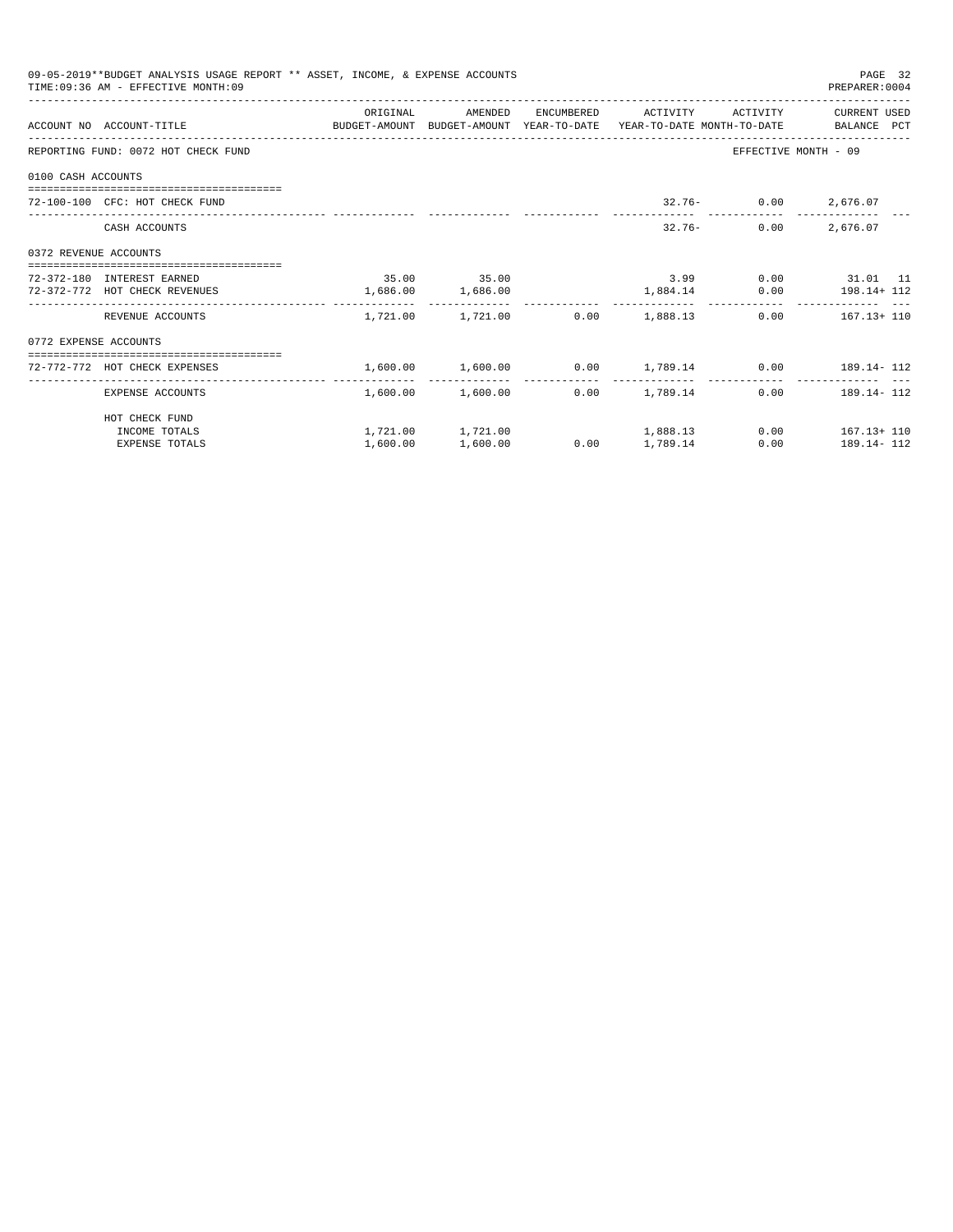|                       | 09-05-2019**BUDGET ANALYSIS USAGE REPORT ** ASSET, INCOME, & EXPENSE ACCOUNTS<br>TIME: 09:36 AM - EFFECTIVE MONTH: 09 |          |                     |                 |                                                                                 |                         | PAGE 33<br>PREPARER: 0004      |  |
|-----------------------|-----------------------------------------------------------------------------------------------------------------------|----------|---------------------|-----------------|---------------------------------------------------------------------------------|-------------------------|--------------------------------|--|
|                       | ACCOUNT NO ACCOUNT-TITLE                                                                                              | ORIGINAL | AMENDED             | ENCUMBERED      | ACTIVITY<br>BUDGET-AMOUNT BUDGET-AMOUNT YEAR-TO-DATE YEAR-TO-DATE MONTH-TO-DATE | ACTIVITY                | CURRENT USED<br>BALANCE PCT    |  |
|                       | REPORTING FUND: 0074 BAIL BOND FUND                                                                                   |          |                     |                 |                                                                                 | EFFECTIVE MONTH - 09    |                                |  |
| 0100 CASH ACCOUNTS    |                                                                                                                       |          |                     |                 |                                                                                 |                         |                                |  |
|                       |                                                                                                                       |          |                     |                 |                                                                                 |                         |                                |  |
|                       | 74-100-100 CFC: BAIL BOND FUND                                                                                        |          |                     |                 |                                                                                 | $5.00 - 0.00$ 34,533.88 |                                |  |
|                       | 74-100-232 JP CREDIT CARD ACCOUNT                                                                                     |          |                     |                 | 785.00                                                                          | 0.00                    | 785.00                         |  |
|                       | CASH ACCOUNTS                                                                                                         |          |                     |                 | 780.00                                                                          |                         | $0.00$ 35,318.88               |  |
| 0374 REVENUE ACCOUNTS |                                                                                                                       |          |                     |                 |                                                                                 |                         |                                |  |
|                       |                                                                                                                       |          |                     |                 |                                                                                 |                         |                                |  |
|                       | 74-374-180 INTEREST EARNED                                                                                            | 0.00     | 0.00                |                 | 0.00                                                                            |                         | $0.00$ 0.00                    |  |
|                       | 74-374-774 BAIL BOND FEES                                                                                             | 640.00   | 640.00              |                 | 4,260.00                                                                        |                         | $0.00$ 3,620.00+ 666           |  |
|                       | 74-374-775 SALE OF ESTRAY                                                                                             | 0.00     | 0.00                |                 | 0.00                                                                            | 0.00                    | 0.00                           |  |
|                       | 74-374-776 CASH BAIL BOND'S                                                                                           | 4,400.00 | 4,400.00            |                 | 50,760.00<br>___________                                                        | 0.00                    | 46,360.00+ 154                 |  |
|                       | REVENUE ACCOUNTS                                                                                                      | 5,040.00 |                     | 5,040.00 0.00   | 55,020.00                                                                       | 0.00                    | 49,980.00+ 92                  |  |
| 0774 EXPENSE ACCOUNTS |                                                                                                                       |          |                     |                 |                                                                                 |                         |                                |  |
|                       |                                                                                                                       |          |                     |                 |                                                                                 |                         |                                |  |
|                       | 74-774-774 BAIL BOND EXPENSES                                                                                         | 600.00   | 600.00              |                 | $0.00$ 1,900.00                                                                 |                         | $0.00$ 1,300.00 - 317          |  |
|                       | 74-774-775 SALE OF ESTRAY                                                                                             | 0.00     | 0.00                | 0.00            | 0.00                                                                            | 0.00                    | 0.00                           |  |
|                       | 74-774-776 CASH BOND EXPENSES                                                                                         | 0.00     | 0.00<br>----------- | 0.00<br>------- | 52,340.00<br>--------------                                                     | 0.00<br>------------    | $52,340.00 -$<br>_____________ |  |
|                       | <b>EXPENSE ACCOUNTS</b>                                                                                               | 600.00   | 600.00              | 0.00            | 54,240,00                                                                       | 0.00                    | $53.640.00 - 40$               |  |
|                       | BAIL BOND FUND                                                                                                        |          |                     |                 |                                                                                 |                         |                                |  |
|                       | INCOME TOTALS                                                                                                         |          | 5,040.00 5,040.00   |                 | 55,020.00                                                                       |                         | $0.00$ $49.980.00+92$          |  |
|                       | <b>EXPENSE TOTALS</b>                                                                                                 | 600.00   | 600.00              |                 | $0.00$ $54.240.00$                                                              | 0.00                    | $53.640.00 - 40$               |  |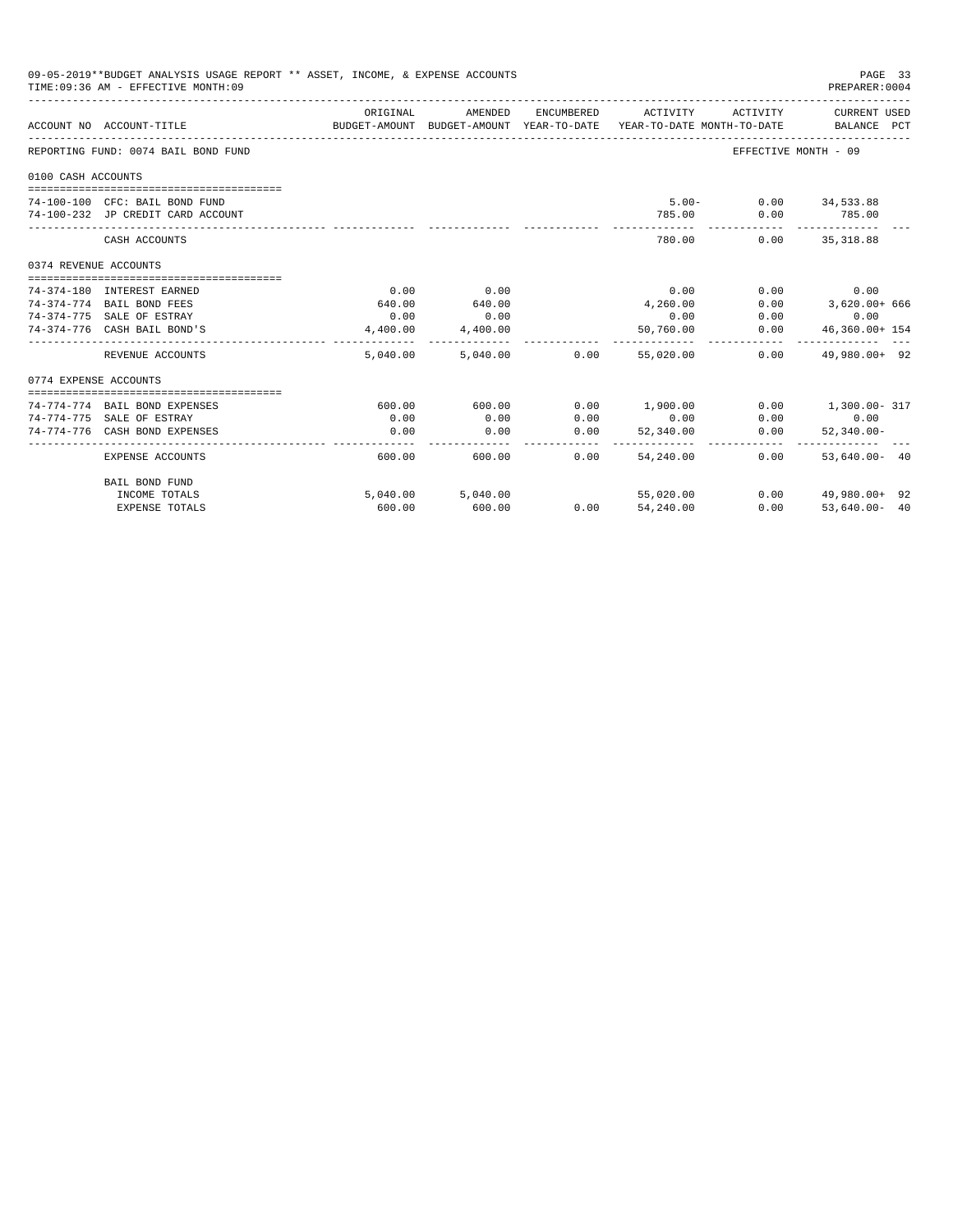|                       | 09-05-2019**BUDGET ANALYSIS USAGE REPORT ** ASSET, INCOME, & EXPENSE ACCOUNTS<br>TIME: 09:36 AM - EFFECTIVE MONTH: 09 |           |                                      |                                              |                                                                                                                                      |                      | PAGE 34<br>PREPARER: 0004      |                |
|-----------------------|-----------------------------------------------------------------------------------------------------------------------|-----------|--------------------------------------|----------------------------------------------|--------------------------------------------------------------------------------------------------------------------------------------|----------------------|--------------------------------|----------------|
|                       | ACCOUNT NO ACCOUNT-TITLE                                                                                              | ORIGINAL  |                                      |                                              | AMENDED ENCUMBERED ACTIVITY ACTIVITY CURRENT USED<br>BUDGET-AMOUNT BUDGET-AMOUNT YEAR-TO-DATE YEAR-TO-DATE MONTH-TO-DATE BALANCE PCT |                      |                                |                |
|                       | REPORTING FUND: 0076 STATE CRIMINAL & CIVIL FEES FUND                                                                 |           |                                      |                                              |                                                                                                                                      | EFFECTIVE MONTH - 09 |                                |                |
| 0100 CASH ACCOUNTS    |                                                                                                                       |           |                                      |                                              |                                                                                                                                      |                      |                                |                |
|                       | 76-100-100 CFC: STATE CRIMINAL & CIVIL FEES                                                                           |           |                                      |                                              |                                                                                                                                      |                      |                                |                |
|                       | 76-100-230 DISTRICT CLERK CC ACCOUNT                                                                                  |           |                                      |                                              | $10,932.72 - 265.50$ 81,454.42                                                                                                       |                      |                                |                |
|                       | 76-100-231 COUNTY CLERK CC ACCOUNT                                                                                    |           |                                      |                                              |                                                                                                                                      |                      | 2,192.00 0.00 2,192.00         |                |
|                       | 76-100-232 JP CC ACCOUNT                                                                                              |           |                                      |                                              | $2,072.52$ $0.00$ $2,072.52$<br>14,950.13 $202.00$ $14,950.13$                                                                       |                      |                                |                |
|                       | CASH ACCOUNTS                                                                                                         |           |                                      |                                              |                                                                                                                                      |                      | 8,281.93  467.50  100,669.07   |                |
| 0376 REVENUE ACCOUNTS |                                                                                                                       |           |                                      |                                              |                                                                                                                                      |                      |                                |                |
|                       |                                                                                                                       |           |                                      |                                              |                                                                                                                                      |                      |                                |                |
|                       | 76-376-180 INTEREST EARNED                                                                                            | 0.00      | 0.00                                 |                                              | 0.00                                                                                                                                 | 0.00                 | 0.00                           |                |
|                       | 76-376-701 DELINQUENT CASES                                                                                           | 0.00      | 0.00                                 |                                              | 0.00                                                                                                                                 | 0.00                 | 0.00                           |                |
|                       | 76-376-702 GUARDIANSHIP                                                                                               | 380.00    | 380.00                               |                                              | 229.78                                                                                                                               |                      | $0.00$ 150.22                  | 60             |
|                       | 76-376-703 DC-CAR-BVS TO TX VITAL STATISTICS 6.00                                                                     |           | 6.00                                 |                                              |                                                                                                                                      | $0.00$ 0.00          | 6.00                           | 0 <sup>0</sup> |
|                       | 76-376-704 PARKS & WILDLIFE                                                                                           |           | 2,000.00 2,000.00                    |                                              |                                                                                                                                      | $0.00$ 0.00          | 2,000.00                       | 00             |
|                       | 76-376-776 STATE FEE CRIMINAL & CIVIL                                                                                 |           | 52,125.00 52,125.00                  |                                              |                                                                                                                                      | -------------        | 59,453.66 467.50 7,328.66+ 114 |                |
|                       | REVENUE ACCOUNTS                                                                                                      |           | 54,511.00 54,511.00 0.00             |                                              |                                                                                                                                      | 59,683.44 467.50     | 5,172.44+ 109                  |                |
| 0776 EXPENSE ACCOUNTS |                                                                                                                       |           |                                      |                                              |                                                                                                                                      |                      |                                |                |
|                       |                                                                                                                       |           |                                      |                                              |                                                                                                                                      |                      |                                |                |
|                       | 76-776-701 DELINQUENT CASES                                                                                           |           |                                      |                                              | $1,000.00$ 994.00 0.00 0.00                                                                                                          |                      | $0.00$ 994.00 00               |                |
|                       | 76-776-703 DC-CAR-BVS TO TX VITAL STATISTICS                                                                          |           | $75.00$ $81.00$<br>2,700.00 2,700.00 | 0.00                                         | 118.95                                                                                                                               | 0.00                 | 37.95-147                      |                |
|                       | 76-776-704 PARKS & WILDLIFE                                                                                           |           |                                      | $\begin{array}{c} 0.00 \\ 25.00 \end{array}$ | 380.80<br>$380.80$ 0.00<br>50,893.07 0.00                                                                                            | 0.00                 | 2,319.20 14                    |                |
|                       | 76-776-776 STATE FEE CRIMINAL & CIVIL                                                                                 |           | 42,000.00 42,000.00                  |                                              |                                                                                                                                      | ____________         | 8,918.07- 121                  |                |
|                       | EXPENSE ACCOUNTS                                                                                                      |           | 45,775.00 45,775.00                  | 25.00                                        | 51,392.82                                                                                                                            | 0.00                 | 5,642.82- 112                  |                |
|                       | STATE CRIMINAL & CIVIL FEES FUND                                                                                      |           |                                      |                                              |                                                                                                                                      |                      |                                |                |
|                       | INCOME TOTALS                                                                                                         |           | 54,511.00 54,511.00                  | 25.00                                        | 59,683.44 467.50<br>51,392.82 0.00                                                                                                   |                      | $5.172.44 + 109$               |                |
|                       | <b>EXPENSE TOTALS</b>                                                                                                 | 45,775.00 | 45,775.00                            | 25.00                                        |                                                                                                                                      |                      | $5,642.82 - 112$               |                |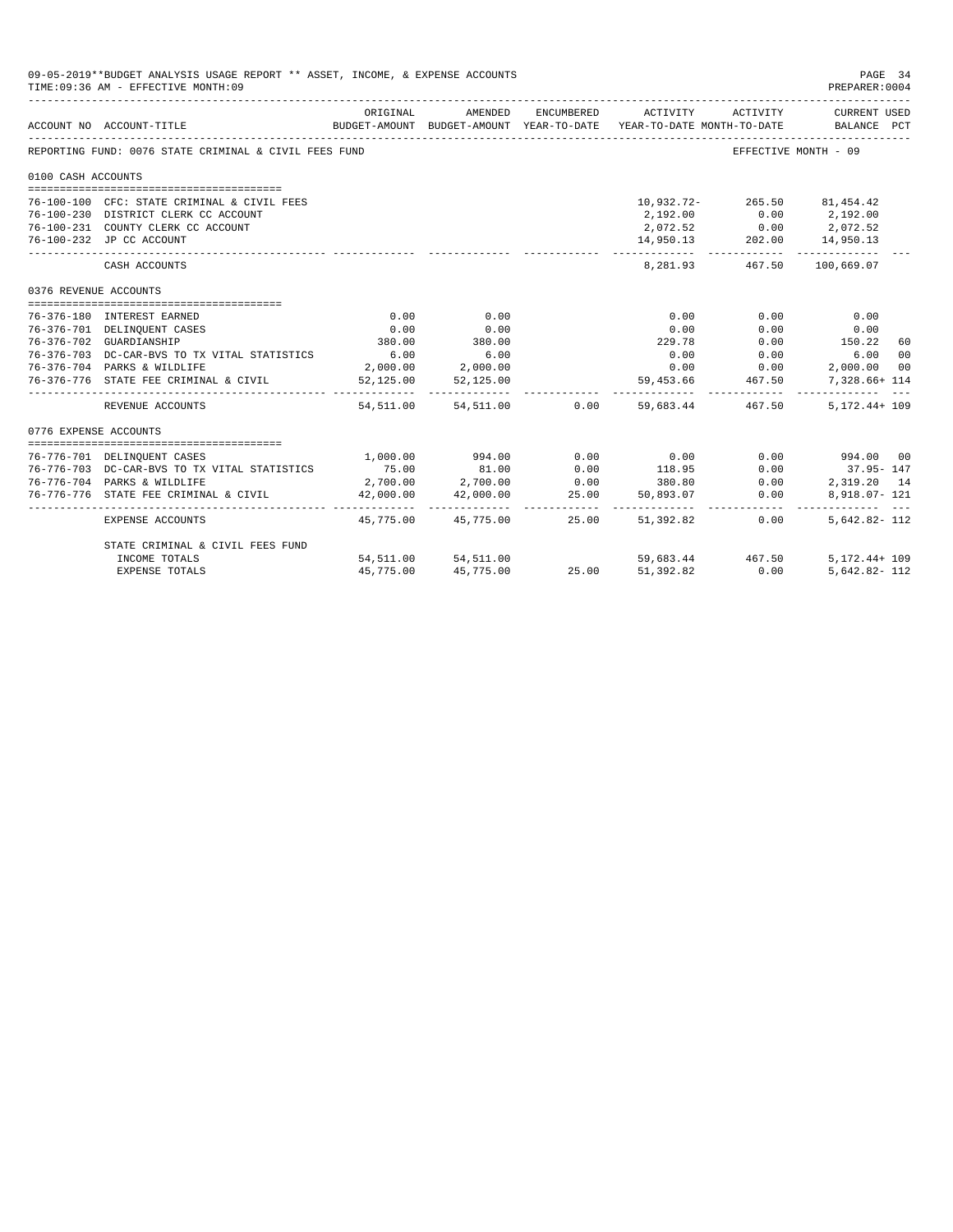|                       | 09-05-2019**BUDGET ANALYSIS USAGE REPORT ** ASSET, INCOME, & EXPENSE ACCOUNTS<br>TIME: 09:36 AM - EFFECTIVE MONTH: 09 |                                |                                                     |                                  |                                        |                      | PAGE 35<br>PREPARER: 0004          |
|-----------------------|-----------------------------------------------------------------------------------------------------------------------|--------------------------------|-----------------------------------------------------|----------------------------------|----------------------------------------|----------------------|------------------------------------|
|                       | ACCOUNT NO ACCOUNT-TITLE                                                                                              | ORIGINAL                       | AMENDED<br>BUDGET-AMOUNT BUDGET-AMOUNT YEAR-TO-DATE | ENCUMBERED                       | ACTIVITY<br>YEAR-TO-DATE MONTH-TO-DATE | ACTIVITY             | <b>CURRENT USED</b><br>BALANCE PCT |
|                       | REPORTING FUND: 0078 SENIOR CITIZENS FUND                                                                             |                                |                                                     |                                  |                                        | EFFECTIVE MONTH - 09 |                                    |
| 0100 CASH ACCOUNTS    |                                                                                                                       |                                |                                                     |                                  |                                        |                      |                                    |
|                       | 78-100-100 CFC: SENIOR CITIZENS                                                                                       |                                |                                                     |                                  |                                        | 83,501.72- 0.00      | $83, 203, 71 -$                    |
|                       | CASH ACCOUNTS                                                                                                         |                                |                                                     |                                  | 83,501.72-                             | 0.00                 | $83, 203.71 -$                     |
| 0378 REVENUE ACCOUNTS |                                                                                                                       |                                |                                                     |                                  |                                        |                      |                                    |
|                       |                                                                                                                       | 0.00                           | 0.00                                                |                                  | 0.00                                   | 0.00                 | 0.00                               |
|                       | 78-378-160 SALE OF FIXED ASSETS<br>78-378-180 INTEREST EARNED                                                         | 0.00                           | 0.00                                                |                                  | 0.00                                   | 0.00                 | 0.00                               |
|                       | 78-378-710 WCTCOG PROGRAM                                                                                             | 22,000.00                      | 22,000.00                                           |                                  | 19,807.57                              | 0.00                 | 2,192.43<br>90                     |
|                       | 78-378-711 DEPT OF HUMAN RESOURCES                                                                                    | 0.00                           | 0.00                                                |                                  | 0.00                                   | 0.00                 | 0.00                               |
|                       | 78-378-712 FOOD DONATIONS                                                                                             | 10,000.00                      | 10,000.00                                           |                                  | 11,167.02                              | 0.00                 | 1,167.02+ 112                      |
|                       | 78-378-713 BUILDING RENT                                                                                              | 400.00                         | 400.00                                              |                                  | 0.00                                   | 0.00                 | 400.00<br>0 <sub>0</sub>           |
|                       | 78-378-714 DEPT OF AGING & DISABILITY                                                                                 | 20,000.00                      | 20,000.00                                           |                                  | 15,013.35                              | 0.00                 | 4,986.65<br>75                     |
|                       | 78-378-715 GIFT DONATIONS                                                                                             | 0.00                           | 600.00                                              |                                  | 600.00                                 | 0.00                 | 0.00 100                           |
|                       | 78-378-716 OTHER INCOME                                                                                               | 0.00                           | 0.00                                                |                                  | 88.32                                  | 0.00                 | $88.32+$                           |
|                       | 78-378-815 INCOME FROM OTHER FUNDS                                                                                    | 36,000.00<br>. _ _ _ _ _ _ _ _ | 36,000.00<br>------------                           |                                  | 0.00<br>.                              | 0.00<br>---------    | 36,000.00<br>00                    |
|                       | REVENUE ACCOUNTS                                                                                                      | 88,400.00                      | 89,000.00                                           | 0.00                             | 46,676.26                              | 0.00                 | 42, 323. 74 52                     |
| 0778 EXPENSE ACCOUNTS |                                                                                                                       |                                |                                                     |                                  |                                        |                      |                                    |
|                       |                                                                                                                       |                                |                                                     |                                  |                                        |                      |                                    |
|                       | 78-778-100 SALARY - GENERAL PAYROLL                                                                                   | 21,912.00                      | 21,912.00                                           | 0.00                             | 20,226.00                              | 0.00                 | 1,686.00<br>92                     |
|                       | 78-778-105 LONGEVITY PAY                                                                                              | 0.00                           | 0.00                                                | 0.00                             | 0.00                                   | 0.00                 | 0.00                               |
|                       | 78-778-110 SALARY - FULL TIME (PART TIME)                                                                             | 33,813.00                      | 33,813.00                                           | 0.00                             | 30,875.00                              | 0.00                 | 2,938.00<br>91                     |
|                       | 78-778-200 FICA EXPENSE                                                                                               | 4,263.00                       | 4,263.00                                            | 0.00                             | 3,909.13                               | 0.00                 | 353.87<br>92                       |
| 78-778-300 TRAVEL     | 78-778-205 RETIREMENT                                                                                                 | 4,587.00                       | 4,587.00                                            | 0.00<br>0.00                     | 3,942.01<br>758.66                     | 0.00<br>0.00         | 644.99<br>86<br>741.34<br>51       |
| 78-778-305 SUPPLIES   |                                                                                                                       | 1,500.00<br>2,000.00           | 1,500.00<br>2, 217.12                               | 0.00                             | 2,170.78                               | 0.00                 | 46.34<br>98                        |
|                       | 78-778-310 COMMUNICATIONS                                                                                             | 960.00                         | 960.00                                              | 0.00                             | 961.85                                 | 0.00                 | $1.85 - 100$                       |
|                       | 78-778-320 REPAIRS & MAINTENANCE                                                                                      | 2,000.00                       | 2,215.00                                            | 0.00                             | 1,508.23                               | 0.00                 | 706.77<br>68                       |
| 78-778-380 UTILITIES  |                                                                                                                       | 6,500.00                       | 6,500.00                                            | 131.58                           | 5,980.94                               | 0.00                 | 387.48<br>94                       |
|                       | 78-778-400 NEW EQUIPMENT                                                                                              | 5,450.00                       | 5,450.00                                            | 75.00                            | 2,135.56                               | 0.00                 | 3,239.44<br>41                     |
|                       | 78-778-680 VAN EXPENSE                                                                                                | 4,500.00                       | 4,500.00                                            | 362.44                           | 3,187.31                               | 0.00                 | 79<br>950.25                       |
|                       | 78-778-685 NEW VAN - BUDGET AMENDMENT 2019                                                                            | 0.00                           | 21,532.00                                           | 0.00                             | 21,532.00                              | 0.00                 | 0.00 100                           |
|                       | 78-778-690 EDIBLE GOODS                                                                                               | 25,000.00                      | 25,000.00                                           | 3,326.66                         | 27,658.12                              | 0.00                 | 5,984.78-124                       |
|                       | 78-778-692 PAPER GOODS                                                                                                | 7,900.00                       | 7,900.00                                            | 374.42                           | 5,001.32                               | 0.00                 | 2,524.26<br>68                     |
|                       | 78-778-693 GIFT EXPENSE                                                                                               | 0.00                           | 167.88                                              | 0.00                             | 167.88                                 | 0.00                 | 0.00 100                           |
|                       | EXPENSE ACCOUNTS                                                                                                      | ----------<br>120,385.00       | ------------<br>142,517.00                          | ------------<br>4,270.10         | 130,014.79                             | ------------<br>0.00 | 8, 232. 11 94                      |
|                       | SENIOR CITIZENS FUND                                                                                                  |                                |                                                     |                                  |                                        |                      |                                    |
|                       | INCOME TOTALS                                                                                                         | 88,400.00                      | 89,000.00                                           |                                  | 46,676.26                              | 0.00                 | 42,323.74<br>52                    |
|                       | <b>EXPENSE TOTALS</b>                                                                                                 | 120,385.00                     |                                                     | 142,517.00  4,270.10  130,014.79 |                                        | 0.00                 | 8,232.11<br>94                     |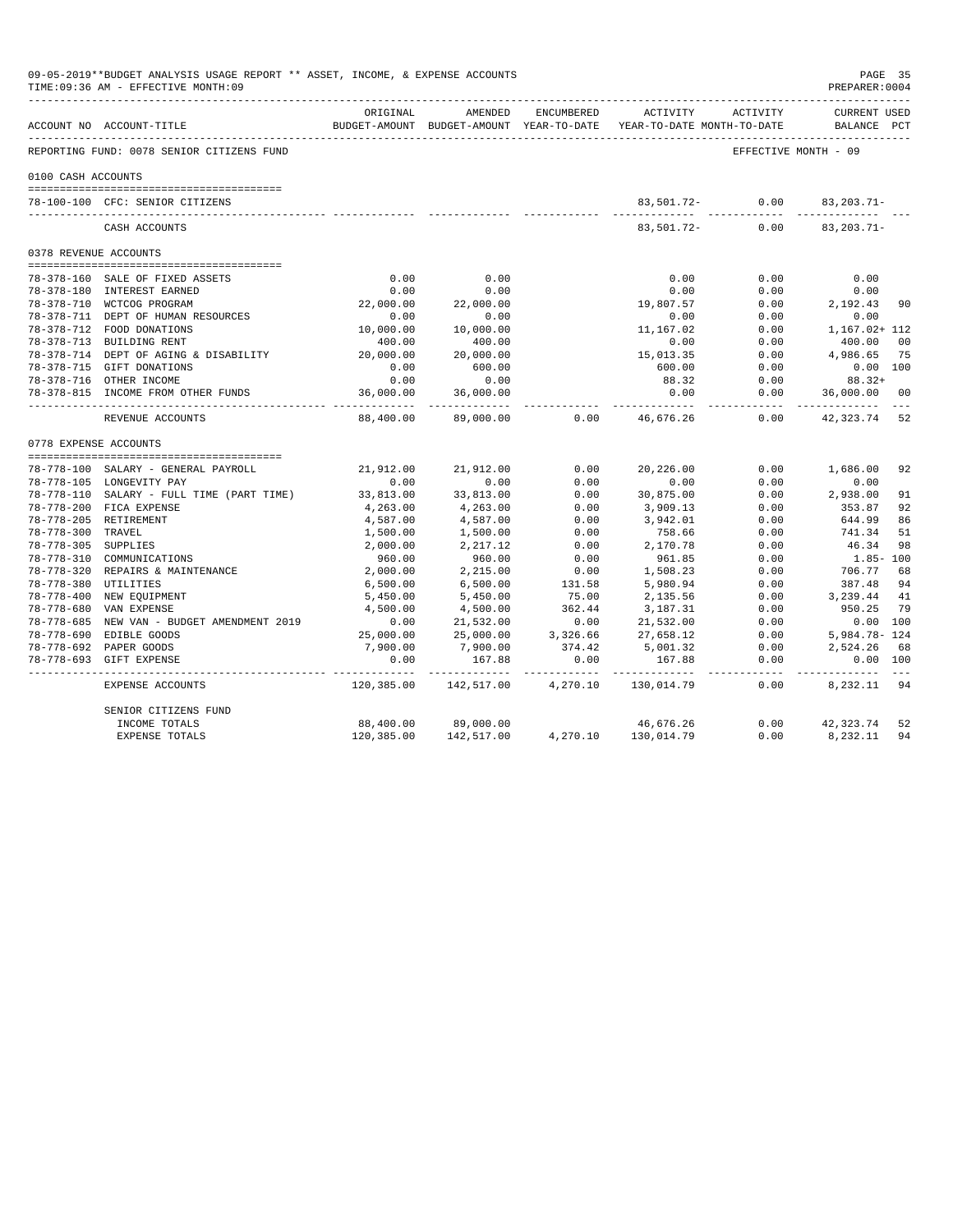|                       | 09-05-2019**BUDGET ANALYSIS USAGE REPORT ** ASSET, INCOME, & EXPENSE ACCOUNTS<br>TIME: 09:36 AM - EFFECTIVE MONTH: 09 |                       |                                                              |                 |          |                              | PREPARER: 0004       | PAGE 36 |
|-----------------------|-----------------------------------------------------------------------------------------------------------------------|-----------------------|--------------------------------------------------------------|-----------------|----------|------------------------------|----------------------|---------|
|                       | ACCOUNT NO ACCOUNT-TITLE COMPUTE BUDGET-AMOUNT BUDGET-AMOUNT YEAR-TO-DATE YEAR-TO-DATE MONTH-TO-DATE BALANCE PCT      | ORIGINAL              | AMENDED                                                      |                 |          | ENCUMBERED ACTIVITY ACTIVITY | CURRENT USED         |         |
|                       | REPORTING FUND: 0080 LEOSE GRANT FUND                                                                                 |                       |                                                              |                 |          |                              | EFFECTIVE MONTH - 09 |         |
| 0100 CASH ACCOUNTS    |                                                                                                                       |                       |                                                              |                 |          |                              |                      |         |
|                       | 80-100-100 CFC: LEOSE GRANT CHECKING                                                                                  |                       |                                                              |                 |          | 1,291.84 0.00 4,771.69       |                      |         |
|                       | CASH ACCOUNTS                                                                                                         |                       |                                                              |                 | 1,291.84 |                              | $0.00$ 4,771.69      |         |
| 0380 REVENUE ACCOUNTS |                                                                                                                       |                       |                                                              |                 |          |                              |                      |         |
|                       | 80-380-180 INTEREST EARNED                                                                                            |                       | $0.00$ 0.00                                                  |                 |          | $0.00$ $0.00$ $0.00$ $0.00$  |                      |         |
|                       | 80-380-800 LEOSE GRANT REVENUES                                                                                       | $1,400.00$ $1,400.00$ |                                                              | 1,309.84        |          |                              | 0.00<br>90.16 94     |         |
|                       | REVENUE ACCOUNTS                                                                                                      |                       | $1,400.00$ $1,400.00$ $0.00$ $1,309.84$                      |                 |          |                              | 90.16 94<br>0.00     |         |
| 0800 EXPENSE ACCOUNTS |                                                                                                                       |                       |                                                              |                 |          |                              |                      |         |
|                       | -------------------------------------<br>80-800-800 LEOSE GRANT EXPENSES                                              |                       | $1,400.00$ $1,400.00$ $0.00$ $1,278.00$ $0.00$ $122.00$ $91$ |                 |          |                              |                      |         |
|                       | EXPENSE ACCOUNTS                                                                                                      |                       | $1,400.00$ $1,400.00$ $0.00$ $1,278.00$                      |                 |          |                              | $0.00$ 122.00 91     |         |
|                       | LEOSE GRANT FUND                                                                                                      |                       |                                                              |                 |          |                              |                      |         |
|                       | INCOME TOTALS                                                                                                         |                       | $1,400.00$ $1,400.00$ $1,309.84$                             |                 |          |                              | $0.00$ 90.16         | -94     |
|                       | <b>EXPENSE TOTALS</b>                                                                                                 | 1,400.00              | 1,400.00                                                     | $0.00$ 1,278.00 |          |                              | 0.00<br>122.00       | 91      |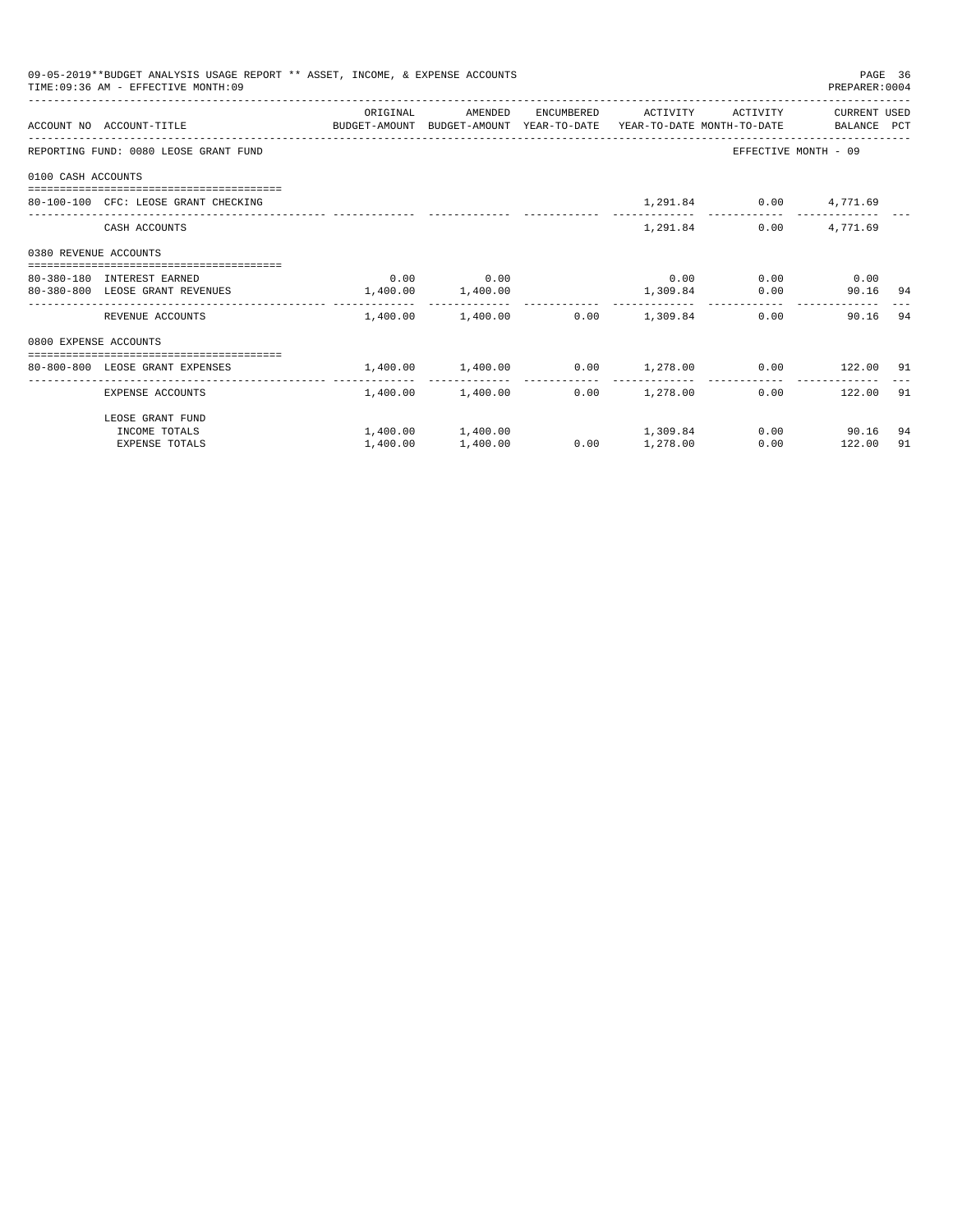|                       | 09-05-2019**BUDGET ANALYSIS USAGE REPORT ** ASSET, INCOME, & EXPENSE ACCOUNTS<br>TIME: 09:36 AM - EFFECTIVE MONTH: 09 |                                  |                                         |      |                              |                                               | PAGE 37<br>PREPARER: 0004                                       |
|-----------------------|-----------------------------------------------------------------------------------------------------------------------|----------------------------------|-----------------------------------------|------|------------------------------|-----------------------------------------------|-----------------------------------------------------------------|
|                       | BUDGET-AMOUNT BUDGET-AMOUNT YEAR-TO-DATE YEAR-TO-DATE MONTH-TO-DATE BALANCE PCT<br>ACCOUNT NO ACCOUNT-TITLE           | ORIGINAL                         | AMENDED                                 |      |                              |                                               | ENCUMBERED ACTIVITY ACTIVITY CURRENT USED                       |
|                       | REPORTING FUND: 0082 JUSTICE COURT TECHNOLOGY FUND                                                                    |                                  |                                         |      |                              |                                               | EFFECTIVE MONTH - 09                                            |
| 0100 CASH ACCOUNTS    |                                                                                                                       |                                  |                                         |      |                              |                                               |                                                                 |
|                       | 82-100-100 CFC: JUSTICE COURT TECH CHECKING<br>82-100-232 JP CC ACCOUNT                                               |                                  |                                         |      |                              | 1,460.82 12.00 8,414.54<br>695.17 8.00 695.17 |                                                                 |
|                       | CASH ACCOUNTS                                                                                                         |                                  |                                         |      | 2,155.99                     | 20.00                                         | 9,109.71                                                        |
| 0380 REVENUE ACCOUNTS |                                                                                                                       |                                  |                                         |      |                              |                                               |                                                                 |
|                       | 82-380-180 INTEREST EARNED<br>82-380-820 JUSTICE COURT TECH FEES                                                      | 12.00 12.00<br>1,916.00 1,916.00 |                                         |      |                              |                                               | $1.23$ 0.00 $10.77$ 10<br>2,158.76 20.00 242.76+113             |
|                       | REVENUE ACCOUNTS                                                                                                      | .                                | $1,928.00$ $1,928.00$ $0.00$ $2,159.99$ |      | .                            | ------------                                  | 20.00 231.99+112                                                |
| 0820 EXPENSE ACCOUNTS |                                                                                                                       |                                  |                                         |      |                              |                                               |                                                                 |
|                       | 82-820-820 JUSTICE COURT TECH EXPENSES                                                                                | 0.00                             | 0.00                                    |      |                              | $0.00$ $0.00$ $0.00$ $0.00$                   | 0.00                                                            |
|                       | EXPENSE ACCOUNTS                                                                                                      | 0.00                             | 0.00                                    |      | ------------<br>0.00<br>0.00 | 0.00                                          | 0.00                                                            |
|                       | JUSTICE COURT TECHNOLOGY FUND                                                                                         |                                  |                                         |      |                              |                                               |                                                                 |
|                       | INCOME TOTALS<br><b>EXPENSE TOTALS</b>                                                                                | 0.00                             | 0.00                                    | 0.00 | 0.00                         | 0.00                                          | $1,928.00$ $1,928.00$ $2,159.99$ $20.00$ $231.99 + 112$<br>0.00 |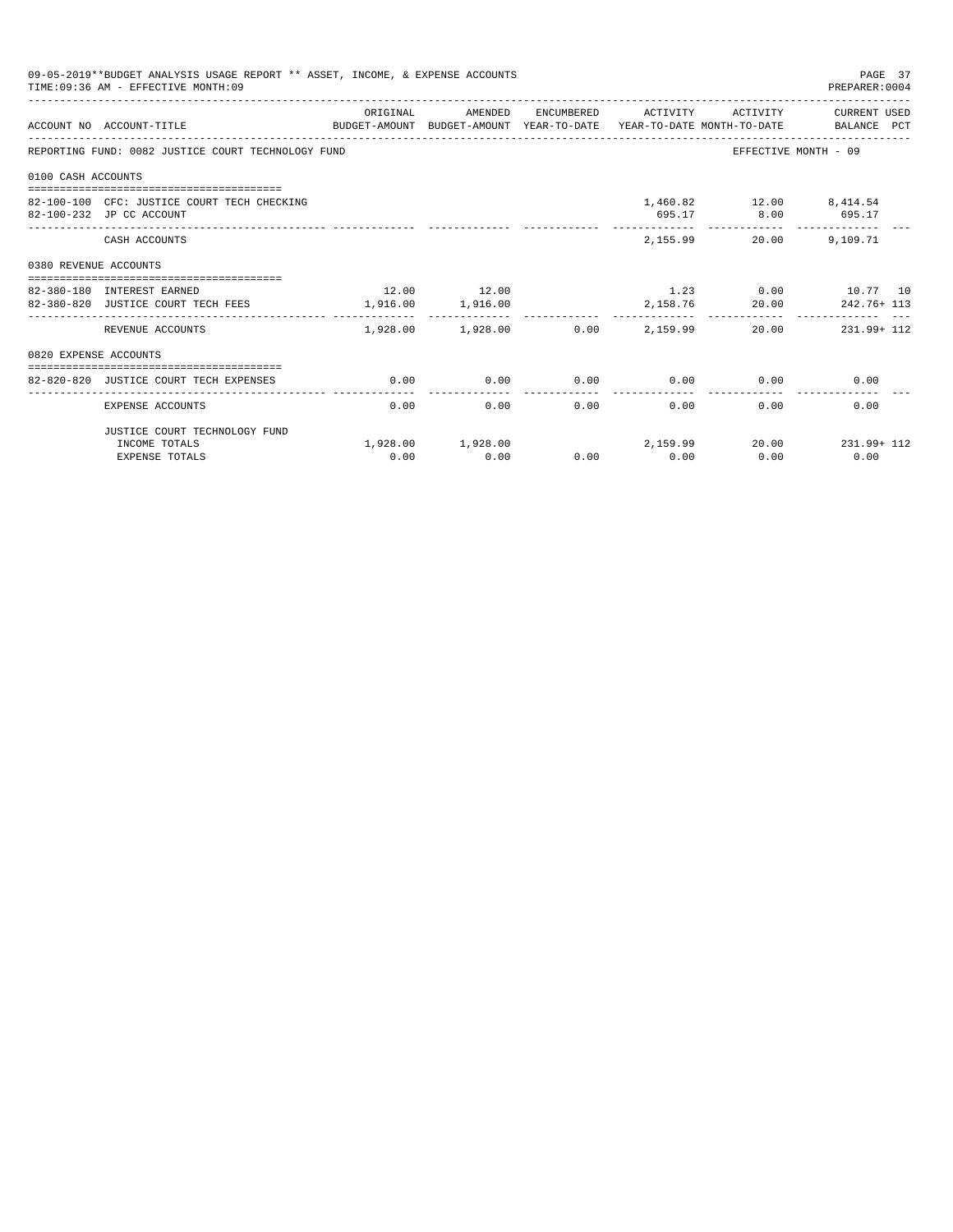| 09-05-2019**BUDGET ANALYSIS USAGE REPORT ** ASSET, INCOME, & EXPENSE ACCOUNTS<br>TIME: 09:36 AM - EFFECTIVE MONTH: 09 |                                                                                            |                              |                |                             |                                                                                                        |                                                     |                       | PAGE 38<br>PREPARER: 0004 |
|-----------------------------------------------------------------------------------------------------------------------|--------------------------------------------------------------------------------------------|------------------------------|----------------|-----------------------------|--------------------------------------------------------------------------------------------------------|-----------------------------------------------------|-----------------------|---------------------------|
|                                                                                                                       | ACCOUNT NO ACCOUNT-TITLE                                                                   | ORIGINAL                     | AMENDED        |                             | ENCUMBERED ACTIVITY<br>BUDGET-AMOUNT BUDGET-AMOUNT YEAR-TO-DATE YEAR-TO-DATE MONTH-TO-DATE BALANCE PCT | ACTIVITY                                            | CURRENT USED          |                           |
|                                                                                                                       | REPORTING FUND: 0084 FC DRUG FORFEITURE FUND                                               |                              |                |                             |                                                                                                        | EFFECTIVE MONTH - 09                                |                       |                           |
| 0100 CASH ACCOUNTS                                                                                                    |                                                                                            |                              |                |                             |                                                                                                        |                                                     |                       |                           |
|                                                                                                                       | 84-100-100 CFC: FC DRUG FORFEITURE CHECKING<br>84-100-150 CFC: FC DRUG FORFEITURE CHECKING |                              |                |                             |                                                                                                        | $294.00 - 0.00$ 294.00-<br>5,220.27- 0.00 46,416.97 |                       |                           |
|                                                                                                                       | CASH ACCOUNTS                                                                              |                              |                |                             | $5.514.27-$                                                                                            |                                                     | $0.00$ $46,122.97$    |                           |
| 0384 REVENUE ACCOUNTS                                                                                                 |                                                                                            |                              |                |                             |                                                                                                        |                                                     |                       |                           |
|                                                                                                                       |                                                                                            |                              |                |                             |                                                                                                        |                                                     |                       |                           |
|                                                                                                                       | 84-384-180 INTEREST EARNED<br>84-384-840 FC DRUG FORFEITURE REVENUES                       | 0.00<br>0.00                 | 0.00<br>0.00   |                             | $533.91$ 0.00 $533.91+$<br>824.91                                                                      |                                                     | $0.00$ $824.91+$      |                           |
|                                                                                                                       | REVENUE ACCOUNTS                                                                           | 0.00                         | -------------- |                             | ---------------<br>$0.00$ $0.00$ $1,358.82$                                                            | --------------                                      | $0.00$ 1,358.82+      |                           |
| 0840 EXPENSE ACCOUNTS                                                                                                 |                                                                                            |                              |                |                             |                                                                                                        |                                                     |                       |                           |
|                                                                                                                       |                                                                                            |                              |                |                             |                                                                                                        |                                                     |                       |                           |
|                                                                                                                       | 84-840-110 ADMIN ASSISTANT - SUPPLEMENT                                                    | 0.00                         | 0.00           | 0.00                        | 0.00                                                                                                   | 0.00                                                | 0.00                  |                           |
|                                                                                                                       | 84-840-200 FICA EXPENSE                                                                    | 0.00                         | 0.00           | 0.00                        | 0.00                                                                                                   | 0.00                                                | 0.00                  |                           |
|                                                                                                                       | 84-840-205 RETIREMENT EXPENSE                                                              | 0.00                         | 0.00           | 0.00                        | 0.00                                                                                                   | 0.00                                                | 0.00                  |                           |
|                                                                                                                       | 84-840-210 MEDICAL INSURANCE                                                               | 0.00                         | 0.00           | 0.00                        | 0.00                                                                                                   | 0.00                                                | 0.00                  |                           |
|                                                                                                                       | 84-840-840 FC DRUG FORFEITURE EXPENSES                                                     | 52,000.00<br>. _ _ _ _ _ _ _ |                | 52,000.00 1,040.68          | 6,873.09                                                                                               | 0.00                                                | 44,086.23 15          |                           |
|                                                                                                                       | <b>EXPENSE ACCOUNTS</b>                                                                    | 52,000.00                    |                | 52.000.00 1.040.68          | 6,873.09                                                                                               |                                                     | $0.00$ $44.086.23$ 15 |                           |
|                                                                                                                       | FC DRUG FORFEITURE FUND                                                                    |                              |                |                             |                                                                                                        |                                                     |                       |                           |
|                                                                                                                       | INCOME TOTALS                                                                              | 0.00                         | 0.00           |                             | 1,358.82                                                                                               |                                                     | $0.00$ 1,358.82+      |                           |
|                                                                                                                       | <b>EXPENSE TOTALS</b>                                                                      | 52,000.00                    |                | 52,000.00 1,040.68 6,873.09 |                                                                                                        | 0.00                                                | 44,086.23 15          |                           |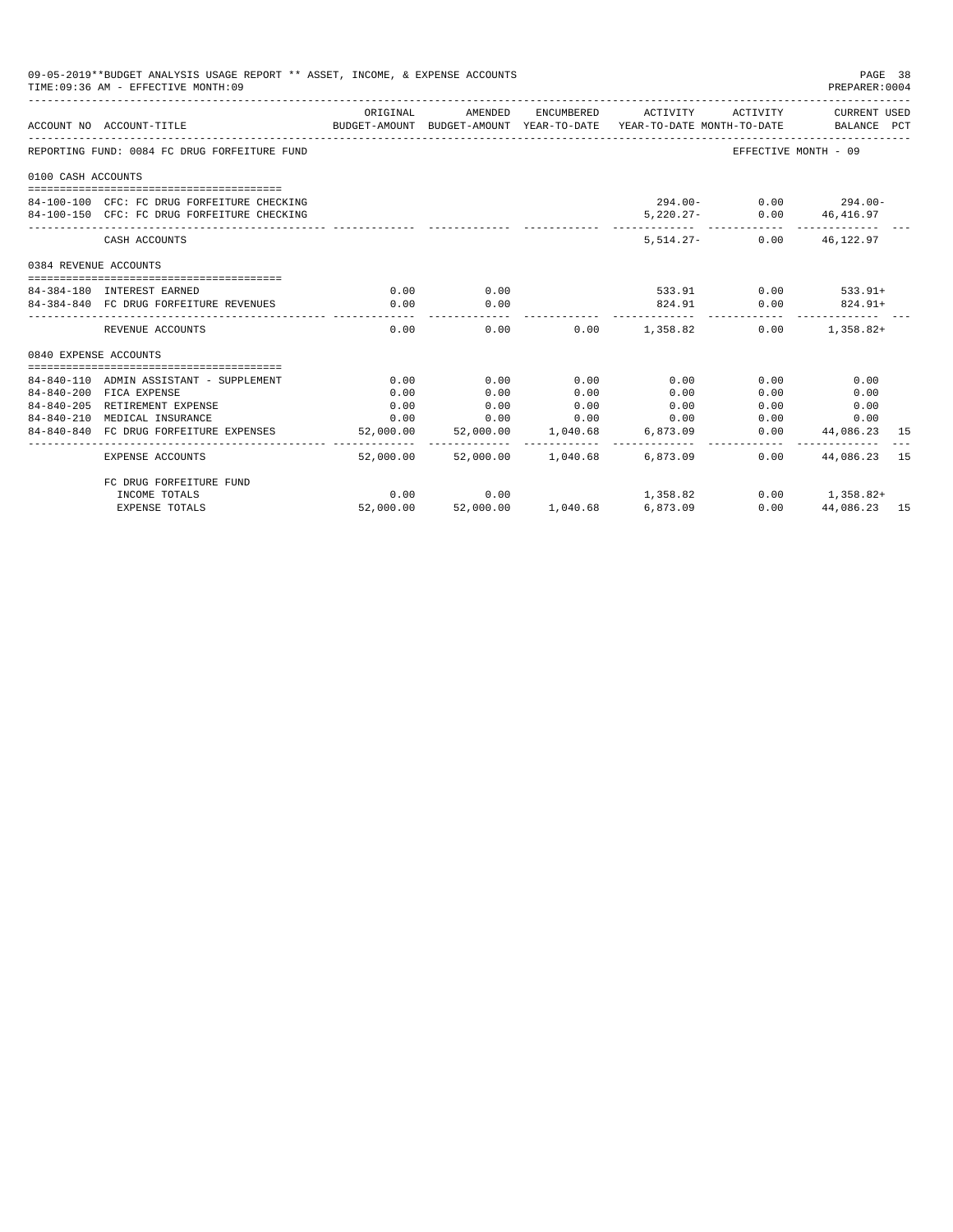| 09-05-2019**BUDGET ANALYSIS USAGE REPORT ** ASSET, INCOME, & EXPENSE ACCOUNTS<br>TIME: 09:36 AM - EFFECTIVE MONTH: 09 |                                        |                                                                                             |                   |      |                                 |                           |                                  |  |
|-----------------------------------------------------------------------------------------------------------------------|----------------------------------------|---------------------------------------------------------------------------------------------|-------------------|------|---------------------------------|---------------------------|----------------------------------|--|
|                                                                                                                       | ACCOUNT NO ACCOUNT-TITLE               | ORIGINAL<br>BUDGET-AMOUNT BUDGET-AMOUNT YEAR-TO-DATE YEAR-TO-DATE MONTH-TO-DATE BALANCE PCT | AMENDED           |      | ENCUMBERED ACTIVITY             |                           | ACTIVITY CURRENT USED            |  |
|                                                                                                                       | REPORTING FUND: 0088 AIRPORT FUND      |                                                                                             |                   |      |                                 | EFFECTIVE MONTH - 09      |                                  |  |
| 0100 CASH ACCOUNTS                                                                                                    |                                        |                                                                                             |                   |      |                                 |                           |                                  |  |
|                                                                                                                       | 88-100-100 CFC - AIRPORT FUND          |                                                                                             |                   |      |                                 | 2,463.93 200.00 20,694.58 |                                  |  |
|                                                                                                                       | CASH ACCOUNTS                          |                                                                                             |                   |      |                                 | 2,463.93 200.00 20,694.58 |                                  |  |
| 0380 REVENUE ACCOUNTS                                                                                                 |                                        |                                                                                             |                   |      |                                 |                           |                                  |  |
|                                                                                                                       | 88-380-180 INTEREST EARNED             |                                                                                             | $0.00$ $0.00$     |      |                                 | $0.00$ 0.00 0.00          |                                  |  |
|                                                                                                                       | 88-380-810 AIRPORT REVENUES            | 3,280.00                                                                                    | 3,280.00          |      |                                 |                           | $5,205.00$ 200.00 $1,925.00+159$ |  |
|                                                                                                                       | REVENUE ACCOUNTS                       |                                                                                             |                   |      | 3,280.00 3,280.00 0.00 5,205.00 |                           | 200.00 1,925.00+ 159             |  |
| 0800 EXPENSE ACCOUNTS                                                                                                 |                                        |                                                                                             |                   |      |                                 |                           |                                  |  |
|                                                                                                                       | 88-800-120 PART TIME SALARY            | 0.00                                                                                        | 0.00              | 0.00 | 0.00                            | 0.00                      | 0.00                             |  |
|                                                                                                                       | 88-800-200 FICA - EMPLOYER MATCH       | 0.00                                                                                        | 0.00              | 0.00 | 0.00                            | 0.00                      | 0.00                             |  |
|                                                                                                                       | 88-800-205 RETIREMENT - EMPLOYER MATCH | 0.00                                                                                        | 0.00              | 0.00 | 0.00                            | 0.00                      | 0.00                             |  |
|                                                                                                                       | 88-800-810 AIRPORT EXPENSES            |                                                                                             | 3,000.00 3,000.00 | 0.00 | 2,741.07                        | 0.00                      | 258.93<br>- 91                   |  |
|                                                                                                                       | EXPENSE ACCOUNTS                       |                                                                                             | 3,000.00 3,000.00 | 0.00 | 2,741.07                        | 0.00                      | 258.93<br>91                     |  |
|                                                                                                                       | AIRPORT FUND                           |                                                                                             |                   |      |                                 |                           |                                  |  |
|                                                                                                                       | INCOME TOTALS                          |                                                                                             | 3,280.00 3,280.00 |      |                                 |                           | 5,205.00 200.00 1,925.00+159     |  |
|                                                                                                                       | <b>EXPENSE TOTALS</b>                  | 3.000.00                                                                                    | 3,000.00          |      | $0.00$ 2.741.07                 |                           | $0.00$ 258.93 91                 |  |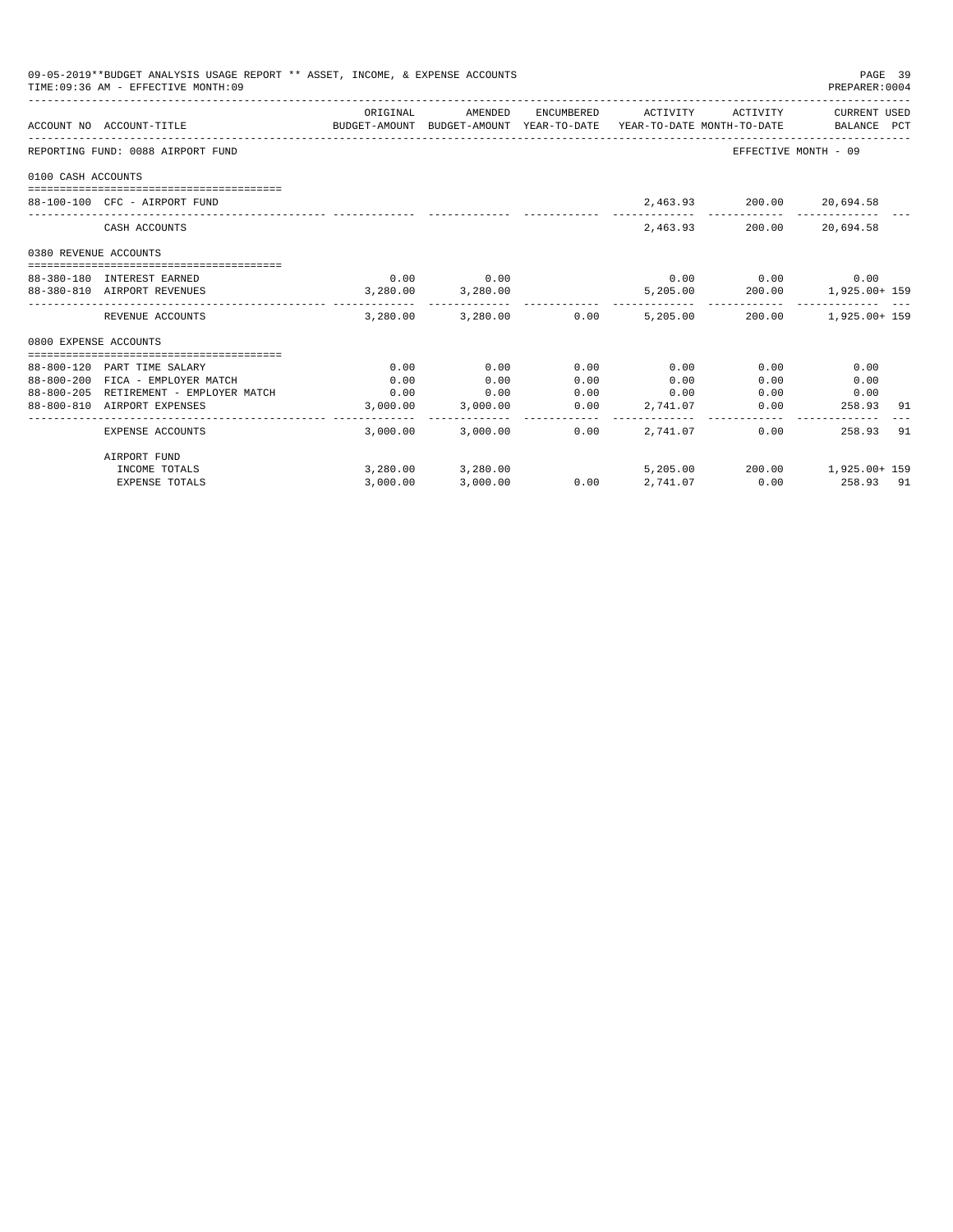|                       | 09-05-2019**BUDGET ANALYSIS USAGE REPORT ** ASSET, INCOME, & EXPENSE ACCOUNTS<br>TIME: 09:36 AM - EFFECTIVE MONTH: 09 |               |                           |      |                                |                                        | PAGE 40<br>PREPARER: 0004     |
|-----------------------|-----------------------------------------------------------------------------------------------------------------------|---------------|---------------------------|------|--------------------------------|----------------------------------------|-------------------------------|
|                       | ACCOUNT NO ACCOUNT-TITLE<br>BUDGET-AMOUNT BUDGET-AMOUNT YEAR-TO-DATE YEAR-TO-DATE MONTH-TO-DATE BALANCE PCT           | ORIGINAL      | AMENDED                   |      | ENCUMBERED ACTIVITY            | ACTIVITY                               | CURRENT USED                  |
|                       | REPORTING FUND: 0092 PRE-TRIAL DIVERSION PROGRAM                                                                      |               |                           |      |                                | EFFECTIVE MONTH - 09                   |                               |
| 0100 CASH ACCOUNTS    |                                                                                                                       |               |                           |      |                                |                                        |                               |
|                       | =====================================<br>92-100-100 PRE-TRIAL CHECKING<br>92-100-222 PRE-TRIAL CHECKING               |               |                           |      |                                | 0.00<br>$14,029.94$ $0.00$ $23,209.94$ | $0.00$ 0.00                   |
|                       | CASH ACCOUNTS                                                                                                         |               |                           |      | 14,029.94                      | 0.00                                   | --------------<br>23, 209, 94 |
| 0399 REVENUE ACCOUNTS |                                                                                                                       |               |                           |      |                                |                                        |                               |
|                       | 92-399-180 INTEREST EARNED<br>92-399-920 PRE-TRIAL FEES                                                               | 0.00          | 0.00<br>5,180.00 5,180.00 |      |                                | $59.94$ 0.00 $59.94+$                  | $13,970.00$ 0.00 8,790.00+270 |
|                       | REVENUE ACCOUNTS                                                                                                      | .<br>5,180.00 | -------------<br>5,180.00 |      | ------------<br>0.00 14,029.94 | 0.00                                   | 8,849.94+ 271                 |
| 0929 EXPENSE ACCOUNT  |                                                                                                                       |               |                           |      |                                |                                        |                               |
|                       | 92-929-929 PRE-TRIAL EXPENSE                                                                                          | 0.00          | 0.00                      | 0.00 | 0.00                           |                                        | 0.00<br>0.00                  |
|                       | EXPENSE ACCOUNT                                                                                                       | 0.00          | 0.00                      | 0.00 | 0.00                           | 0.00                                   | 0.00                          |
|                       | PRE-TRIAL DIVERSION PROGRAM                                                                                           |               |                           |      |                                |                                        |                               |
|                       | INCOME TOTALS<br><b>EXPENSE TOTALS</b>                                                                                | 0.00          | 5,180.00 5,180.00<br>0.00 | 0.00 | 14,029.94<br>0.00              | 0.00<br>0.00                           | 8,849.94+ 271<br>0.00         |